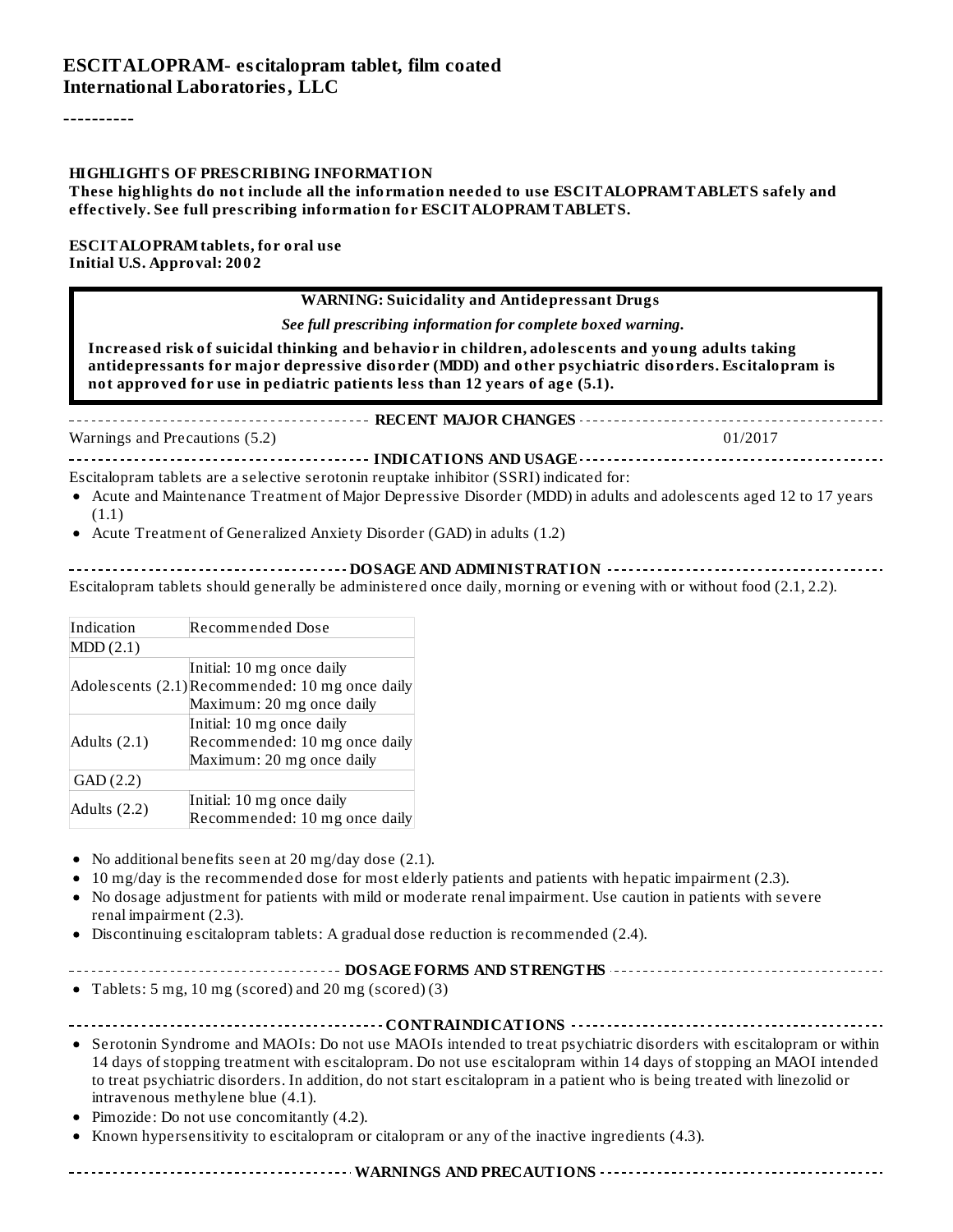- Clinical Worsening/Suicide Risk: Monitor for clinical worsening, suicidality and unusual change in behavior, especially during the initial few months of therapy or at times of dose changes (5.1).
- Serotonin Syndrome: Serotonin syndrome has been reported with SSRIs and SNRIs, including escitalopram, both  $\bullet$ when taken alone, but especially when coadministered with other serotonergic agents (including triptans, tricyclic antidepressants, fentanyl, lithium, tramadol, tryptophan, buspirone, amphetamines, and St. John's Wort). If such symptoms occur, discontinue escitalopram and initiate supportive treatment. If concomitant use of escitalopram with other serotonergic drugs is clinically warranted, patients should be made aware of a potential increased risk for serotonin syndrome, particularly during treatment initiation and dose increases (5.2).
- Discontinuation of Treatment with Escitalopram: A gradual reduction in dose rather than abrupt cessation is  $\bullet$ recommended whenever possible (5.3).
- Seizures: Prescribe with care in patients with a history of seizure (5.4).
- Activation of Mania/Hypomania: Use cautiously in patients with a history of mania (5.5).  $\bullet$
- Hyponatremia: Can occur in association with SIADH(5.6).
- Abnormal Bleeding: Use caution in concomitant use with NSAIDs, aspirin, warfarin or other drugs that affect coagulation (5.7).
- Interference with Cognitive and Motor Performance: Use caution when operating machinery (5.8).
- Angle Closure Glaucoma: Angle closure glaucoma has occurred in patients with untreated anatomically narrow angles treated with antidepressants. (5.9)
- Use in Patients with Concomitant Illness: Use caution in patients with diseases or conditions that produce altered metabolism or hemodynamic responses (5.10).

**ADVERSE REACTIONS** Most commonly observed adverse reactions (incidence  $\geq$  5% and at least twice the incidence of placebo patients) are: insomnia, ejaculation disorder (primarily ejaculatory delay), nausea, sweating increased, fatigue and somnolence, decreased libido, and anorgasmia (6.1). (6) **To report SUSPECTED ADVERSE REACTIONS, contact Teva Pharmaceuticals USA, Inc. at 1-866-832-8537 or FDA at 1-800-FDA-1088 or www.fda.gov/medwatch.** (6)

**DRUG INTERACTIONS** Concomitant use with SSRIs, SNRIs or Tryptophan is not recommended (7.2). Use caution when concomitant use with drugs that affect Hemostasis (NSAIDs, Aspirin, Warfarin) (7.6). (7) **USE IN SPECIFIC POPULATIONS**

Pregnancy: Use only if the potential benefit justifies the potential risk to the fetus (8.1).

Nursing Mothers: Caution should be exercised when administered to a nursing woman (8.3).

Pediatric Use: Safety and effectiveness of escitalopram has not been established in pediatric MDD patients less than 12 years of age  $(8.4)$ .  $(8)$ 

**See 17 for PATIENT COUNSELING INFORMATION and Medication Guide.**

**Revised: 10/2017**

#### **FULL PRESCRIBING INFORMATION: CONTENTS\* WARNINGS: SUICIDALITY AND ANTIDEPRESSANT DRUGS 1 INDICATIONS AND USAGE**

#### **1.1 Major Depressive Disorder**

- **1.2 Generalized Anxiety Disorder**
- **2 DOSAGE AND ADMINISTRATION**
	- **2.1 Major Depressive Disorder**
	- **2.2 Generalized Anxiety Disorder**
	- **2.3 Special Populations**
	- **2.4 Dis continuation of Treatment With Es citalopram Tablets**
	- **2.5 Switching a Patient To or From a Monoamine Oxidas e Inhibitor (MAOI) Intended to Treat Psychiatric Disorders**

**2.6 Us e of Es citalopram Tablets With Other MAOIs Such as Linezolid or Methylene Blue 3 DOSAGE FORMS AND STRENGTHS**

#### **4 CONTRAINDICATIONS**

- **4.1 Monoamine Oxidas e Inhibitors (MAOIs)**
- **4.2 Pimozide**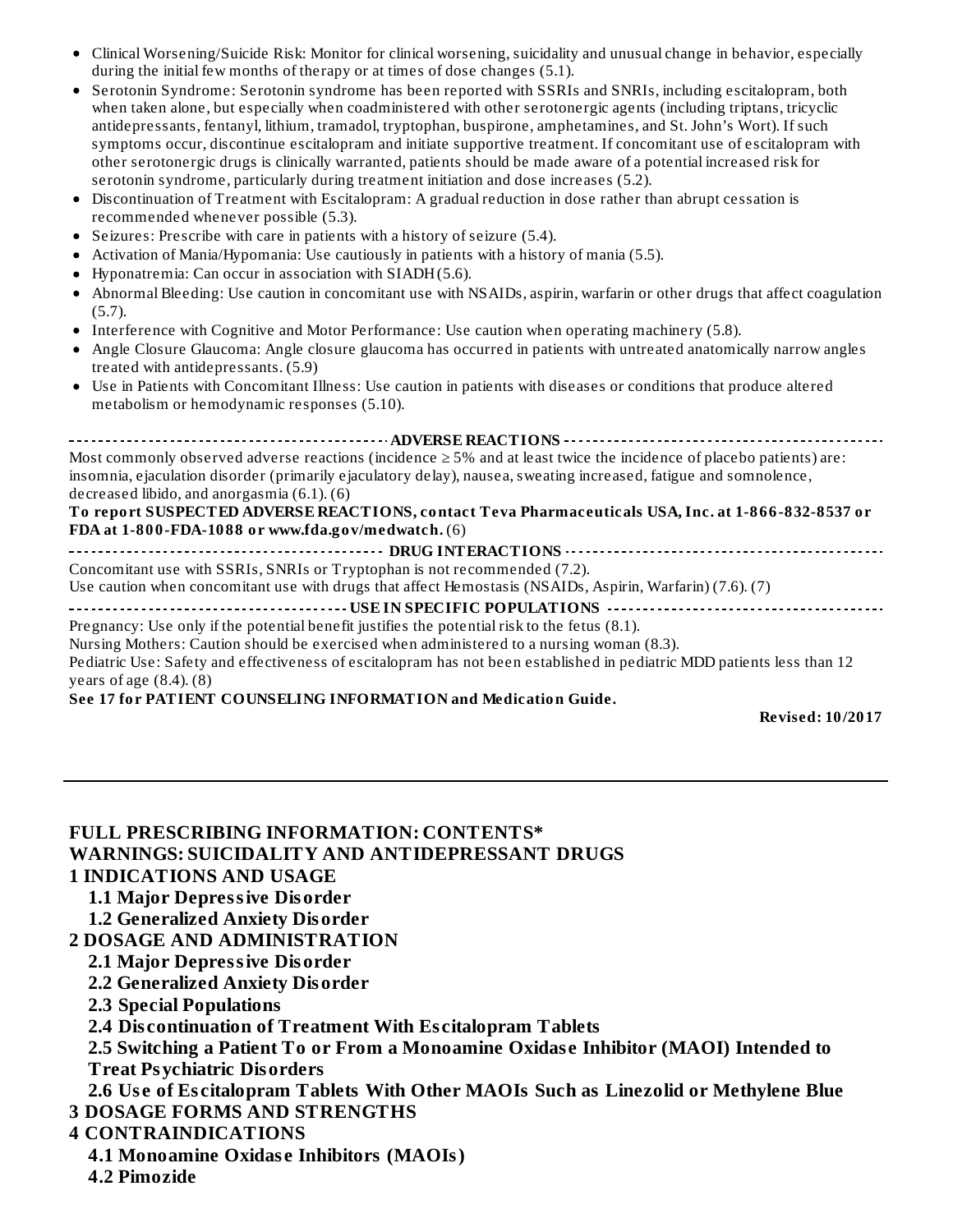- **4.3 Hypers ensitivity to Es citalopram or Citalopram**
- **5 WARNINGS AND PRECAUTIONS**
	- **5.1 Clinical Wors ening and Suicide Risk**
	- **5.2 Serotonin Syndrome**
	- **5.3 Dis continuation of Treatment With Es citalopram**
	- **5.4 Seizures**
	- **5.5 Activation of Mania/Hypomania**
	- **5.6 Hyponatremia**
	- **5.7 Abnormal Bleeding**
	- **5.8 Interference With Cognitive and Motor Performance**
	- **5.9 Angle Closure Glaucoma**

**5.10 Us e in Patients With Concomitant Illness**

- **6 ADVERSE REACTIONS**
	- **6.1 Clinical Trials Experience**
	- **6.2 Postmarketing Experience**
- **7 DRUG INTERACTIONS**
	- **7.1 Monoamine Oxidas e Inhibitors (MAOIs)**
	- **7.2 Serotonergic Drugs**
	- **7.3 Triptans**
	- **7.4 CNS Drugs**
	- **7.5 Alcohol**
	- **7.6 Drugs That Interfere With Hemostasis (NSAIDs, Aspirin, Warfarin, etc.)**
	- **7.7 Cimetidine**
	- **7.8 Digoxin**
	- **7.9 Lithium**
	- **7.10 Pimozide and Celexa**
	- **7.11 Sumatriptan**
	- **7.12 Theophylline**
	- **7.13 Warfarin**
	- **7.14 Carbamazepine**
	- **7.15 Triazolam**
	- **7.16 Ketoconazole**
	- **7.17 Ritonavir**
	- **7.18 CYP3A4 and -2C19 Inhibitors**
	- **7.19 Drugs Metabolized by Cytochrome P4502D6**
	- **7.20 Metoprolol**
	- **7.21 Electroconvulsive Therapy (ECT)**
- **8 USE IN SPECIFIC POPULATIONS**
	- **8.1 Pregnancy**
	- **8.2 Labor and Delivery**
	- **8.3 Nursing Mothers**
	- **8.4 Pediatric Us e**
	- **8.5 Geriatric Us e**
- **9 DRUG ABUSE AND DEPENDENCE**
- **9.2 Abus e and Dependence**
- **10 OVERDOSAGE**
	- **10.1 Human Experience**
	- **10.2 Management of Overdos e**
- **11 DESCRIPTION**
- **12 CLINICAL PHARMACOLOGY**
	- **12.1 Mechanism of Action**
	- **12.2 Pharmacodynamics**
	- **12.3 Pharmacokinetics**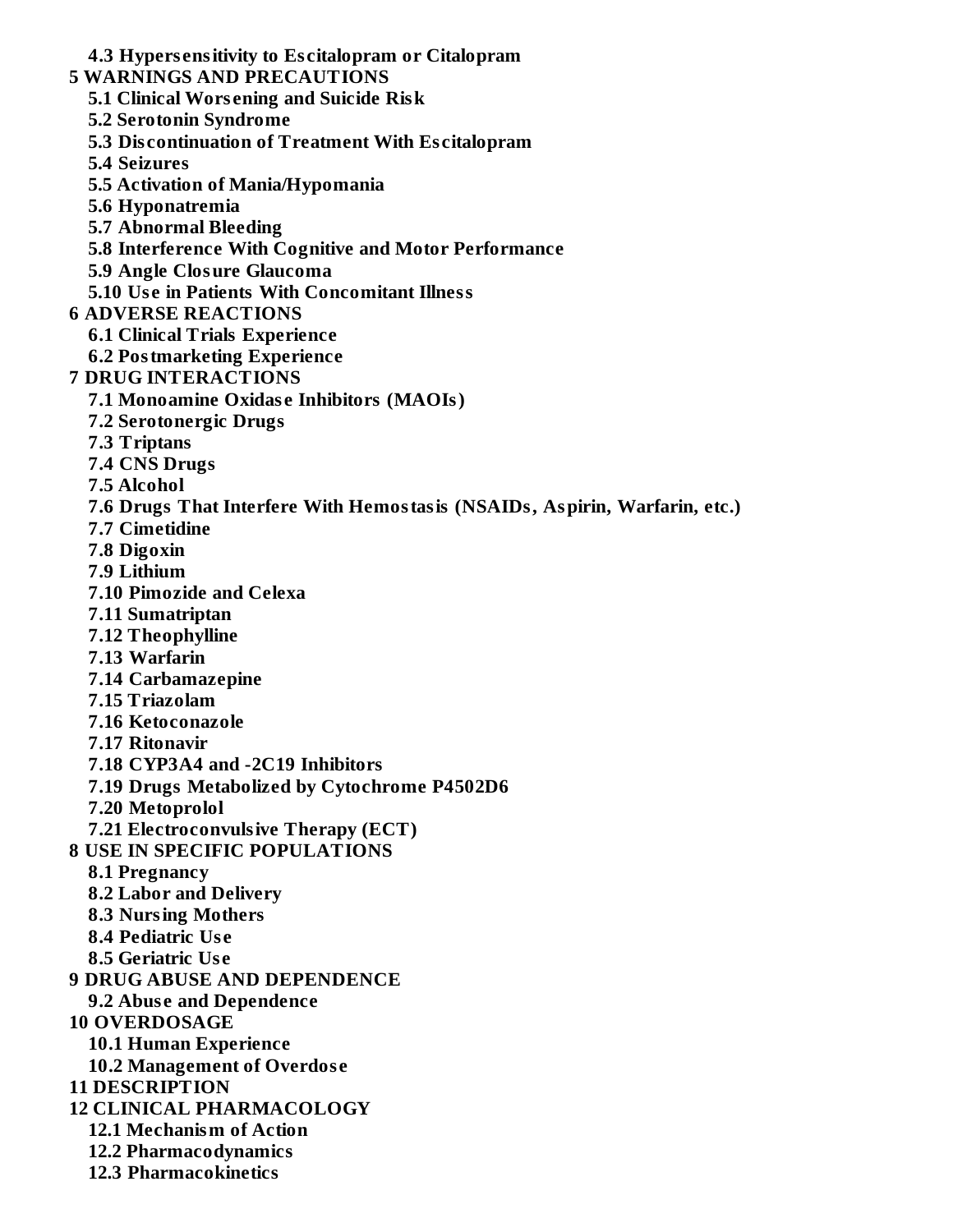#### **13 NONCLINICAL TOXICOLOGY 13.1 Carcinogenesis, Mutagenesis, Impairment of Fertility 13.2 Animal Toxicology and/or Pharmacology 14 CLINICAL STUDIES 14.1 Major Depressive Disorder 14.2 Generalized Anxiety Disorder 16 HOW SUPPLIED/STORAGE AND HANDLING 17 PATIENT COUNSELING INFORMATION 17.1 Information for Patients** \* Sections or subsections omitted from the full prescribing information are not listed.

### **FULL PRESCRIBING INFORMATION**

### **WARNINGS: SUICIDALITY AND ANTIDEPRESSANT DRUGS**

**Antidepressants increas ed the risk compared to placebo of suicidal thinking and behavior (suicidality) in children, adoles cents, and young adults in short-term studies of major depressive disorder (MDD) and other psychiatric disorders. Anyone considering the us e of es citalopram or any other antidepressant in a child, adoles cent, or young adult must balance this risk with the clinical need. Short-term studies did not show an increas e in the risk of suicidality with antidepressants compared to placebo in adults beyond age 24; there was a reduction in risk with antidepressants compared to placebo in adults aged 65 and older. Depression and certain other psychiatric disorders are thems elves associated with increas es in the risk of suicide. Patients of all ages who are started on antidepressant therapy should be monitored appropriately and obs erved clos ely for clinical wors ening, suicidality, or unusual changes in behavior. Families and caregivers should be advis ed of the need for clos e obs ervation and communication with the pres criber. Es citalopram is not approved for us e in pediatric patients less than 12 years of age** *[see Warnings and Precautions: Clinical Worsening and Suicide Risk (5.1), Patient Counseling Information: Information for Patients (17.1), and Use in Specific Populations: Pediatric Use (8.4)].*

### **1 INDICATIONS AND USAGE**

### **1.1 Major Depressive Disorder**

Escitalopram tablets are indicated for the acute and maintenance treatment of major depressive disorder in adults and in adolescents 12 to 17 years of age [*see Clinical Studies (14.1)*].

A major depressive episode (DSM-IV) implies a prominent and relatively persistent (nearly every day for at least 2 weeks) depressed or dysphoric mood that usually interferes with daily functioning, and includes at least five of the following nine symptoms: depressed mood, loss of interest in usual activities, significant change in weight and/or appetite, insomnia or hypersomnia, psychomotor agitation or retardation, increased fatigue, feelings of guilt or worthlessness, slowed thinking or impaired concentration, a suicide attempt or suicidal ideation.

### **1.2 Generalized Anxiety Disorder**

Escitalopram tablets are indicated for the acute treatment of Generalized Anxiety Disorder (GAD) in adults [*see Clinical Studies (14.2)*].

Generalized Anxiety Disorder (DSM-IV) is characterized by excessive anxiety and worry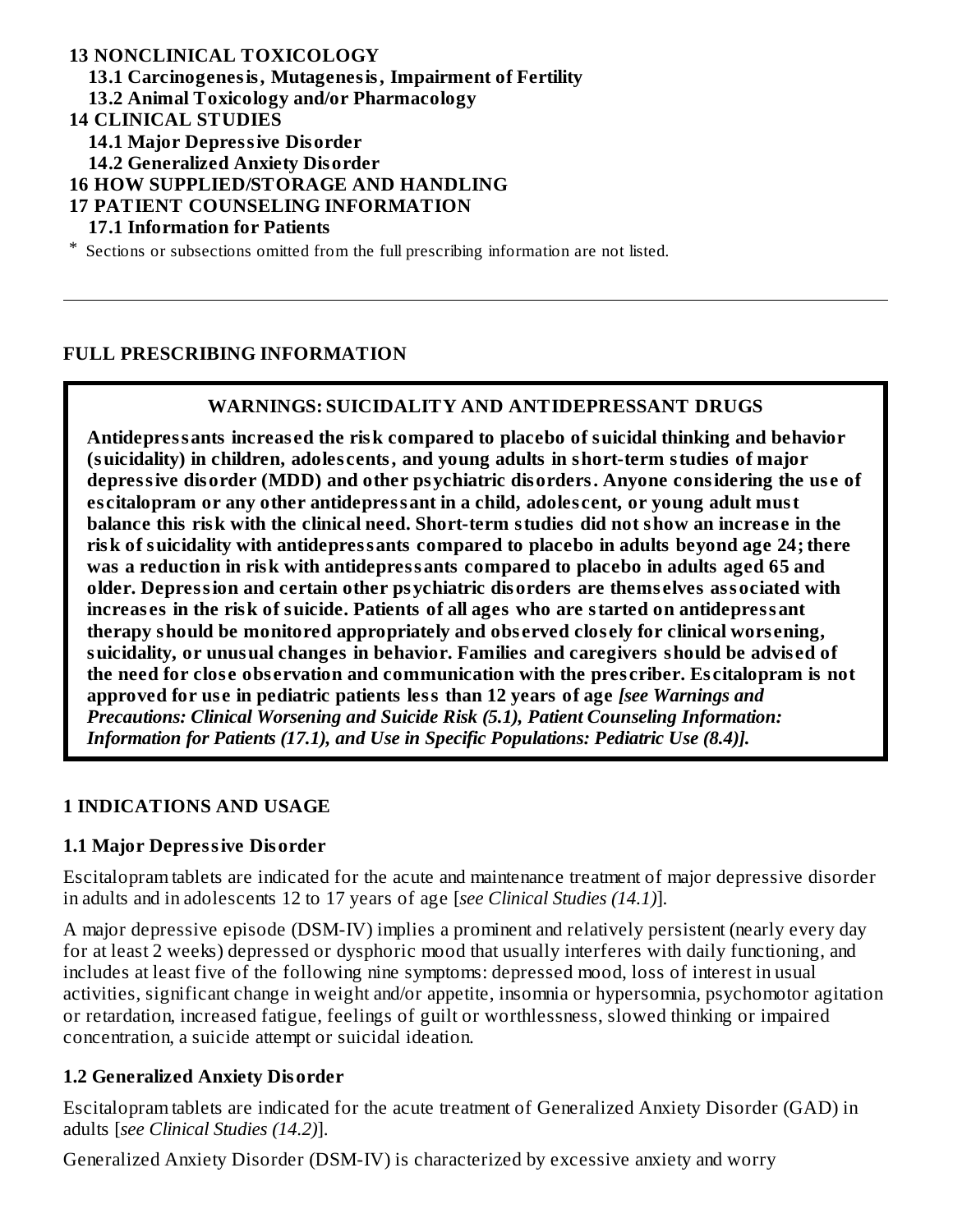(apprehensive expectation) that is persistent for at least 6 months and which the person finds difficult to control. It must be associated with at least 3 of the following symptoms: restlessness or feeling keyed up or on edge, being easily fatigued, difficulty concentrating or mind going blank, irritability, muscle tension, and sleep disturbance.

# **2 DOSAGE AND ADMINISTRATION**

Escitalopram tablets should be administered once daily, in the morning or evening, with or without food.

## **2.1 Major Depressive Disorder**

#### **Initial Treatment**

### **Adoles cents**

The recommended dose of escitalopram tablets is 10 mg once daily. A flexible-dose trial of escitalopram tablets (10 to 20 mg/day) demonstrated the effectiveness of escitalopram tablets [*see Clinical Studies (14.1)*]. If the dose is increased to 20 mg, this should occur after a minimum of three weeks.

### **Adults**

The recommended dose of escitalopram tablets is 10 mg once daily. A fixed-dose trial of escitalopram tablets demonstrated the effectiveness of both 10 mg and 20 mg of escitalopram tablets, but failed to demonstrate a greater benefit of 20 mg over 10 mg [*see Clinical Studies (14.1)*]. If the dose is increased to 20 mg, this should occur after a minimum of one week.

#### **Maintenance Treatment**

It is generally agreed that acute episodes of major depressive disorder require several months or longer of sustained pharmacological therapy beyond response to the acute episode. Systematic evaluation of continuing escitalopram tablets 10 or 20 mg/day in adult patients with major depressive disorder who responded while taking escitalopram tablets during an 8 week, acute-treatment phase demonstrated a benefit of such maintenance treatment [*see Clinical Studies (14.1*)]. Nevertheless, the physician who elects to use escitalopram tablets for extended periods should periodically reevaluate the long-term usefulness of the drug for the individual patient. Patients should be periodically reassessed to determine the need for maintenance treatment.

### **2.2 Generalized Anxiety Disorder**

### **Initial Treatment**

### **Adults**

The recommended starting dose of escitalopram tablets is 10 mg once daily. If the dose is increased to 20 mg, this should occur after a minimum of one week.

### **Maintenance Treatment**

Generalized anxiety disorder is recognized as a chronic condition. The efficacy of escitalopram tablets in the treatment of GAD beyond 8 weeks has not been systematically studied. The physician who elects to use escitalopram tablets for extended periods should periodically re-evaluate the long-term usefulness of the drug for the individual patient.

# **2.3 Special Populations**

10 mg/day is the recommended dose for most elderly patients and patients with hepatic impairment.

No dosage adjustment is necessary for patients with mild or moderate renal impairment. Escitalopram tablets should be used with caution in patients with severe renal impairment.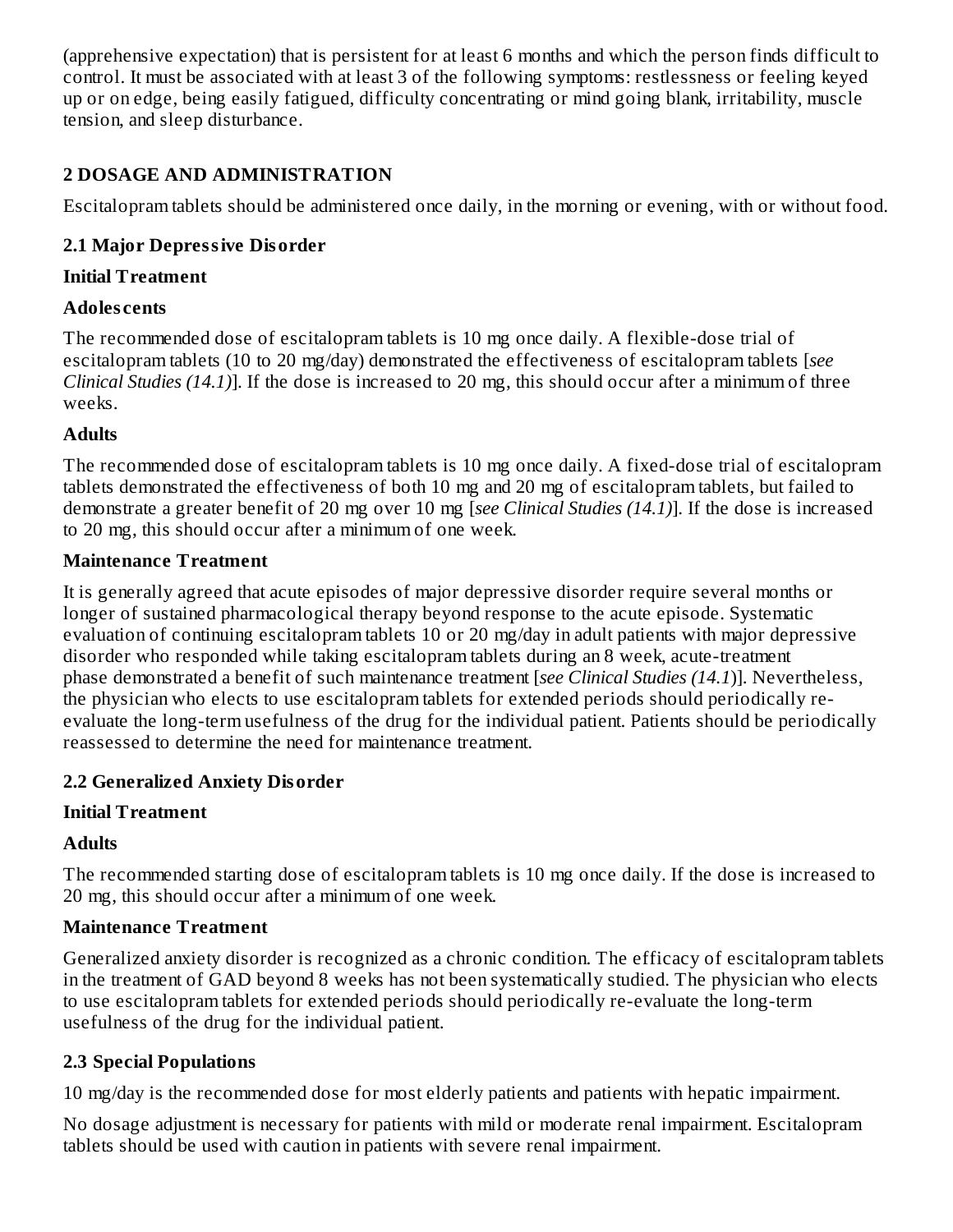# **2.4 Dis continuation of Treatment With Es citalopram Tablets**

Symptoms associated with discontinuation of escitalopram tablets and other SSRIs and SNRIs have been reported [*see Warnings and Precautions (5.3)*]. Patients should be monitored for these symptoms when discontinuing treatment. A gradual reduction in the dose rather than abrupt cessation is recommended whenever possible. If intolerable symptoms occur following a decrease in the dose or upon discontinuation of treatment, then resuming the previously prescribed dose may be considered. Subsequently, the physician may continue decreasing the dose but at a more gradual rate.

### **2.5 Switching a Patient To or From a Monoamine Oxidas e Inhibitor (MAOI) Intended to Treat Psychiatric Disorders**

At least 14 days should elapse between discontinuation of an MAOI intended to treat psychiatric disorders and initiation of therapy with escitalopram tablets. Conversely, at least 14 days should be allowed after stopping escitalopram tablets before starting an MAOI intended to treat psychiatric disorders [*see Contraindications (4.1)*].

# **2.6 Us e of Es citalopram Tablets With Other MAOIs Such as Linezolid or Methylene Blue**

Do not start escitalopram tablets in a patient who is being treated with linezolid or intravenous methylene blue because there is an increased risk of serotonin syndrome. In a patient who requires more urgent treatment of a psychiatric condition, other interventions, including hospitalization, should be considered *[see Contraindications* (*4.1)]*.

In some cases, a patient already receiving escitalopram tablets therapy may require urgent treatment with linezolid or intravenous methylene blue. If acceptable alternatives to linezolid or intravenous methylene blue treatment are not available and the potential benefits of linezolid or intravenous methylene blue treatment are judged to outweigh the risks of serotonin syndrome in a particular patient, escitalopram tablets should be stopped promptly, and linezolid or intravenous methylene blue can be administered. The patient should be monitored for symptoms of serotonin syndrome for 2 weeks or until 24 hours after the last dose of linezolid or intravenous methylene blue, whichever comes first. Therapy with escitalopram tablets may be resumed 24 hours after the last dose of linezolid or intravenous methylene blue *[see Warnings and Precautions (5.2)]*.

The risk of administering methylene blue by non-intravenous routes (such as oral tablets or by local injection) or in intravenous doses much lower than 1 mg/kg with escitalopram tablets is unclear. The clinician should, nevertheless, be aware of the possibility of emergent symptoms of serotonin syndrome with such use *[see Warnings and Precautions (5.2)].*

# **3 DOSAGE FORMS AND STRENGTHS**

Escitalopram tablets are film-coated, round tablets containing escitalopram oxalate in strengths equivalent to 5 mg, 10 mg and 20 mg escitalopram base. The 10 and 20 mg tablets are scored. The 5 mg tablet is debossed with "5850" on one side and "Ivax hourglass logo" and "5" on the other. The 10 mg tablet is debossed with "5851" on one side and "Ivax hourglass logo" and "10" on the other. The 20 mg tablet is debossed with "5852" on one side and "Ivax hourglass logo" and "20" on the other.

# **4 CONTRAINDICATIONS**

# **4.1 Monoamine Oxidas e Inhibitors (MAOIs)**

The use of MAOIs intended to treat psychiatric disorders with escitalopram tablets or within 14 days of stopping treatment with escitalopram tablets is contraindicated because of an increased risk of serotonin syndrome. The use of escitalopram tablets within 14 days of stopping an MAOI intended to treat psychiatric disorders is also contraindicated [*see Dosage and Administration (2.5), and Warnings and Precautions (5.2)*].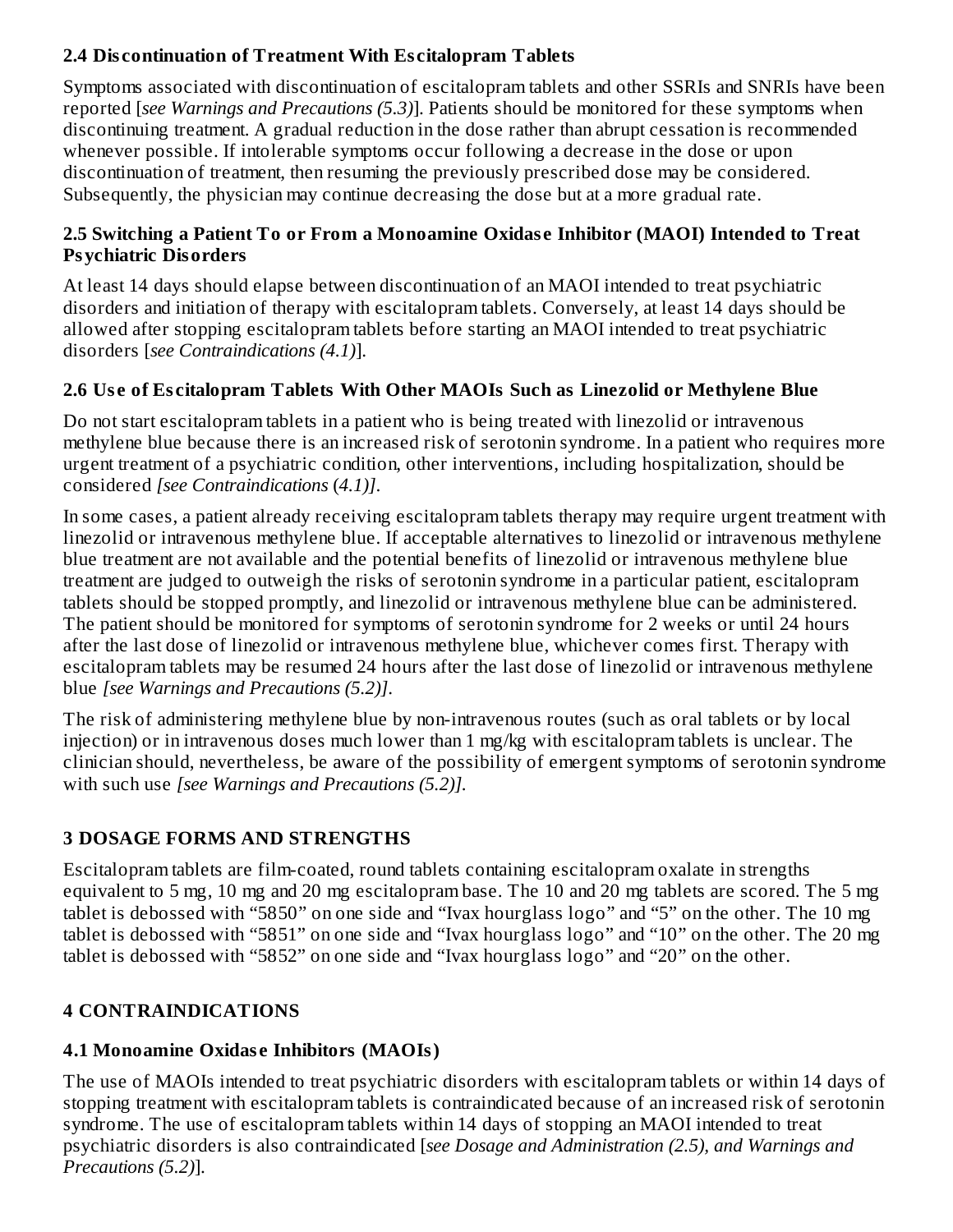Starting escitalopram tablets in a patient who is being treated with MAOIs such as linezolid or intravenous methylene blue is also contraindicated because of an increased risk of serotonin syndrome [*see Dosage and Administration (2.6), and Warnings and Precautions (5.2)*].

### **4.2 Pimozide**

Concomitant use in patients taking pimozide is contraindicated [*see Drug Interactions (7.10)*].

## **4.3 Hypers ensitivity to Es citalopram or Citalopram**

Escitalopram tablets are contraindicated in patients with a hypersensitivity to escitalopram or citalopram or any of the inactive ingredients in escitalopram tablets.

# **5 WARNINGS AND PRECAUTIONS**

# **5.1 Clinical Wors ening and Suicide Risk**

Patients with major depressive disorder (MDD), both adult and pediatric, may experience worsening of their depression and/or the emergence of suicidal ideation and behavior (suicidality) or unusual changes in behavior, whether or not they are taking antidepressant medications, and this risk may persist until significant remission occurs. Suicide is a known risk of depression and certain other psychiatric disorders, and these disorders themselves are the strongest predictors of suicide. There has been a long-standing concern, however, that antidepressants may have a role in inducing worsening of depression and the emergence of suicidality in certain patients during the early phases of treatment. Pooled analyses of short-term placebo-controlled trials of antidepressant drugs (SSRIs and others) showed that these drugs increase the risk of suicidal thinking and behavior (suicidality) in children, adolescents, and young adults (ages 18 to 24) with major depressive disorder (MDD) and other psychiatric disorders. Short-term studies did not show an increase in the risk of suicidality with antidepressants compared to placebo in adults beyond age 24; there was a reduction with antidepressants compared to placebo in adults aged 65 and older.

The pooled analyses of placebo-controlled trials in children and adolescents with MDD, obsessive compulsive disorder (OCD), or other psychiatric disorders included a total of 24 short-term trials of 9 antidepressant drugs in over 4400 patients. The pooled analyses of placebo-controlled trials in adults with MDD or other psychiatric disorders included a total of 295 short-term trials (median duration of 2 months) of 11 antidepressant drugs in over 77,000 patients. There was considerable variation in risk of suicidality among drugs, but a tendency toward an increase in the younger patients for almost all drugs studied. There were differences in absolute risk of suicidality across the different indications, with the highest incidence in MDD. The risk differences (drug vs. placebo), however, were relatively stable within age strata and across indications. These risk differences (drug-placebo difference in the number of cases of suicidality per 1000 patients treated) are provided in **Table 1**.

| Age       | Drug-Placebo Difference in Number of Cases of Suicidality per 1000 |  |  |  |  |
|-----------|--------------------------------------------------------------------|--|--|--|--|
| Range     | <b>Patients Treated</b>                                            |  |  |  |  |
|           | Increases Compared to Placebo                                      |  |  |  |  |
| < 18      | 14 additional cases                                                |  |  |  |  |
| 18 to 24  | 5 additional cases                                                 |  |  |  |  |
|           | Decreases Compared to Placebo                                      |  |  |  |  |
| 25 to 64  | 1 fewer case                                                       |  |  |  |  |
| $\geq 65$ | 6 fewer cases                                                      |  |  |  |  |

# **TABLE 1**

No suicides occurred in any of the pediatric trials. There were suicides in the adult trials, but the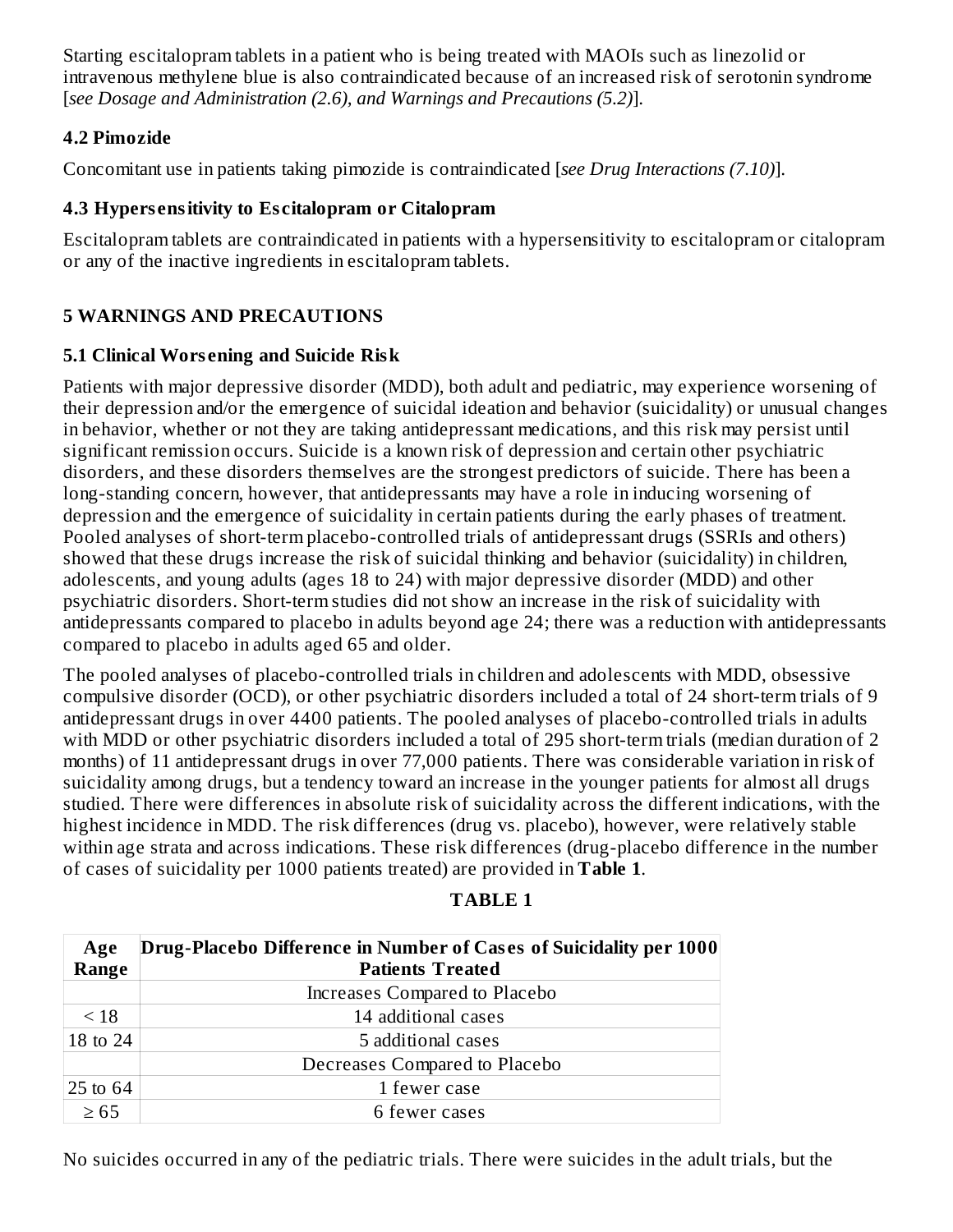number was not sufficient to reach any conclusion about drug effect on suicide.

It is unknown whether the suicidality risk extends to longer-term use, i.e., beyond several months. However, there is substantial evidence from placebo-controlled maintenance trials in adults with depression that the use of antidepressants can delay the recurrence of depression.

All patients being treated with antidepressants for any indication should be monitored appropriately and observed closely for clinical worsening, suicidality, and unusual changes in behavior, especially during the initial few months of a course of drug therapy, or at times of dose changes, either increases or decreases.

The following symptoms, anxiety, agitation, panic attacks, insomnia, irritability, hostility, aggressiveness, impulsivity, akathisia (psychomotor restlessness), hypomania, and mania, have been reported in adult and pediatric patients being treated with antidepressants for major depressive disorder as well as for other indications, both psychiatric and nonpsychiatric. Although a causal link between the emergence of such symptoms and either the worsening of depression and/or the emergence of suicidal impulses has not been established, there is concern that such symptoms may represent precursors to emerging suicidality.

Consideration should be given to changing the therapeutic regimen, including possibly discontinuing the medication, in patients whose depression is persistently worse, or who are experiencing emergent suicidality or symptoms that might be precursors to worsening depression or suicidality, especially if these symptoms are severe, abrupt in onset, or were not part of the patient's presenting symptoms.

If the decision has been made to discontinue treatment, medication should be tapered, as rapidly as is feasible, but with recognition that abrupt discontinuation can be associated with certain symptoms [*see Dosage and Administration (2.4)*].

Families and caregivers of patients being treated with antidepressants for major depressive disorder or other indications, both psychiatric and nonpsychiatric, should be alerted about the need to monitor patients for the emergence of agitation, irritability, unusual changes in behavior, and the other symptoms described above, as well as the emergence of suicidality, and to report such symptoms immediately to health care providers. Such monitoring should include daily observation by families and caregivers [*see also Patient Counseling Information (17.1)*]. Prescriptions for escitalopram should be written for the smallest quantity of tablets consistent with good patient management, in order to reduce the risk of overdose.

# **Screening Patients for Bipolar Disorder**

A major depressive episode may be the initial presentation of bipolar disorder. It is generally believed (though not established in controlled trials) that treating such an episode with an antidepressant alone may increase the likelihood of precipitation of a mixed/manic episode in patients at risk for bipolar disorder. Whether any of the symptoms described above represent such a conversion is unknown. However, prior to initiating treatment with an antidepressant, patients with depressive symptoms should be adequately screened to determine if they are at risk for bipolar disorder; such screening should include a detailed psychiatric history, including a family history of suicide, bipolar disorder, and depression. It should be noted that escitalopram is not approved for use in treating bipolar depression.

# **5.2 Serotonin Syndrome**

The development of a potentially life-threatening serotonin syndrome has been reported with SNRIs and SSRIs, including escitalopram, alone but particularly with concomitant use of other serotonergic drugs (including triptans, tricyclic antidepressants, fentanyl, lithium, tramadol, tryptophan, buspirone, amphetamines, and St. John's Wort) and with drugs that impair metabolism of serotonin (in particular, MAOIs, both those intended to treat psychiatric disorders and also others, such as linezolid and intravenous methylene blue).

Serotonin syndrome symptoms may include mental status changes (e.g., agitation, hallucinations, delirium, and coma), autonomic instability (e.g., tachycardia, labile blood pressure, dizziness,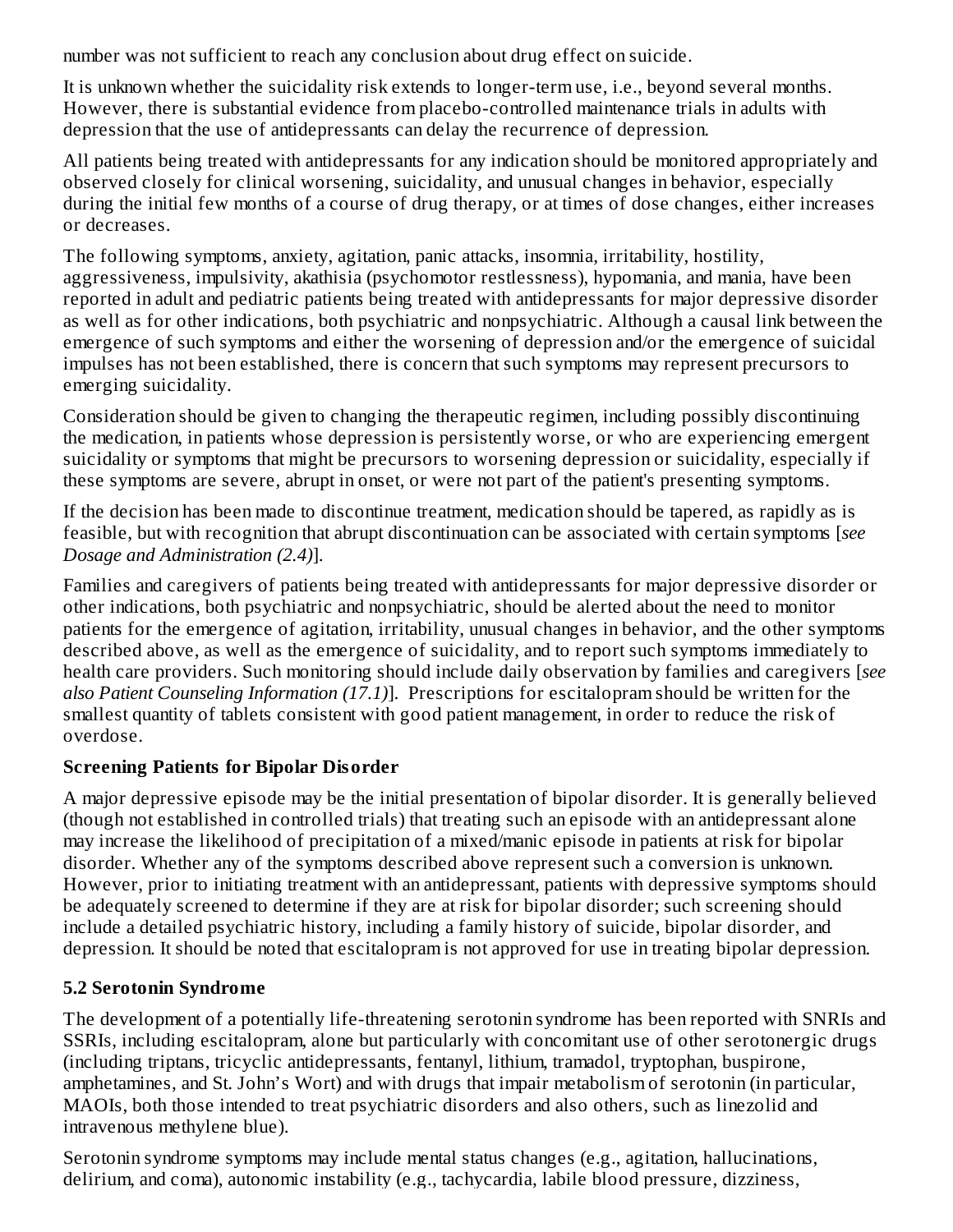delirium, and coma), autonomic instability (e.g., tachycardia, labile blood pressure, dizziness, diaphoresis, flushing, hyperthermia), neuromuscular symptoms (e.g., tremor, rigidity, myoclonus, hyperreflexia, incoordination) seizures, and/or gastrointestinal symptoms (e.g., nausea, vomiting, diarrhea). Patients should be monitored for the emergence of serotonin syndrome.

The concomitant use of escitalopram with MAOIs intended to treat psychiatric disorders is contraindicated. Escitalopram should also not be started in a patient who is being treated with MAOIs such as linezolid or intravenous methylene blue. All reports with methylene blue that provided information on the route of administration involved intravenous administration in the dose range of 1 mg/kg to 8 mg/kg. No reports involved the administration of methylene blue by other routes (such as oral tablets or local tissue injection) or at lower doses. There may be circumstances when it is necessary to initiate treatment with an MAOI such as linezolid or intravenous methylene blue in a patient taking escitalopram. Escitalopram should be discontinued before initiating treatment with the MAOI [*see Contraindications (4.1) and Dosage and Administration (2.5 and 2.6)*].

If concomitant use of escitalopram with other serotonergic drugs including, triptans, tricyclic antidepressants, fentanyl, lithium, tramadol, buspirone, tryptophan, amphetamines, and St. John's Wort is clinically warranted, patients should be made aware of a potential increased risk for serotonin syndrome, particularly during treatment initiation and dose increases.

Treatment with escitalopram and any concomitant serotonergic agents, should be discontinued immediately if the above events occur and supportive symptomatic treatment should be initiated.

# **5.3 Dis continuation of Treatment With Es citalopram**

During marketing of escitalopram and other SSRIs and SNRIs (serotonin and norepinephrine reuptake inhibitors), there have been spontaneous reports of adverse events occurring upon discontinuation of these drugs, particularly when abrupt, including the following: dysphoric mood, irritability, agitation, dizziness, sensory disturbances (e.g., paresthesias such as electric shock sensations), anxiety, confusion, headache, lethargy, emotional lability, insomnia, and hypomania. While these events are generally self-limiting, there have been reports of serious discontinuation symptoms.

Patients should be monitored for these symptoms when discontinuing treatment with escitalopram. A gradual reduction in the dose rather than abrupt cessation is recommended whenever possible. If intolerable symptoms occur following a decrease in the dose or upon discontinuation of treatment, then resuming the previously prescribed dose may be considered. Subsequently, the physician may continue decreasing the dose but at a more gradual rate [*see Dosage and Administration (2.4)*].

# **5.4 Seizures**

Although anticonvulsant effects of racemic citalopram have been observed in animal studies, escitalopram has not been systematically evaluated in patients with a seizure disorder. These patients were excluded from clinical studies during the product's premarketing testing. In clinical trials of escitalopram, cases of convulsion have been reported in association with escitalopram treatment. Like other drugs effective in the treatment of major depressive disorder, escitalopram should be introduced with care in patients with a history of seizure disorder.

# **5.5 Activation of Mania/Hypomania**

In placebo-controlled trials of escitalopram in major depressive disorder, activation of mania/hypomania was reported in one (0.1%) of 715 patients treated with escitalopram and in none of the 592 patients treated with placebo. One additional case of hypomania has been reported in association with escitalopram treatment. Activation of mania/hypomania has also been reported in a small proportion of patients with major affective disorders treated with racemic citalopram and other marketed drugs effective in the treatment of major depressive disorder. As with all drugs effective in the treatment of major depressive disorder, escitalopram should be used cautiously in patients with a history of mania.

# **5.6 Hyponatremia**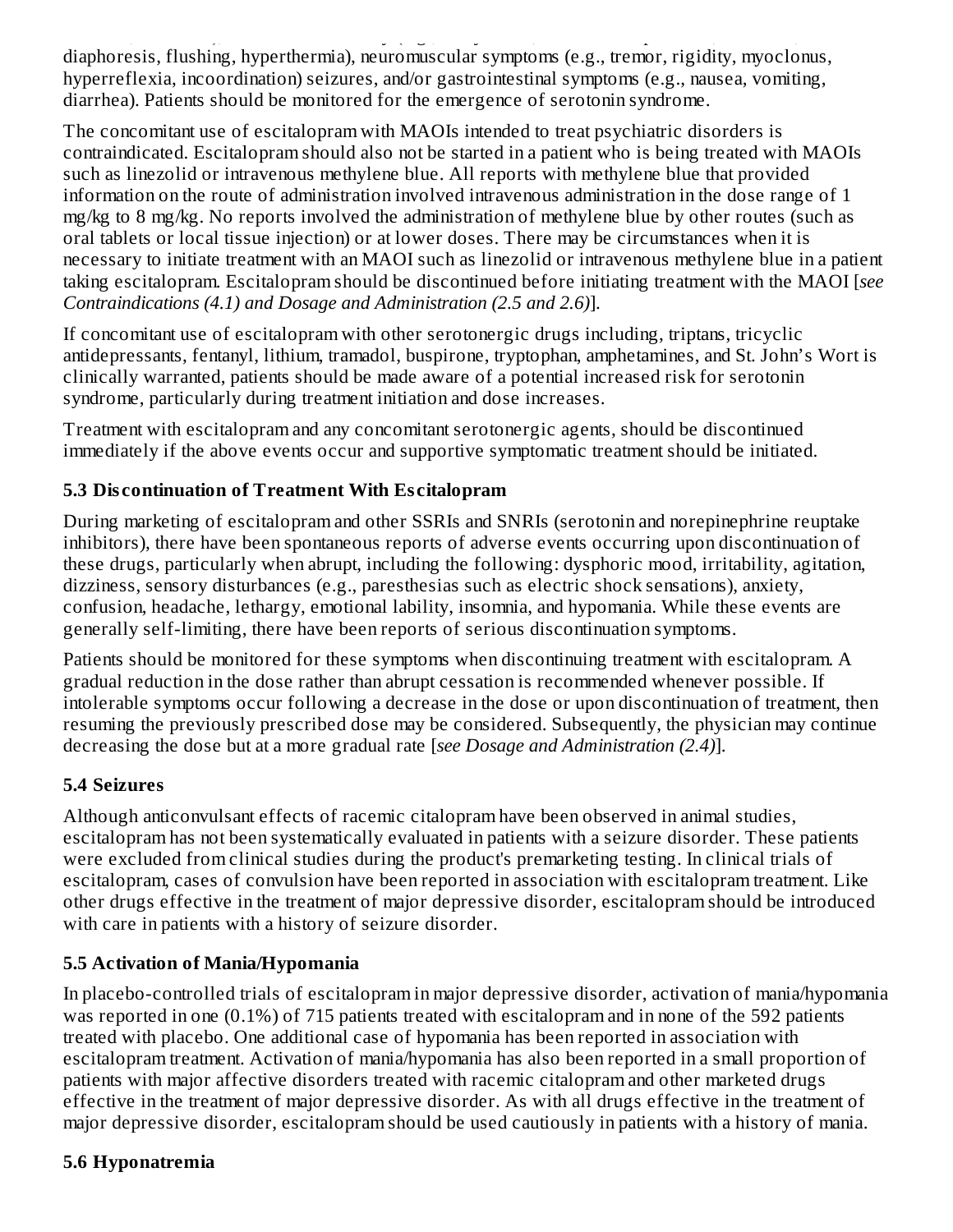Hyponatremia may occur as a result of treatment with SSRIs and SNRIs, including escitalopram. In many cases, this hyponatremia appears to be the result of the syndrome of inappropriate antidiuretic hormone secretion (SIADH), and was reversible when escitalopram was discontinued. Cases with serum sodium lower than 110 mmol/L have been reported. Elderly patients may be at greater risk of developing hyponatremia with SSRIs and SNRIs. Also, patients taking diuretics or who are otherwise volume depleted may be at greater risk [*see Geriatric Use (8.5*)]. Discontinuation of escitalopram should be considered in patients with symptomatic hyponatremia and appropriate medical intervention should be instituted.

Signs and symptoms of hyponatremia include headache, difficulty concentrating, memory impairment, confusion, weakness, and unsteadiness, which may lead to falls. Signs and symptoms associated with more severe and/or acute cases have included hallucination, syncope, seizure, coma, respiratory arrest, and death.

# **5.7 Abnormal Bleeding**

SSRIs and SNRIs, including escitalopram, may increase the risk of bleeding events. Concomitant use of aspirin, nonsteroidal anti-inflammatory drugs, warfarin, and other anticoagulants may add to the risk. Case reports and epidemiological studies (case-control and cohort design) have demonstrated an association between use of drugs that interfere with serotonin reuptake and the occurrence of gastrointestinal bleeding. Bleeding events related to SSRIs and SNRIs use have ranged from ecchymoses, hematomas, epistaxis, and petechiae to life-threatening hemorrhages.

Patients should be cautioned about the risk of bleeding associated with the concomitant use of escitalopram and NSAIDs, aspirin, or other drugs that affect coagulation.

# **5.8 Interference With Cognitive and Motor Performance**

In a study in normal volunteers, escitalopram 10 mg/day did not produce impairment of intellectual function or psychomotor performance. Because any psychoactive drug may impair judgment, thinking, or motor skills, however, patients should be cautioned about operating hazardous machinery, including automobiles, until they are reasonably certain that escitalopram therapy does not affect their ability to engage in such activities.

# **5.9 Angle Closure Glaucoma**

Angle Closure Glaucoma: The pupillary dilation that occurs following use of many antidepressant drugs including escitalopram may trigger an angle closure attack in a patient with anatomically narrow angles who does not have a patent iridectomy.

# **5.10 Us e in Patients With Concomitant Illness**

Clinical experience with escitalopram in patients with certain concomitant systemic illnesses is limited. Caution is advisable in using escitalopram in patients with diseases or conditions that produce altered metabolism or hemodynamic responses.

Escitalopram has not been systematically evaluated in patients with a recent history of myocardial infarction or unstable heart disease. Patients with these diagnoses were generally excluded from clinical studies during the product's premarketing testing.

In subjects with hepatic impairment, clearance of racemic citalopram was decreased and plasma concentrations were increased. The recommended dose of escitalopram in hepatically impaired patients is 10 mg/day [*see Dosage and Administration (2.3)*].

Because escitalopram is extensively metabolized, excretion of unchanged drug in urine is a minor route of elimination. Until adequate numbers of patients with severe renal impairment have been evaluated during chronic treatment with escitalopram, however, it should be used with caution in such patients [*see Dosage and Administration (2.3)*].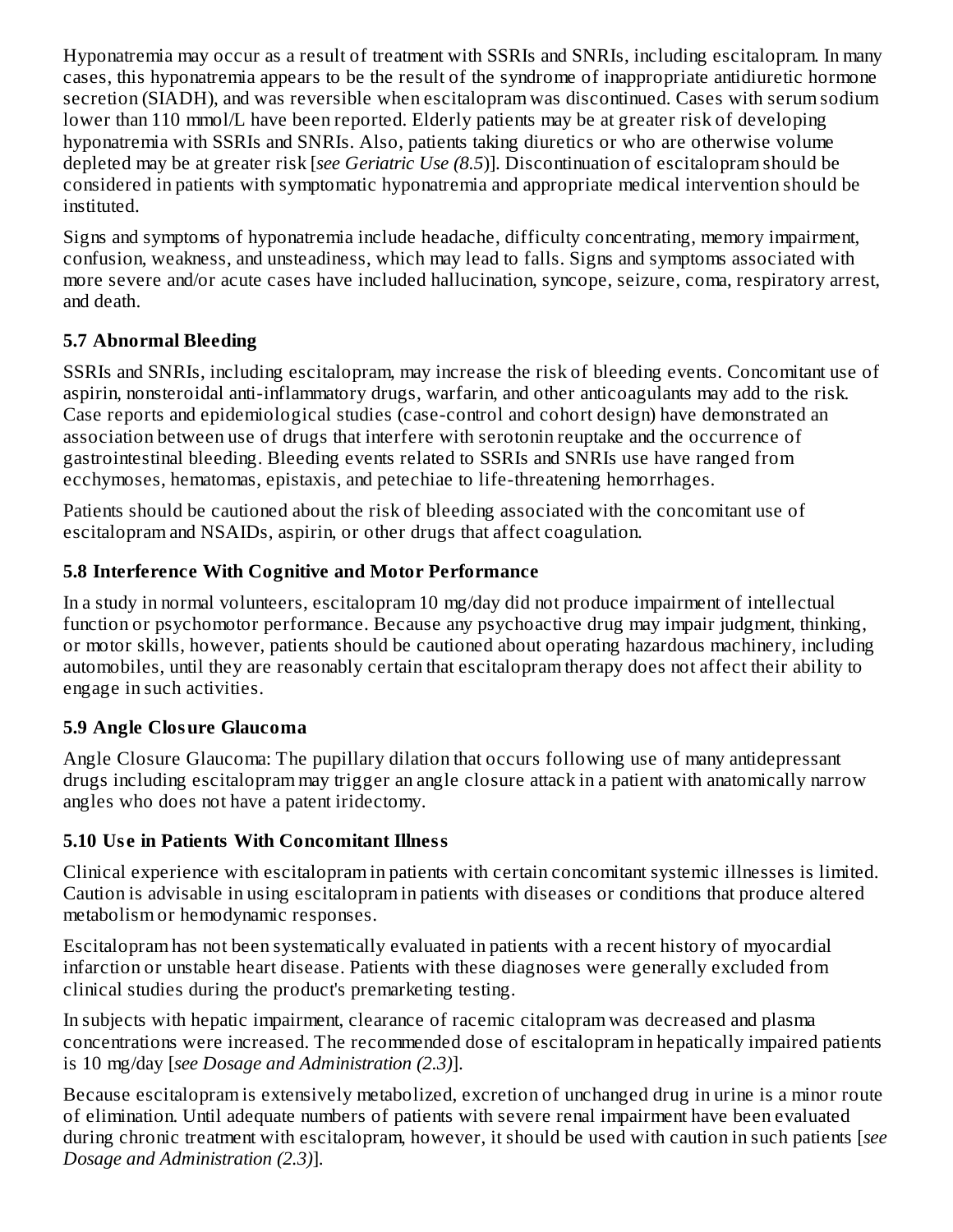## **6 ADVERSE REACTIONS**

### **6.1 Clinical Trials Experience**

Because clinical studies are conducted under widely varying conditions, adverse reaction rates observed in the clinical studies of a drug cannot be directly compared to rates in the clinical studies of another drug and may not reflect the rates observed in practice.

### **Clinical Trial Data Sources**

## **Pediatrics (6 to 17 years)**

Adverse events were collected in 576 pediatric patients (286 escitalopram, 290 placebo) with major depressive disorder in double-blind placebo-controlled studies. Safety and effectiveness of escitalopram in pediatric patients less than 12 years of age has not been established.

### **Adults**

Adverse events information for escitalopram was collected from 715 patients with major depressive disorder who were exposed to escitalopram and from 592 patients who were exposed to placebo in double-blind, placebo-controlled trials. An additional 284 patients with major depressive disorder were newly exposed to escitalopram in open-label trials. The adverse event information for escitalopram in patients with GAD was collected from 429 patients exposed to escitalopram and from 427 patients exposed to placebo in double-blind, placebo-controlled trials.

Adverse events during exposure were obtained primarily by general inquiry and recorded by clinical investigators using terminology of their own choosing. Consequently, it is not possible to provide a meaningful estimate of the proportion of individuals experiencing adverse events without first grouping similar types of events into a smaller number of standardized event categories. In the tables and tabulations that follow, standard World Health Organization (WHO) terminology has been used to classify reported adverse events.

The stated frequencies of adverse reactions represent the proportion of individuals who experienced, at least once, a treatment-emergent adverse event of the type listed. An event was considered treatmentemergent if it occurred for the first time or worsened while receiving therapy following baseline evaluation.

# **Advers e Events Associated With Dis continuation of Treatment**

# **Major Depressive Disorder**

# **Pediatrics (6 to 17 years)**

Adverse events were associated with discontinuation of 3.5% of 286 patients receiving escitalopram and 1% of 290 patients receiving placebo. The most common adverse event (incidence at least 1% for escitalopram and greater than placebo) associated with discontinuation was insomnia (1% escitalopram, 0% placebo).

# **Adults**

Among the 715 depressed patients who received escitalopram in placebo-controlled trials, 6% discontinued treatment due to an adverse event, as compared to 2% of 592 patients receiving placebo. In two fixed-dose studies, the rate of discontinuation for adverse events in patients receiving 10 mg/day escitalopram was not significantly different from the rate of discontinuation for adverse events in patients receiving placebo. The rate of discontinuation for adverse events in patients assigned to a fixed dose of 20 mg/day escitalopram was 10%, which was significantly different from the rate of discontinuation for adverse events in patients receiving 10 mg/day escitalopram (4%) and placebo (3%). Adverse events that were associated with the discontinuation of at least 1% of patients treated with escitalopram, and for which the rate was at least twice that of placebo, were nausea (2%) and ejaculation disorder (2% of male patients).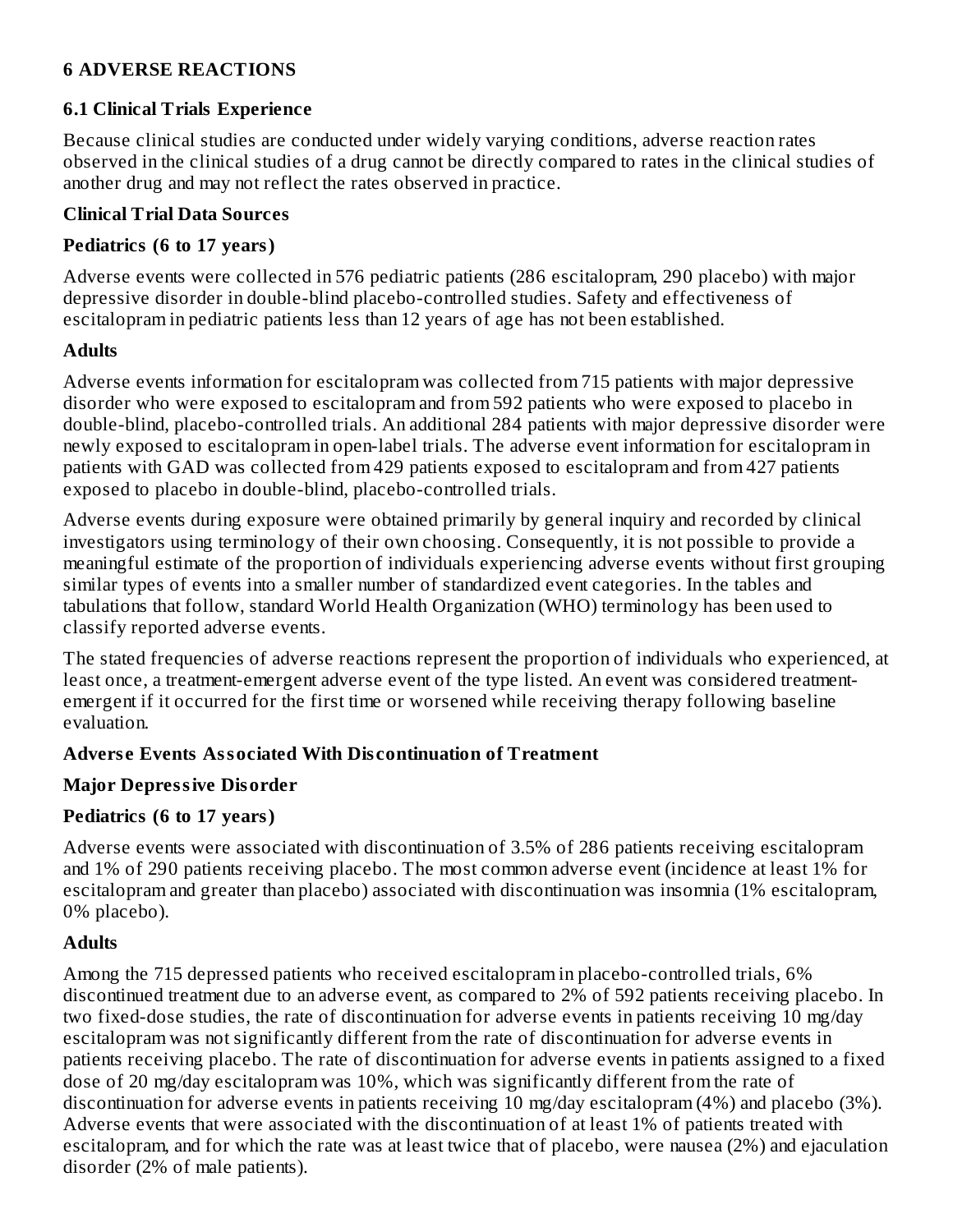### **Generalized Anxiety Disorder**

#### **Adults**

Among the 429 GAD patients who received escitalopram 10 to 20 mg/day in placebo-controlled trials, 8% discontinued treatment due to an adverse event, as compared to 4% of 427 patients receiving placebo. Adverse events that were associated with the discontinuation of at least 1% of patients treated with escitalopram, and for which the rate was at least twice the placebo rate, were nausea (2%), insomnia (1%), and fatigue (1%).

### **Incidence of Advers e Reactions in Placebo-Controlled Clinical Trials**

#### **Major Depressive Disorder**

### **Pediatrics (6 to 17 years)**

The overall profile of adverse reactions in pediatric patients was generally similar to that seen in adult studies, as shown in **Table 2**. However, the following adverse reactions (excluding those which appear in **Table 2** and those for which the coded terms were uninformative or misleading) were reported at an incidence of at least 2% for escitalopram and greater than placebo: back pain, urinary tract infection, vomiting, and nasal congestion.

### **Adults**

The most commonly observed adverse reactions in escitalopram patients (incidence of approximately 5% or greater and approximately twice the incidence in placebo patients) were insomnia, ejaculation disorder (primarily ejaculatory delay), nausea, sweating increased, fatigue, and somnolence.

**Table 2** enumerates the incidence, rounded to the nearest percent, of treatment-emergent adverse events that occurred among 715 depressed patients who received escitalopram at doses ranging from 10 to 20 mg/day in placebo-controlled trials. Events included are those occurring in 2% or more of patients treated with escitalopram and for which the incidence in patients treated with escitalopram was greater than the incidence in placebo-treated patients.

| Treatment-Emergent Adverse Reactions observed with a frequency of $\geq$ 2% and greater than |                     |                |  |  |  |
|----------------------------------------------------------------------------------------------|---------------------|----------------|--|--|--|
| placebo for Major Depressive Disorder                                                        |                     |                |  |  |  |
| <b>Adverse Reaction</b>                                                                      | <b>Escitalopram</b> | <b>Placebo</b> |  |  |  |
|                                                                                              | $(N = 715)$         | $(N = 592)$    |  |  |  |
|                                                                                              | $\frac{0}{0}$       | $\%$           |  |  |  |
| <b>Autonomic Nervous System Disorders</b>                                                    |                     |                |  |  |  |
| Dry Mouth                                                                                    | 6%                  | 5%             |  |  |  |
| Sweating Increased                                                                           | 5%                  | 2%             |  |  |  |
| <b>Central &amp; Peripheral Nervous System Disorders</b>                                     |                     |                |  |  |  |
| <b>Dizziness</b>                                                                             | 5%                  | 3%             |  |  |  |
| <b>Gas trointes tinal Dis orders</b>                                                         |                     |                |  |  |  |
| Nausea                                                                                       | 15%                 | 7%             |  |  |  |
| Diarrhea                                                                                     | 8%                  | 5%             |  |  |  |
| Constipation                                                                                 | 3%                  | 1%             |  |  |  |
| Indigestion                                                                                  | 3%                  | 1%             |  |  |  |
| Abdominal Pain                                                                               | 2%                  | 1%             |  |  |  |
| General                                                                                      |                     |                |  |  |  |
| Influenza-like Symptoms                                                                      | 5%                  | 4%             |  |  |  |
| Fatigue                                                                                      | 5%                  | 2%             |  |  |  |
| <b>Psychiatric Disorders</b>                                                                 |                     |                |  |  |  |

#### **TABLE 2**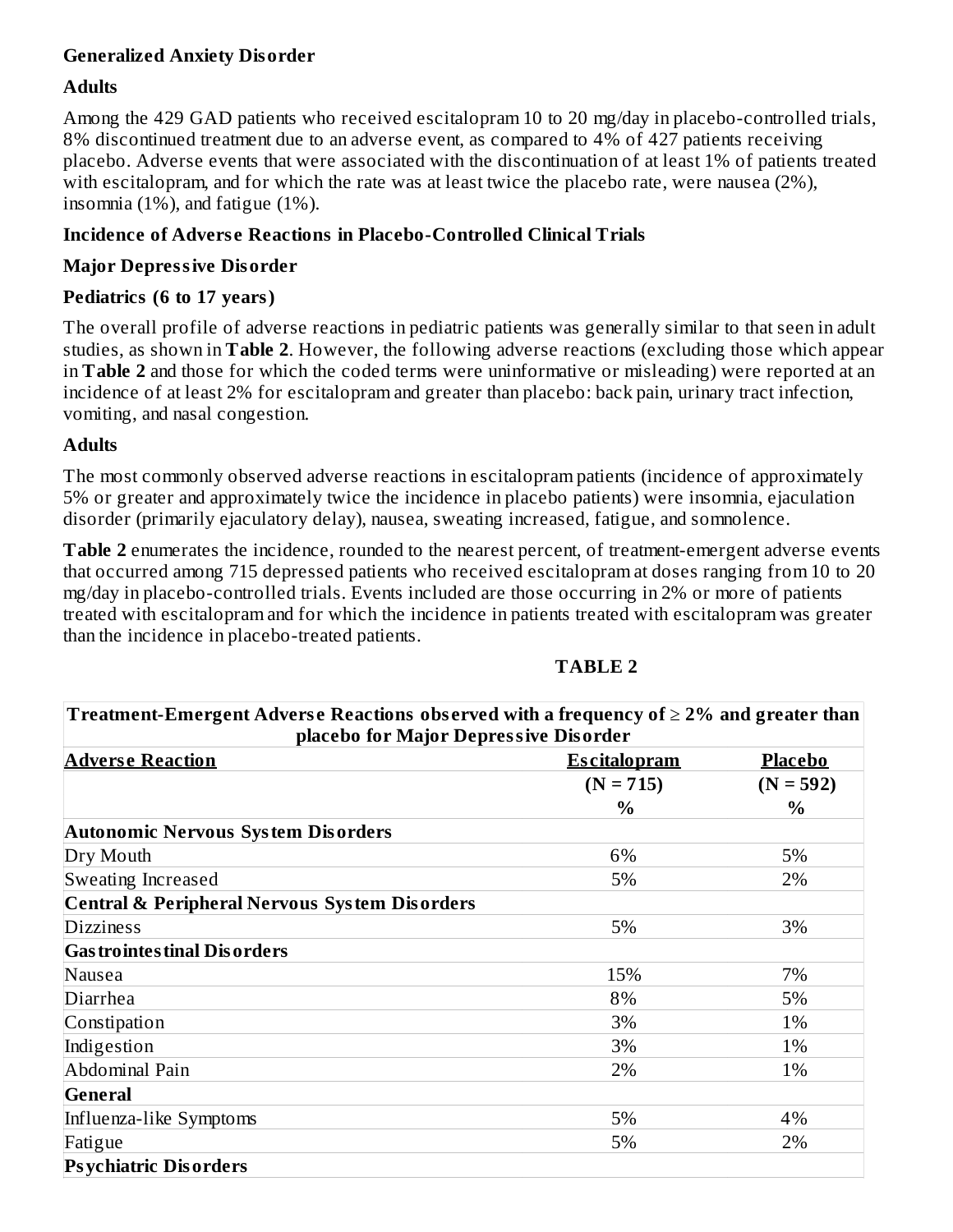| Insomnia                            | 9% | 4%      |
|-------------------------------------|----|---------|
| Somnolence                          | 6% | 2%      |
| Appetite Decreased                  | 3% | 1%      |
| Libido Decreased                    | 3% | 1%      |
| <b>Respiratory System Disorders</b> |    |         |
| Rhinitis                            | 5% | 4%      |
| Sinusitis                           | 3% | 2%      |
| Urogenital                          |    |         |
| Ejaculation Disorder <sup>1,2</sup> | 9% | $< 1\%$ |
| Impotence <sup>2</sup>              | 3% | $< 1\%$ |
| Anorgasmia <sup>3</sup>             | 2% | $< 1\%$ |

 $1$  Primarily ejaculatory delay.

<sup>2</sup> Denominator used was for males only (N = 225 escitalopram; N = 188 placebo).

<sup>3</sup> Denominator used was for females only (N = 490 escitalopram; N = 404 placebo).

#### **Generalized Anxiety Disorder**

#### **Adults**

The most commonly observed adverse reactions in escitalopram patients (incidence of approximately 5% or greater and approximately twice the incidence in placebo patients) were nausea, ejaculation disorder (primarily ejaculatory delay), insomnia, fatigue, decreased libido, and anorgasmia.

**Table 3** enumerates the incidence, rounded to the nearest percent of treatment-emergent adverse events that occurred among 429 GAD patients who received escitalopram 10 to 20 mg/day in placebocontrolled trials. Events included are those occurring in 2% or more of patients treated with escitalopram and for which the incidence in patients treated with escitalopram was greater than the incidence in placebo-treated patients.

### **TABLE 3**

| Treatment-Emergent Adverse Reactions observed with a frequency of $\geq$ 2% and greater than<br>placebo for Generalized Anxiety Disorder |                     |             |  |  |
|------------------------------------------------------------------------------------------------------------------------------------------|---------------------|-------------|--|--|
| <b>Adverse Reactions</b>                                                                                                                 | <b>Escitalopram</b> | Placebo     |  |  |
|                                                                                                                                          | $(N = 429)$         | $(N = 427)$ |  |  |
|                                                                                                                                          | $\%$                | $\%$        |  |  |
| Autonomic Nervous System Disorders                                                                                                       |                     |             |  |  |
| Dry Mouth                                                                                                                                | 9%                  | 5%          |  |  |
| Sweating Increased                                                                                                                       | 4%                  | 1%          |  |  |
| <b>Central &amp; Peripheral Nervous System Disorders</b>                                                                                 |                     |             |  |  |
| Headache                                                                                                                                 | 24%                 | 17%         |  |  |
| Paresthesia                                                                                                                              | 2%                  | 1%          |  |  |
| <b>Gas trointes tinal Dis orders</b>                                                                                                     |                     |             |  |  |
| Nausea                                                                                                                                   | 18%                 | 8%          |  |  |
| Diarrhea                                                                                                                                 | 8%                  | 6%          |  |  |
| Constipation                                                                                                                             | 5%                  | 4%          |  |  |
| Indigestion                                                                                                                              | 3%                  | 2%          |  |  |
| Vomiting                                                                                                                                 | 3%                  | 1%          |  |  |
| Abdominal Pain                                                                                                                           | 2%                  | 1%          |  |  |
| Flatulence                                                                                                                               | 2%                  | 1%          |  |  |
| Toothache                                                                                                                                | 2%                  | 0%          |  |  |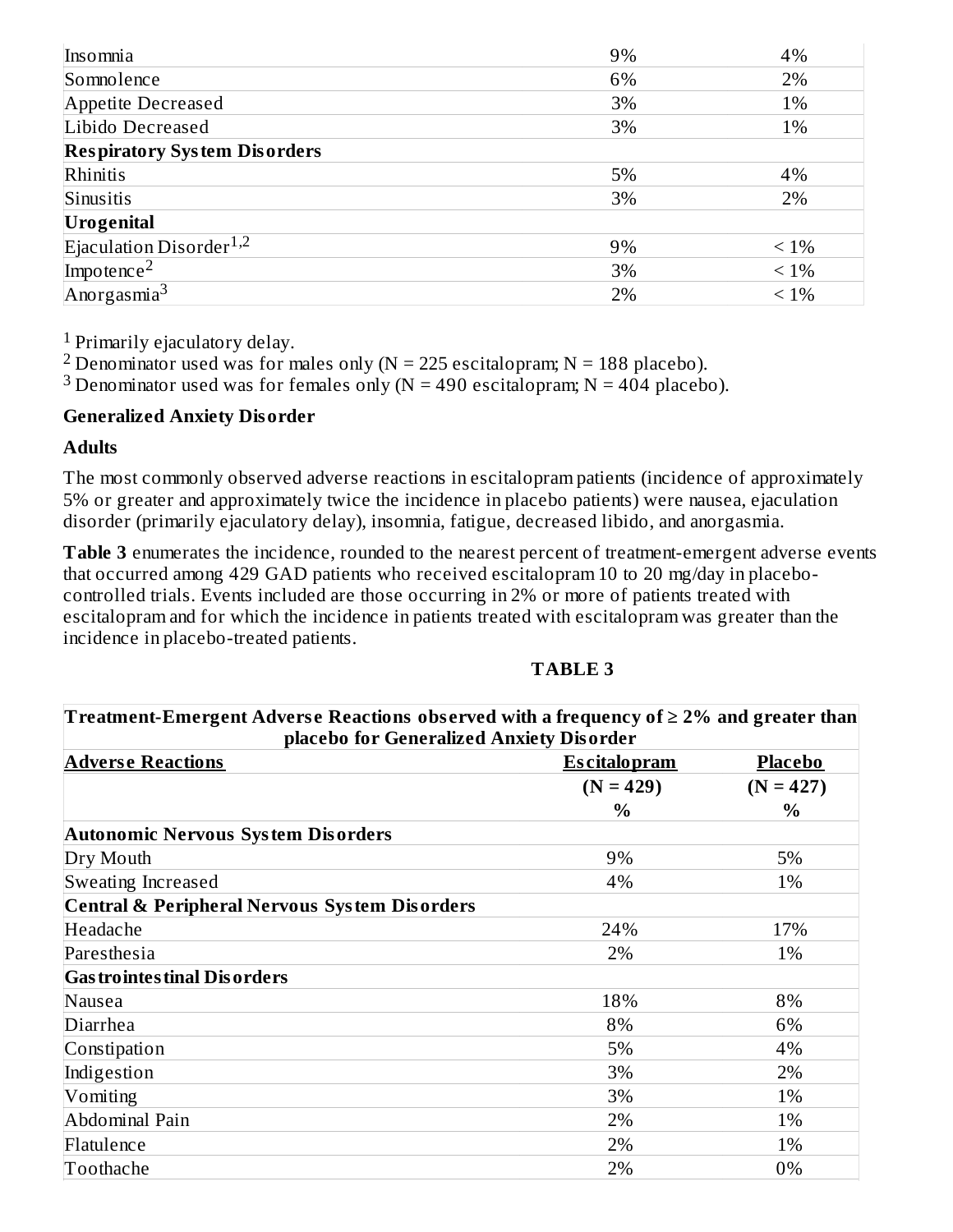| General                             |     |         |
|-------------------------------------|-----|---------|
| Fatigue                             | 8%  | 2%      |
| Influenza-like Symptoms             | 5%  | 4%      |
| Musculos keletal System Disorder    |     |         |
| Neck/Shoulder Pain                  | 3%  | 1%      |
| <b>Psychiatric Disorders</b>        |     |         |
| Somnolence                          | 13% | 7%      |
| Insomnia                            | 12% | 6%      |
| Libido Decreased                    | 7%  | 2%      |
| Dreaming Abnormal                   | 3%  | 2%      |
| Appetite Decreased                  | 3%  | 1%      |
| Lethargy                            | 3%  | 1%      |
| <b>Respiratory System Disorders</b> |     |         |
| Yawning                             | 2%  | 1%      |
| <b>Urogenital</b>                   |     |         |
| Ejaculation Disorder <sup>1,2</sup> | 14% | 2%      |
| Anorgasmia <sup>3</sup>             | 6%  | $< 1\%$ |
| Menstrual Disorder                  | 2%  | 1%      |

<sup>1</sup>Primarily ejaculatory delay.

<sup>2</sup>Denominator used was for males only ( $N = 182$  escitalopram;  $N = 195$  placebo).

<sup>3</sup>Denominator used was for females only (N = 247 escitalopram; N = 232 placebo).

#### **Dos e Dependency of Advers e Reactions**

The potential dose dependency of common adverse reactions (defined as an incidence rate of  $\geq$  5% in either the 10 mg or 20 mg escitalopram groups) was examined on the basis of the combined incidence of adverse reactions in two fixed-dose trials. The overall incidence rates of adverse events in 10 mg escitalopram-treated patients (66%) was similar to that of the placebo-treated patients (61%), while the incidence rate in 20 mg/day escitalopram-treated patients was greater (86%). **Table 4** shows common adverse reactions that occurred in the 20 mg/day escitalopram group with an incidence that was approximately twice that of the 10 mg/day escitalopram group and approximately twice that of the placebo group.

| <b>Incidence of Common Adverse Reactions in Patients with Major</b><br><b>Depressive Disorder</b> |                |                     |                     |  |  |
|---------------------------------------------------------------------------------------------------|----------------|---------------------|---------------------|--|--|
| <b>Adverse Reaction</b>                                                                           | <b>Placebo</b> | $10 \; mg/day$      | $20 \; mg/day$      |  |  |
|                                                                                                   | $(N = 311)$    | <b>Escitalopram</b> | <b>Escitalopram</b> |  |  |
|                                                                                                   |                | $(N = 310)$         | $(N = 125)$         |  |  |
| <b>Insomnia</b>                                                                                   | 4%             | 7%                  | 14%                 |  |  |
| <b>Diarrhea</b>                                                                                   | 5%             | 6%                  | 14%                 |  |  |
| Dry Mouth                                                                                         | 3%             | 4%                  | 9%                  |  |  |
| Somnolence                                                                                        | 1%             | 4%                  | 9%                  |  |  |
| <b>Dizziness</b>                                                                                  | 2%             | 4%                  | 7%                  |  |  |
| <b>Sweating Increased</b>                                                                         | $< 1\%$        | 3%                  | 8%                  |  |  |
| <b>Constipation</b>                                                                               | 1%             | 3%                  | 6%                  |  |  |
| Fatigue                                                                                           | 2%             | 2%                  | 6%                  |  |  |
| <b>Indigestion</b>                                                                                | 1%             | 2%                  | 6%                  |  |  |

**TABLE 4**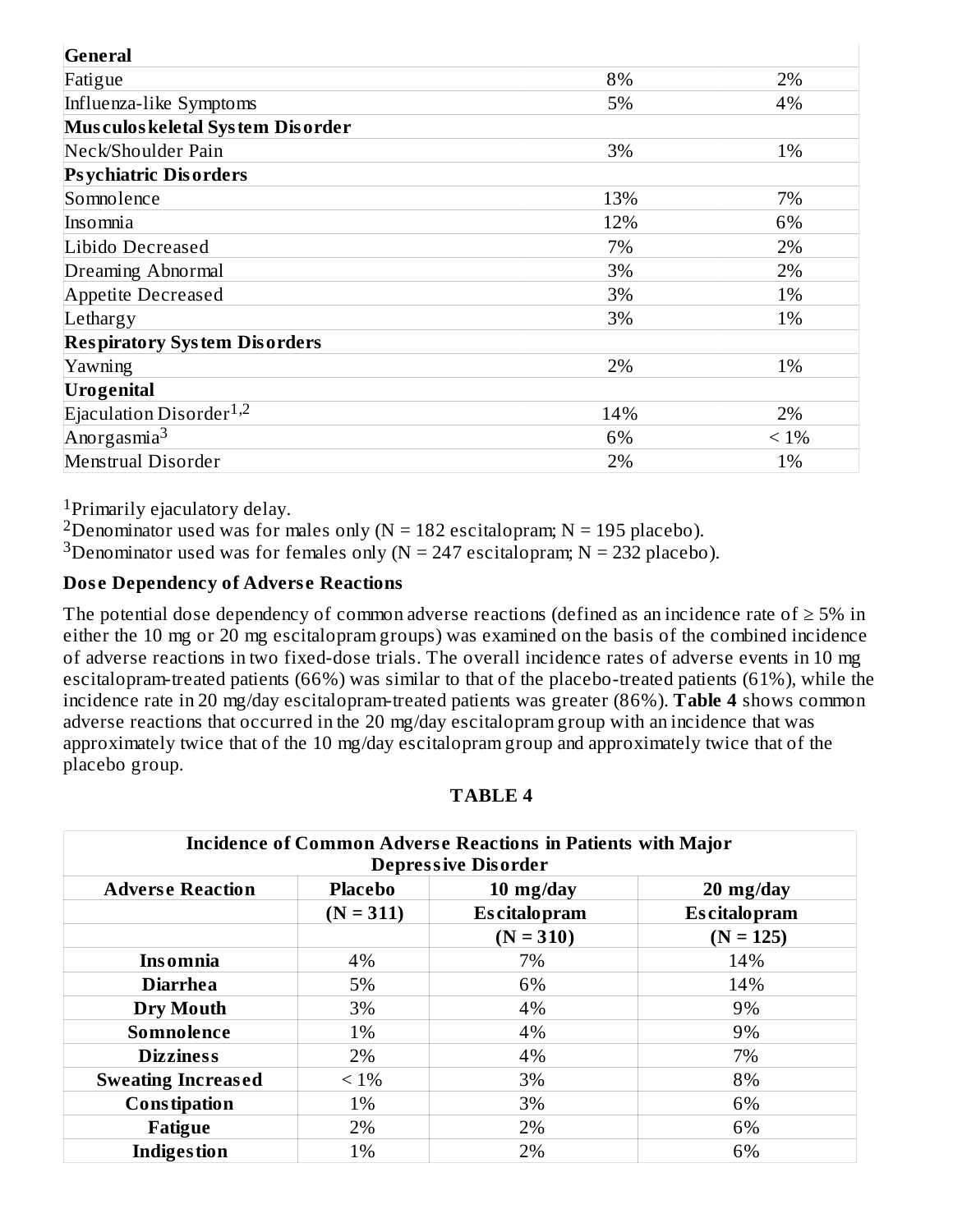### **Male and Female Sexual Dysfunction with SSRIs**

Although changes in sexual desire, sexual performance, and sexual satisfaction often occur as manifestations of a psychiatric disorder, they may also be a consequence of pharmacologic treatment. In particular, some evidence suggests that SSRIs can cause such untoward sexual experiences.

Reliable estimates of the incidence and severity of untoward experiences involving sexual desire, performance, and satisfaction are difficult to obtain, however, in part because patients and physicians may be reluctant to discuss them. Accordingly, estimates of the incidence of untoward sexual experience and performance cited in product labeling are likely to underestimate their actual incidence.

| <b>Incidence of Sexual Side Effects in Placebo-Controlled Clinical Trials</b> |                     |                |  |  |
|-------------------------------------------------------------------------------|---------------------|----------------|--|--|
| <b>Adverse Event</b>                                                          | <b>Escitalopram</b> | <b>Placebo</b> |  |  |
|                                                                               | In Males Only       |                |  |  |
|                                                                               | $(N = 407)$         | $(N = 383)$    |  |  |
| <b>Ejaculation Disorder</b>                                                   |                     |                |  |  |
| (primarily ejaculatory delay)                                                 | 12%                 | $1\%$          |  |  |
| Libido Decreased                                                              | 6%                  | 2%             |  |  |
| Impotence                                                                     | 2%                  | $< 1\%$        |  |  |
|                                                                               | In Females Only     |                |  |  |
|                                                                               | $(N = 737)$         | $(N = 636)$    |  |  |
| Libido Decreased                                                              | 3%                  | 1%             |  |  |
| Anorgasmia                                                                    | 3%                  | $< 1\%$        |  |  |

### **TABLE 5**

There are no adequately designed studies examining sexual dysfunction with escitalopram treatment.

Priapism has been reported with all SSRIs.

While it is difficult to know the precise risk of sexual dysfunction associated with the use of SSRIs, physicians should routinely inquire about such possible side effects.

### **Vital Sign Changes**

Escitalopram and placebo groups were compared with respect to (1) mean change from baseline in vital signs (pulse, systolic blood pressure, and diastolic blood pressure) and (2) the incidence of patients meeting criteria for potentially clinically significant changes from baseline in these variables. These analyses did not reveal any clinically important changes in vital signs associated with escitalopram treatment. In addition, a comparison of supine and standing vital sign measures in subjects receiving escitalopram indicated that escitalopram treatment is not associated with orthostatic changes.

# **Weight Changes**

Patients treated with escitalopram in controlled trials did not differ from placebo-treated patients with regard to clinically important change in body weight.

### **Laboratory Changes**

Escitalopram and placebo groups were compared with respect to (1) mean change from baseline in various serum chemistry, hematology, and urinalysis variables, and (2) the incidence of patients meeting criteria for potentially clinically significant changes from baseline in these variables. These analyses revealed no clinically important changes in laboratory test parameters associated with escitalopram treatment.

# **ECG Changes**

Electrocardiograms from escitalopram ( $N = 625$ ) and placebo ( $N = 527$ ) groups were compared with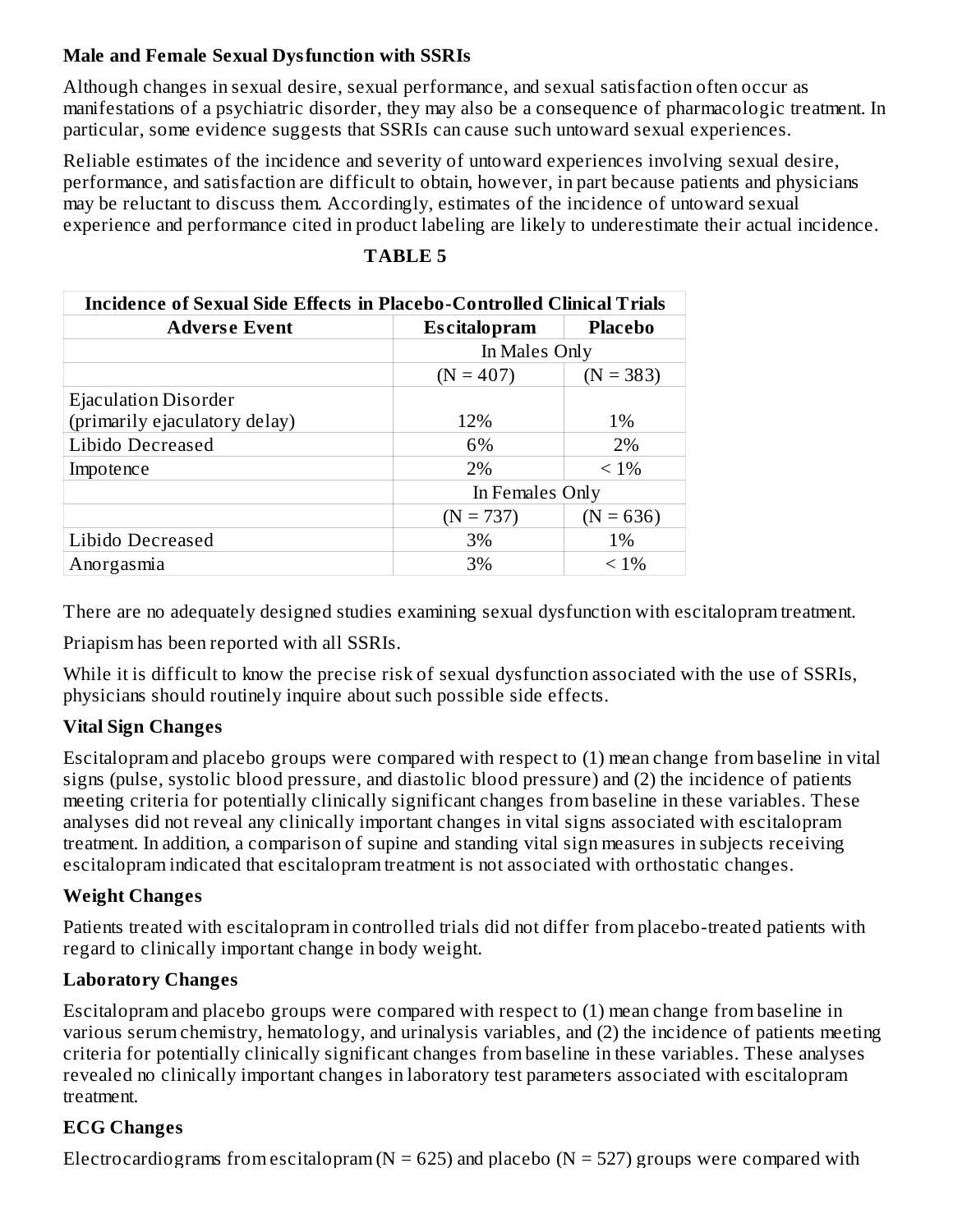respect to outliers defined as subjects with QTc changes over 60 msec from baseline or absolute values over 500 msec post-dose, and subjects with heart rate increases to over 100 bpm or decreases to less than 50 bpm with a 25% change from baseline (tachycardic or bradycardic outliers, respectively). None of the patients in the escitalopram group had a QTcF interval  $>$  500 msec or a prolongation  $>$  60 msec compared to 0.2% of patients in the placebo group. The incidence of tachycardic outliers was 0.2% in the escitalopram and the placebo group. The incidence of bradycardic outliers was 0.5% in the escitalopram group and 0.2% in the placebo group.

QTcF interval was evaluated in a randomized, placebo and active (moxifloxacin 400 mg) controlled cross-over, escalating multiple-dose study in 113 healthy subjects. The maximum mean (95% upper confidence bound) difference from placebo arm were 4.5 (6.4) and 10.7 (12.7) msec for 10 mg and supratherapeutic 30 mg escitalopram given once daily, respectively. Based on the established exposure-response relationship, the predicted QTcF change from placebo arm (95% confidence interval) under the C $_{\rm max}$  for the dose of 20 mg is 6.6 (7.9) msec. Escitalopram 30 mg given once daily resulted in mean C<sub>max</sub> of 1.7 fold higher than the mean C<sub>max</sub> for the maximum recommended therapeutic dose at steady state (20 mg). The exposure under supratherapeutic 30 mg dose is similar to the steady state concentrations expected in CYP2C19 poor metabolizers following a therapeutic dose of 20 mg.

# **Other Reactions Obs erved During the Premarketing Evaluation of Es citalopram**

Following is a list of treatment-emergent adverse events, as defined in the introduction to the **ADVERSE REACTIONS** section, reported by the 1428 patients treated with escitalopram for periods of up to one year in double-blind or open-label clinical trials during its premarketing evaluation. The listing does not include those events already listed in **Tables 2 & 3**, those events for which a drug cause was remote and at a rate less than 1% or lower than placebo, those events which were so general as to be uninformative, and those events reported only once which did not have a substantial probability of being acutely life threatening. Events are categorized by body system. Events of major clinical importance are described in the **WARNINGS AND PRECAUTIONS** section (5).

Cardiovascular - hypertension, palpitation.

Central and Peripheral Nervous System Disorders - light-headed feeling, migraine.

Gastrointestinal Disorders - abdominal cramp, heartburn, gastroenteritis.

General - allergy, chest pain, fever, hot flushes, pain in limb.

Metabolic and Nutritional Disorders - increased weight.

Musculoskeletal System Disorders - arthralgia, myalgia jaw stiffness.

Psychiatric Disorders - appetite increased, concentration impaired, irritability.

Reproductive Disorders/Female - menstrual cramps, menstrual disorder.

Respiratory System Disorders - bronchitis, coughing, nasal congestion, sinus congestion, sinus headache.

Skin and Appendages Disorders - rash.

Special Senses - vision blurred, tinnitus.

Urinary System Disorders - urinary frequency, urinary tract infection.

# **6.2 Postmarketing Experience**

# **Advers e Reactions Reported Subs equent to the Marketing of Es citalopram**

The following additional adverse reactions have been identified from spontaneous reports of escitalopram received worldwide. These adverse reactions have been chosen for inclusion because of a combination of seriousness, frequency of reporting, or potential causal connection to escitalopram and have not been listed elsewhere in labeling. However, because these adverse reactions were reported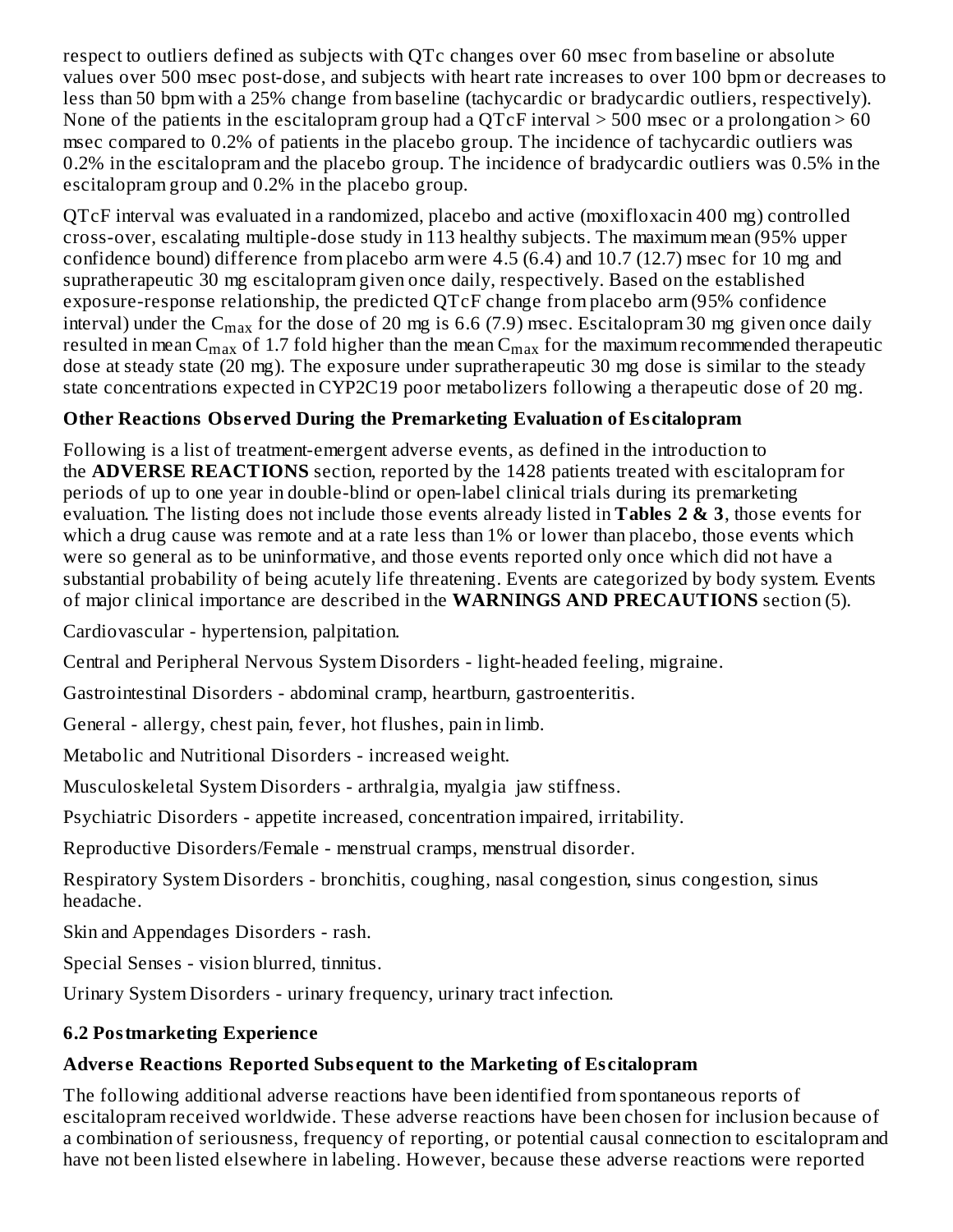voluntarily from a population of uncertain size, it is not always possible to reliably estimate their frequency or establish a causal relationship to drug exposure. These events include:

Blood and Lymphatic System Disorders: anemia, agranulocytosis, aplastic anemia, hemolytic anemia, idiopathic thrombocytopenia purpura, leukopenia, thrombocytopenia.

Cardiac Disorders: atrial fibrillation, bradycardia, cardiac failure, myocardial infarction, tachycardia, torsade de pointes, ventricular arrhythmia, ventricular tachycardia.

Ear and labyrinth disorders: vertigo

Endocrine Disorders: diabetes mellitus, hyperprolactinemia, SIADH.

Eye Disorders: angle closure glaucoma, diplopia, mydriasis, visual disturbance.

Gastrointestinal Disorder: dysphagia, gastrointestinal hemorrhage, gastroesophageal reflux, pancreatitis, rectal hemorrhage.

General Disorders and Administration Site Conditions: abnormal gait, asthenia, edema, fall, feeling abnormal, malaise.

Hepatobiliary Disorders: fulminant hepatitis, hepatic failure, hepatic necrosis, hepatitis.

Immune System Disorders: allergic reaction, anaphylaxis.

Investigations: bilirubin increased, decreased weight, electrocardiogram QT prolongation, hepatic enzymes increased, hypercholesterolemia, INR increased, prothrombin decreased.

Metabolism and Nutrition Disorders: hyperglycemia, hypoglycemia, hypokalemia, hyponatremia.

Musculoskeletal and Connective Tissue Disorders: muscle cramp, muscle stiffness, muscle weakness, rhabdomyolysis.

Nervous System Disorders: akathisia, amnesia, ataxia, choreoathetosis, cerebrovascular accident, dysarthria, dyskinesia, dystonia, extrapyramidal disorders, grand mal seizures (or convulsions), hypoaesthesia, myoclonus, nystagmus, Parkinsonism, restless legs, seizures, syncope, tardive dyskinesia, tremor.

Pregnancy, Puerperium and Perinatal Conditions: spontaneous abortion.

Psychiatric Disorders: acute psychosis, aggression, agitation, anger, anxiety, apathy, completed suicide, confusion, depersonalization, depression aggravated, delirium, delusion, disorientation, feeling unreal, hallucinations (visual and auditory), mood swings, nervousness, nightmare, panic reaction, paranoia, restlessness, self-harm or thoughts of self-harm, suicide attempt, suicidal ideation, suicidal tendency.

Renal and Urinary Disorders: acute renal failure, dysuria, urinary retention.

Reproductive System and Breast Disorders: menorrhagia, priapism.

Respiratory, Thoracic and Mediastinal Disorders: dyspnea, epistaxis, pulmonary embolism, pulmonary hypertension of the newborn.

Skin and Subcutaneous Tissue Disorders: alopecia, angioedema, dermatitis, ecchymosis, erythema multiforme, photosensitivity reaction, Stevens Johnson syndrome, toxic epidermal necrolysis, urticaria.

Vascular Disorders: deep vein thrombosis, flushing, hypertensive crisis, hypotension, orthostatic hypotension, phlebitis, thrombosis.

# **7 DRUG INTERACTIONS**

# **7.1 Monoamine Oxidas e Inhibitors (MAOIs)**

[*See Dosage and Administration (2.5 and 2.6), Contraindications (4.1) and Warnings and Precautions*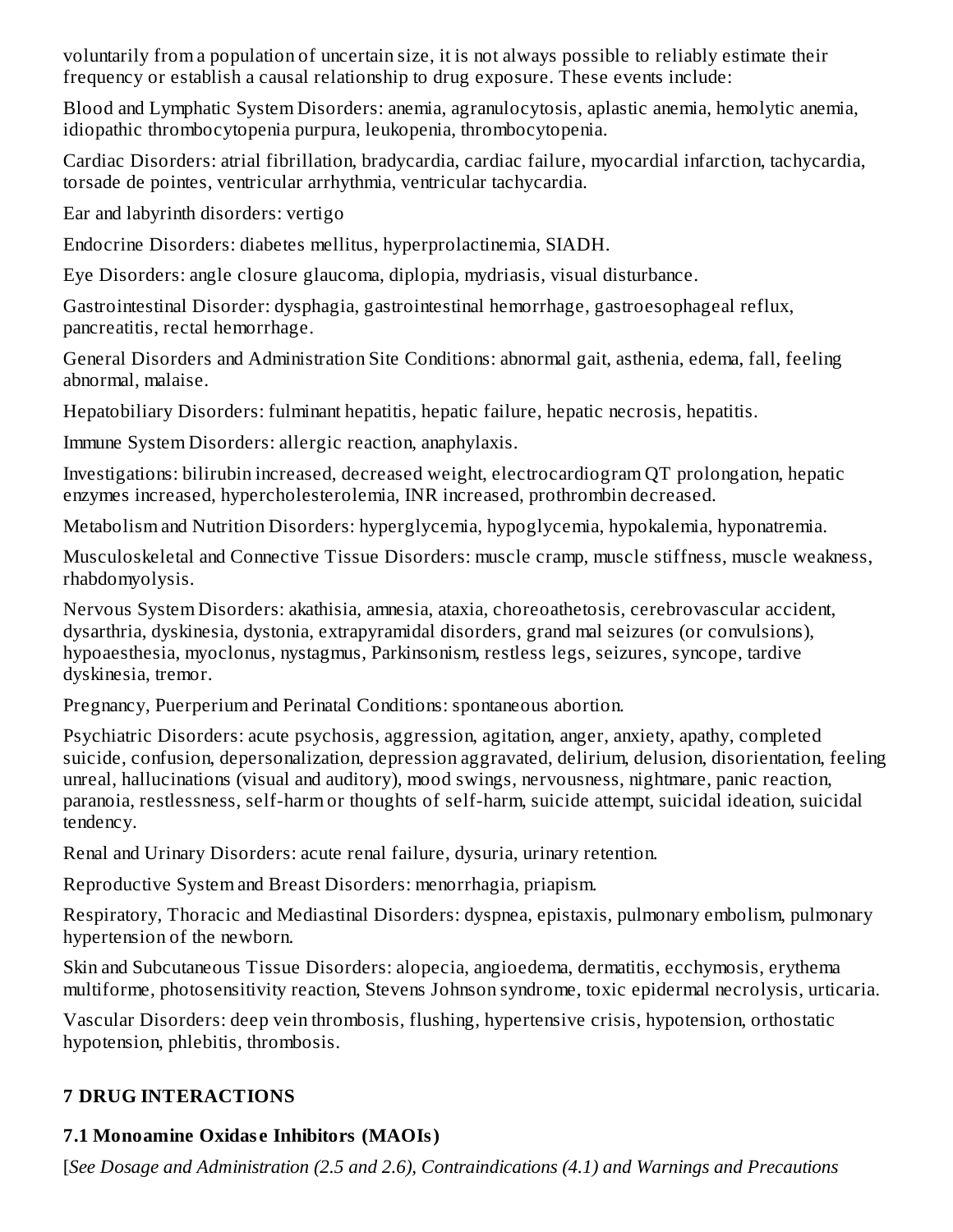*(5.2)*].

# **7.2 Serotonergic Drugs**

[*See Dosage and Administration (2.5 and 2.6), Contraindications (4.1) and Warnings and Precautions (5.2)*].

# **7.3 Triptans**

There have been rare postmarketing reports of serotonin syndrome with use of an SSRI and a triptan. If concomitant treatment of escitalopram with a triptan is clinically warranted, careful observation of the patient is advised, particularly during treatment initiation and dose increases [*see Warnings and Precautions (5.2)*].

# **7.4 CNS Drugs**

Given the primary CNS effects of escitalopram, caution should be used when it is taken in combination with other centrally acting drugs.

# **7.5 Alcohol**

Although escitalopram did not potentiate the cognitive and motor effects of alcohol in a clinical trial, as with other psychotropic medications, the use of alcohol by patients taking escitalopram is not recommended.

# **7.6 Drugs That Interfere With Hemostasis (NSAIDs, Aspirin, Warfarin, etc.)**

Serotonin release by platelets plays an important role in hemostasis. Epidemiological studies of the case-control and cohort design that have demonstrated an association between use of psychotropic drugs that interfere with serotonin reuptake and the occurrence of upper gastrointestinal bleeding have also shown that concurrent use of an NSAID or aspirin may potentiate the risk of bleeding. Altered anticoagulant effects, including increased bleeding, have been reported when SSRIs and SNRIs are coadministered with warfarin. Patients receiving warfarin therapy should be carefully monitored when escitalopram is initiated or discontinued.

# **7.7 Cimetidine**

In subjects who had received 21 days of 40 mg/day racemic citalopram, combined administration of 400 mg twice a day cimetidine for 8 days resulted in an increase in citalopram AUC and  $\rm C_{max}$  of 43% and 39%, respectively. The clinical significance of these findings is unknown.

# **7.8 Digoxin**

In subjects who had received 21 days of 40 mg/day racemic citalopram, combined administration of citalopram and digoxin (single dose of 1 mg) did not significantly affect the pharmacokinetics of either citalopram or digoxin.

# **7.9 Lithium**

Coadministration of racemic citalopram (40 mg/day for 10 days) and lithium (30 mmol/day for 5 days) had no significant effect on the pharmacokinetics of citalopram or lithium. Nevertheless, plasma lithium levels should be monitored with appropriate adjustment to the lithium dose in accordance with standard clinical practice. Because lithium may enhance the serotonergic effects of escitalopram, caution should be exercised when escitalopram and lithium are coadministered.

# **7.10 Pimozide and Celexa**

In a controlled study, a single dose of pimozide 2 mg coadministered with racemic citalopram 40 mg given once daily for 11 days was associated with a mean increase in QTc values of approximately 10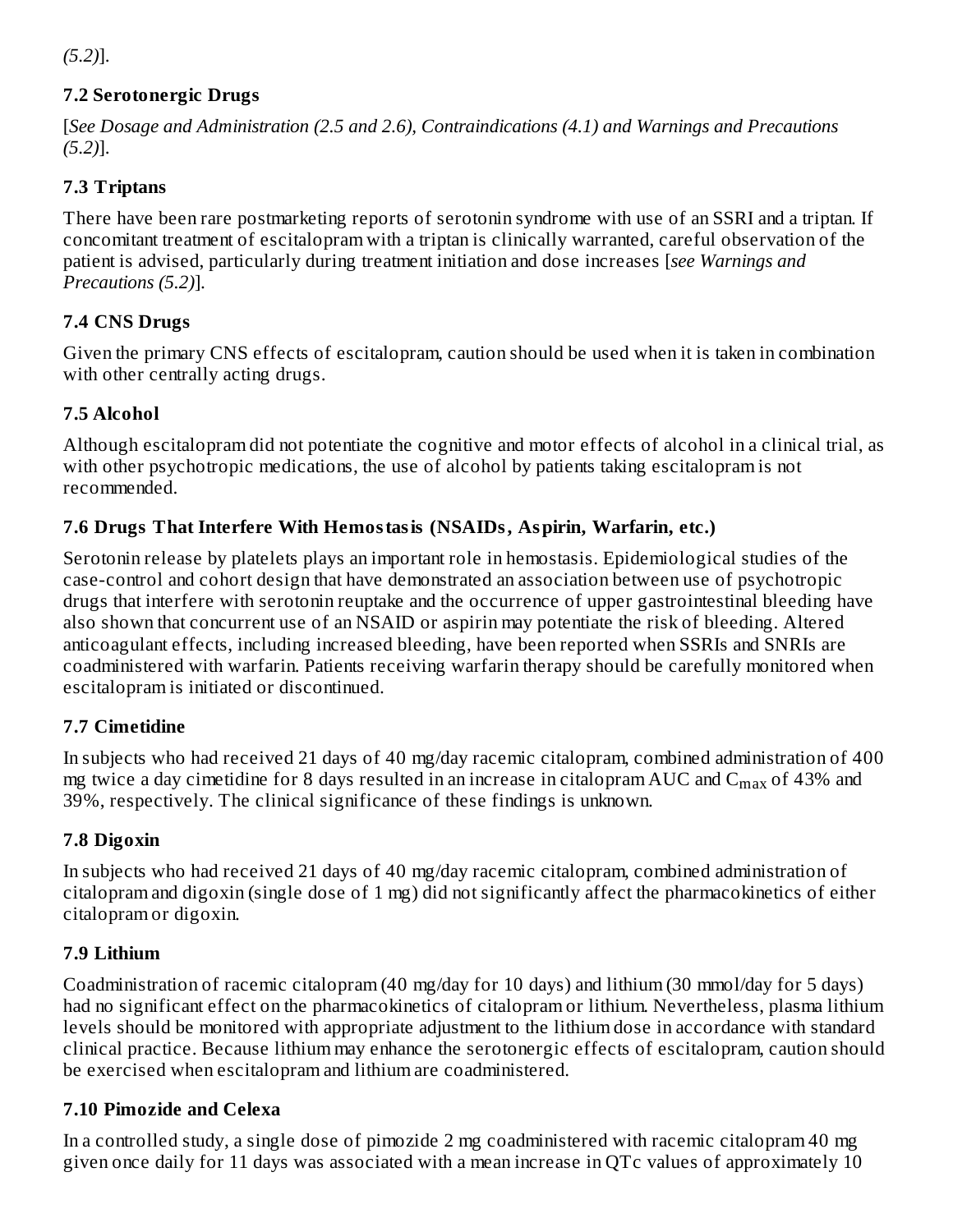msec compared to pimozide given alone. Racemic citalopram did not alter the mean AUC or  $\mathsf{C}_{\max}$  of pimozide. The mechanism of this pharmacodynamic interaction is not known.

# **7.11 Sumatriptan**

There have been rare postmarketing reports describing patients with weakness, hyperreflexia, and incoordination following the use of an SSRI and sumatriptan. If concomitant treatment with sumatriptan and an SSRI (e.g., fluoxetine, fluvoxamine, paroxetine, sertraline, citalopram, escitalopram) is clinically warranted, appropriate observation of the patient is advised.

### **7.12 Theophylline**

Combined administration of racemic citalopram (40 mg/day for 21 days) and the CYP1A2 substrate theophylline (single dose of 300 mg) did not affect the pharmacokinetics of theophylline. The effect of theophylline on the pharmacokinetics of citalopram was not evaluated.

### **7.13 Warfarin**

Administration of 40 mg/day racemic citalopram for 21 days did not affect the pharmacokinetics of warfarin, a CYP3A4 substrate. Prothrombin time was increased by 5%, the clinical significance of which is unknown.

### **7.14 Carbamazepine**

Combined administration of racemic citalopram (40 mg/day for 14 days) and carbamazepine (titrated to 400 mg/day for 35 days) did not significantly affect the pharmacokinetics of carbamazepine, a CYP3A4 substrate. Although trough citalopram plasma levels were unaffected, given the enzyme-inducing properties of carbamazepine, the possibility that carbamazepine might increase the clearance of escitalopram should be considered if the two drugs are coadministered.

### **7.15 Triazolam**

Combined administration of racemic citalopram (titrated to 40 mg/day for 28 days) and the CYP3A4 substrate triazolam (single dose of 0.25 mg) did not significantly affect the pharmacokinetics of either citalopram or triazolam.

### **7.16 Ketoconazole**

Combined administration of racemic citalopram (40 mg) and ketoconazole (200 mg), a potent CYP3A4 inhibitor, decreased the  $\mathsf{C}_{\max}$  and  $\mathrm{AUC}$  of ketoconazole by 21% and 10%, respectively, and did not significantly affect the pharmacokinetics of citalopram.

### **7.17 Ritonavir**

Combined administration of a single dose of ritonavir (600 mg), both a CYP3A4 substrate and a potent inhibitor of CYP3A4, and escitalopram (20 mg) did not affect the pharmacokinetics of either ritonavir or escitalopram.

# **7.18 CYP3A4 and -2C19 Inhibitors**

*In vitro* studies indicated that CYP3A4 and -2C19 are the primary enzymes involved in the metabolism of escitalopram. However, coadministration of escitalopram (20 mg) and ritonavir (600 mg), a potent inhibitor of CYP3A4, did not significantly affect the pharmacokinetics of escitalopram. Because escitalopram is metabolized by multiple enzyme systems, inhibition of a single enzyme may not appreciably decrease escitalopram clearance.

# **7.19 Drugs Metabolized by Cytochrome P4502D6**

*In vitro* studies did not reveal an inhibitory effect of escitalopram on CYP2D6. In addition, steady state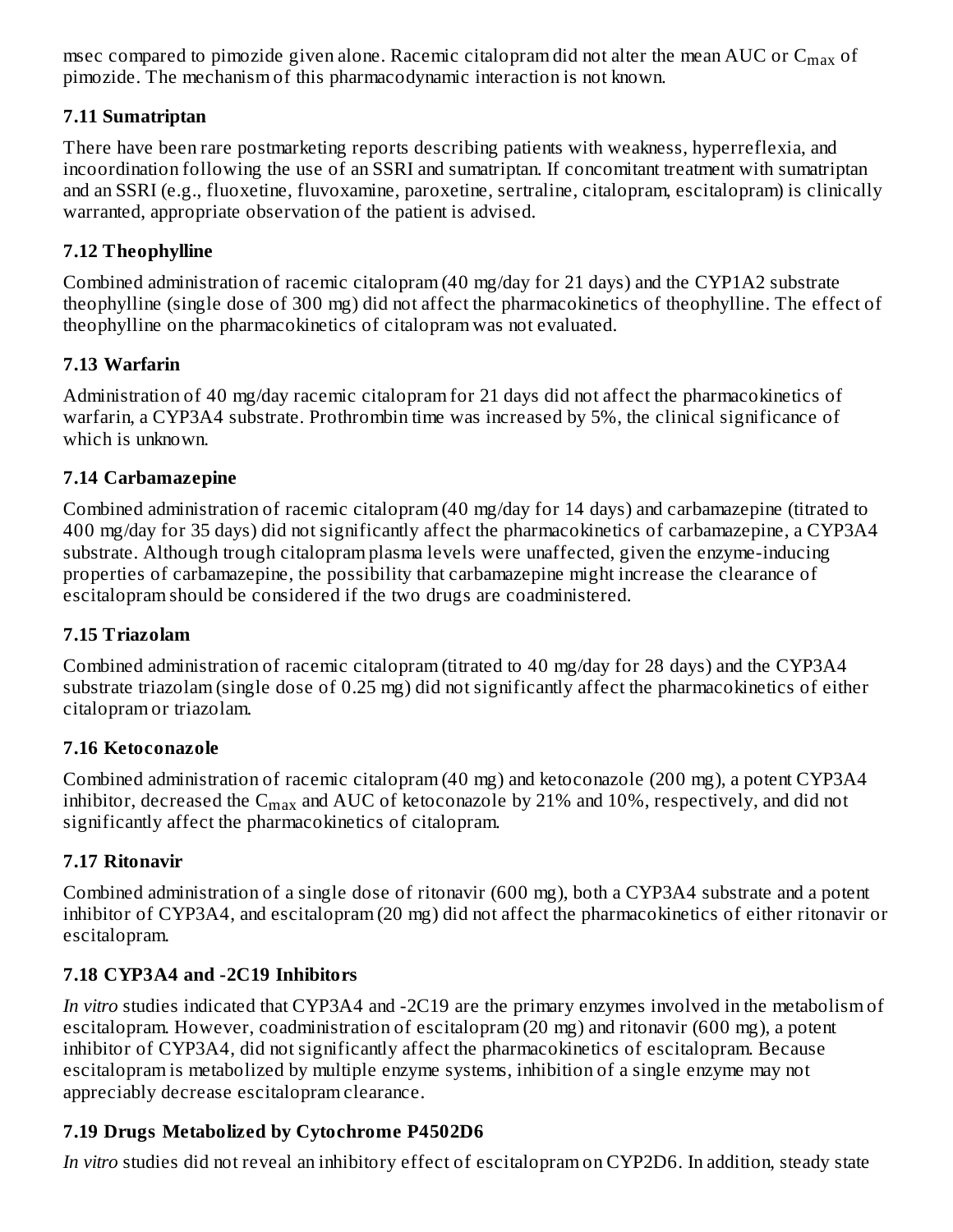levels of racemic citalopram were not significantly different in poor metabolizers and extensive CYP2D6 metabolizers after multiple-dose administration of citalopram, suggesting that coadministration, with escitalopram, of a drug that inhibits CYP2D6, is unlikely to have clinically significant effects on escitalopram metabolism. However, there are limited *in vivo* data suggesting a modest CYP2D6 inhibitory effect for escitalopram, i.e., coadministration of escitalopram (20 mg/day for 21 days) with the tricyclic antidepressant desipramine (single dose of 50 mg), a substrate for CYP2D6, resulted in a 40% increase in  $\rm{C_{max}}$  and a 100% increase in AUC of desipramine. The clinical significance of this finding is unknown. Nevertheless, caution is indicated in the coadministration of escitalopram and drugs metabolized by CYP2D6.

## **7.20 Metoprolol**

Administration of 20 mg/day escitalopram for 21 days in healthy volunteers resulted in a 50% increase in C $_{\rm max}$  and 82% increase in AUC of the beta-adrenergic blocker metoprolol (given in a single dose of 100 mg). Increased metoprolol plasma levels have been associated with decreased cardioselectivity. Coadministration of escitalopram and metoprolol had no clinically significant effects on blood pressure or heart rate.

### **7.21 Electroconvulsive Therapy (ECT)**

There are no clinical studies of the combined use of ECT and escitalopram.

# **8 USE IN SPECIFIC POPULATIONS**

### **8.1 Pregnancy**

### Pregnancy Category C

In a rat embryo/fetal development study, oral administration of escitalopram (56, 112, or 150 mg/kg/day) to pregnant animals during the period of organogenesis resulted in decreased fetal body weight and associated delays in ossification at the two higher doses (approximately  $\geq$  56 times the maximum recommended human dose [MRHD] of 20 mg/day on a body surface area [mg/m<sup>2</sup>] basis). Maternal toxicity (clinical signs and decreased body weight gain and food consumption), mild at 56 mg/kg/day, was present at all dose levels. The developmental no-effect dose of 56 mg/kg/day is approximately 28 times the MRHD on a mg/m<sup>2</sup> basis. No teratogenicity was observed at any of the doses tested (as high as 75 times the MRHD on a mg/m<sup>2</sup> basis).

When female rats were treated with escitalopram (6, 12, 24, or 48 mg/kg/day) during pregnancy and through weaning, slightly increased offspring mortality and growth retardation were noted at 48  $mg/kg/day$  which is approximately 24 times the MRHD on a mg/m<sup>2</sup> basis. Slight maternal toxicity (clinical signs and decreased body weight gain and food consumption) was seen at this dose. Slightly increased offspring mortality was also seen at 24 mg/kg/day. The no-effect dose was 12 mg/kg/day which is approximately 6 times the MRHD on a mg/m<sup>2</sup> basis.

In animal reproduction studies, racemic citalopram has been shown to have adverse effects on embryo/fetal and postnatal development, including teratogenic effects, when administered at doses greater than human therapeutic doses.

In two rat embryo/fetal development studies, oral administration of racemic citalopram (32, 56, or 112 mg/kg/day) to pregnant animals during the period of organogenesis resulted in decreased embryo/fetal growth and survival and an increased incidence of fetal abnormalities (including cardiovascular and skeletal defects) at the high dose. This dose was also associated with maternal toxicity (clinical signs, decreased body weight gain). The developmental no-effect dose was 56 mg/kg/day. In a rabbit study, no adverse effects on embryo/fetal development were observed at doses of racemic citalopram of up to 16 mg/kg/day. Thus, teratogenic effects of racemic citalopram were observed at a maternally toxic dose in the rat and were not observed in the rabbit.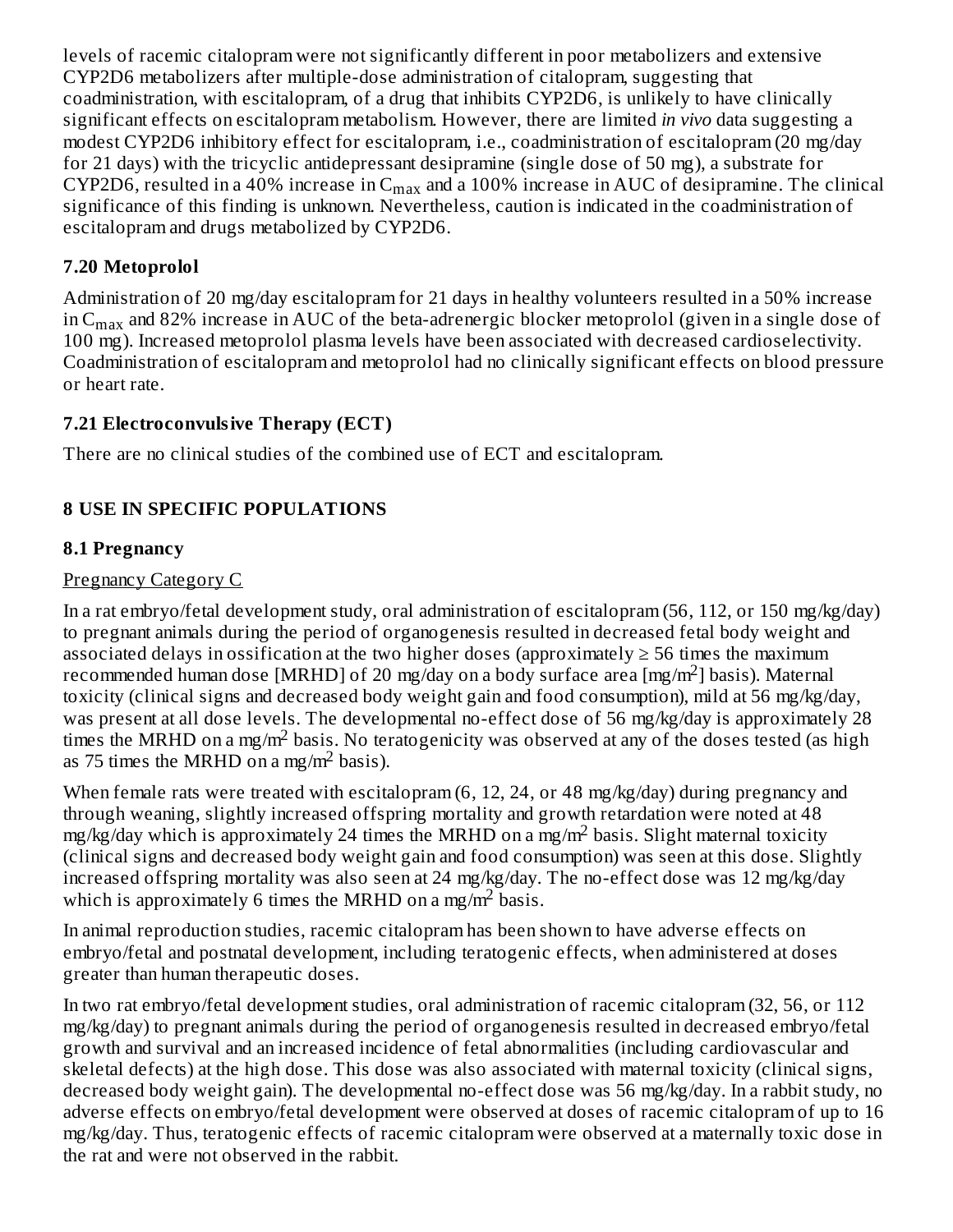When female rats were treated with racemic citalopram (4.8, 12.8, or 32 mg/kg/day) from late gestation through weaning, increased offspring mortality during the first 4 days after birth and persistent offspring growth retardation were observed at the highest dose. The no-effect dose was 12.8 mg/kg/day. Similar effects on offspring mortality and growth were seen when dams were treated throughout gestation and early lactation at doses  $\geq$  24 mg/kg/day. A no-effect dose was not determined in that study.

There are no adequate and well-controlled studies in pregnant women; therefore, escitalopram should be used during pregnancy only if the potential benefit justifies the potential risk to the fetus.

Pregnancy-Nonteratogenic Effects

Neonates exposed to escitalopram and other SSRIs or serotonin and norepinephrine reuptake inhibitors (SNRIs), late in the third trimester, have developed complications requiring prolonged hospitalization, respiratory support, and tube feeding. Such complications can arise immediately upon delivery. Reported clinical findings have included respiratory distress, cyanosis, apnea, seizures, temperature instability, feeding difficulty, vomiting, hypoglycemia, hypotonia, hypertonia, hyperreflexia, tremor, jitteriness, irritability, and constant crying. These features are consistent with either a direct toxic effect of SSRIs and SNRIs or, possibly, a drug discontinuation syndrome. It should be noted that, in some cases, the clinical picture is consistent with serotonin syndrome [*see Warnings and Precautions (5.2)*].

Infants exposed to SSRIs in pregnancy may have an increased risk for persistent pulmonary hypertension of the newborn (PPHN). PPHN occurs in 1 to 2 per 1,000 live births in the general population and is associated with substantial neonatal morbidity and mortality. Several recent epidemiologic studies suggest a positive statistical association between SSRI use (including escitalopram) in pregnancy and PPHN. Other studies do not show a significant statistical association.

Physicians should also note the results of a prospective longitudinal study of 201 pregnant women with a history of major depression, who were either on antidepressants or had received antidepressants less than 12 weeks prior to their last menstrual period, and were in remission. Women who discontinued antidepressant medication during pregnancy showed a significant increase in relapse of their major depression compared to those women who remained on antidepressant medication throughout pregnancy.

When treating a pregnant woman with escitalopram, the physician should carefully consider both the potential risks of taking an SSRI, along with the established benefits of treating depression with an antidepressant. This decision can only be made on a case by case basis [*see Dosage and Administration (2.1)*].

# **8.2 Labor and Delivery**

The effect of escitalopram on labor and delivery in humans is unknown.

# **8.3 Nursing Mothers**

Escitalopram is excreted in human breast milk. Limited data from women taking 10 to 20 mg escitalopram showed that exclusively breastfed infants receive approximately 3.9% of the maternal weight-adjusted dose of escitalopram and 1.7% of the maternal weight-adjusted dose of desmethylcitalopram. There were two reports of infants experiencing excessive somnolence, decreased feeding, and weight loss in association with breastfeeding from a racemic citalopram-treated mother; in one case, the infant was reported to recover completely upon discontinuation of racemic citalopram by its mother and, in the second case, no follow-up information was available. Caution should be exercised and breastfeeding infants should be observed for adverse reactions when escitalopram is administered to a nursing woman.

# **8.4 Pediatric Us e**

The safety and effectiveness of escitalopram have been established in adolescents (12 to 17 years of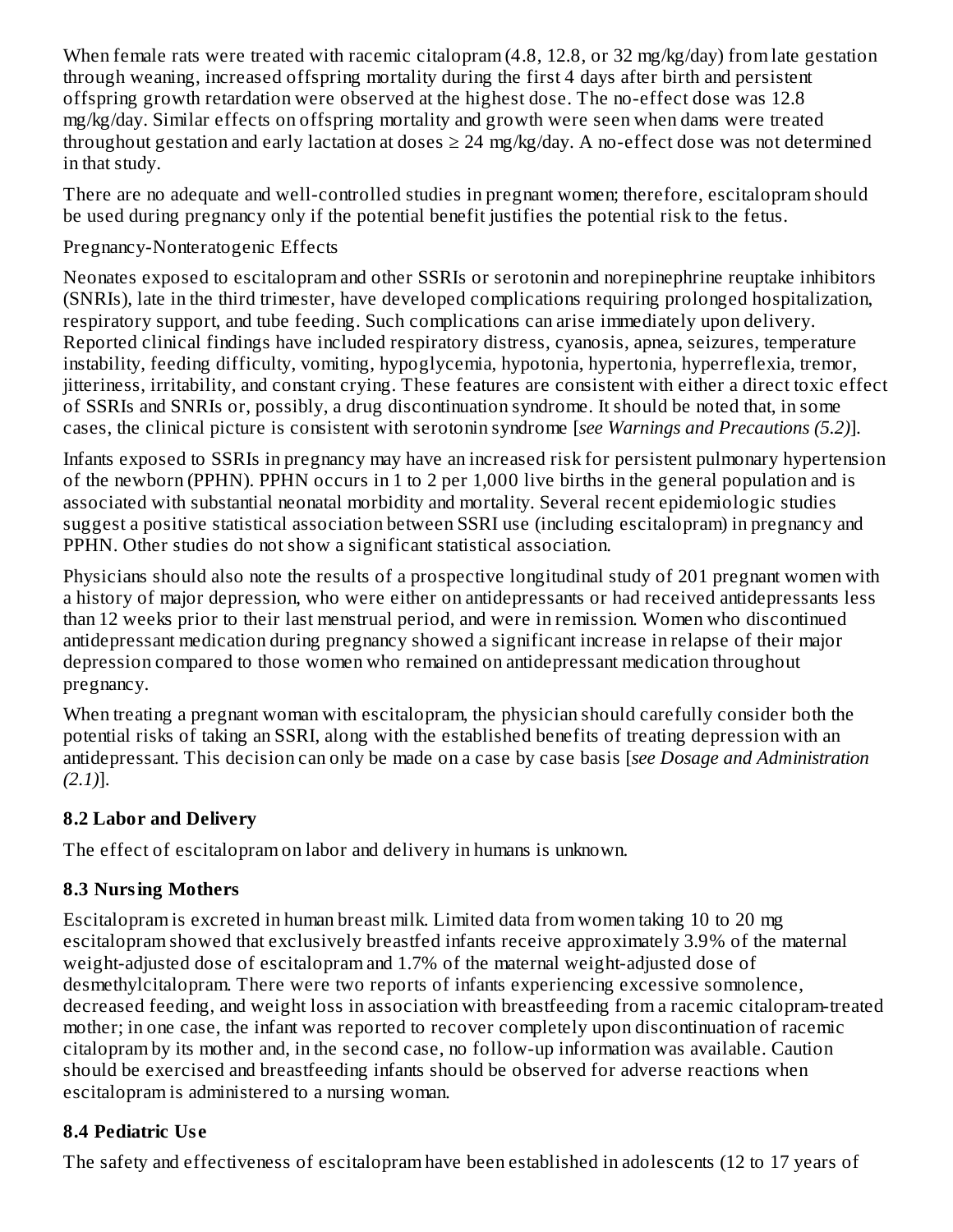age) for the treatment of major depressive disorder [*see Clinical Studies (14.1)*]. Although maintenance efficacy in adolescent patients with major depressive disorder has not been systematically evaluated, maintenance efficacy can be extrapolated from adult data along with comparisons of escitalopram pharmacokinetic parameters in adults and adolescent patients.

The safety and effectiveness of escitalopram have not been established in pediatric (younger than 12 years of age) patients with major depressive disorder. In a 24-week, open-label safety study in 118 children (aged 7 to 11 years) who had major depressive disorder, the safety findings were consistent with the known safety and tolerability profile for escitalopram.

Safety and effectiveness of escitalopram has not been established in pediatric patients less than 18 years of age with Generalized Anxiety Disorder.

Decreased appetite and weight loss have been observed in association with the use of SSRIs. Consequently, regular monitoring of weight and growth should be performed in children and adolescents treated with an SSRI such as escitalopram.

# **8.5 Geriatric Us e**

Approximately 6% of the 1144 patients receiving escitalopram in controlled trials of escitalopram in major depressive disorder and GAD were 60 years of age or older; elderly patients in these trials received daily doses of escitalopram between 10 and 20 mg. The number of elderly patients in these trials was insufficient to adequately assess for possible differential efficacy and safety measures on the basis of age. Nevertheless, greater sensitivity of some elderly individuals to effects of escitalopram cannot be ruled out.

SSRIs and SNRIs, including escitalopram, have been associated with cases of clinically significant hyponatremia in elderly patients, who may be at greater risk for this adverse event [see *Hyponatremia (5.6)*].

In two pharmacokinetic studies, escitalopram half-life was increased by approximately 50% in elderly subjects as compared to young subjects and  $\mathsf{C}_{\max}$  was unchanged [*see Clinical Pharmacology (12.3)*]. 10 mg/day is the recommended dose for elderly patients [*see Dosage and Administration (2.3)*].

Of 4422 patients in clinical studies of racemic citalopram, 1357 were 60 and over, 1034 were 65 and over, and 457 were 75 and over. No overall differences in safety or effectiveness were observed between these subjects and younger subjects, and other reported clinical experience has not identified differences in responses between the elderly and younger patients, but again, greater sensitivity of some elderly individuals cannot be ruled out.

# **9 DRUG ABUSE AND DEPENDENCE**

# **9.2 Abus e and Dependence**

# Physical and Psychological Dependence

Animal studies suggest that the abuse liability of racemic citalopram is low. Escitalopram has not been systematically studied in humans for its potential for abuse, tolerance, or physical dependence. The premarketing clinical experience with escitalopram did not reveal any drug-seeking behavior. However, these observations were not systematic and it is not possible to predict on the basis of this limited experience the extent to which a CNS-active drug will be misused, diverted, and/or abused once marketed. Consequently, physicians should carefully evaluate escitalopram patients for history of drug abuse and follow such patients closely, observing them for signs of misuse or abuse (e.g., development of tolerance, incrementations of dose, drug-seeking behavior).

# **10 OVERDOSAGE**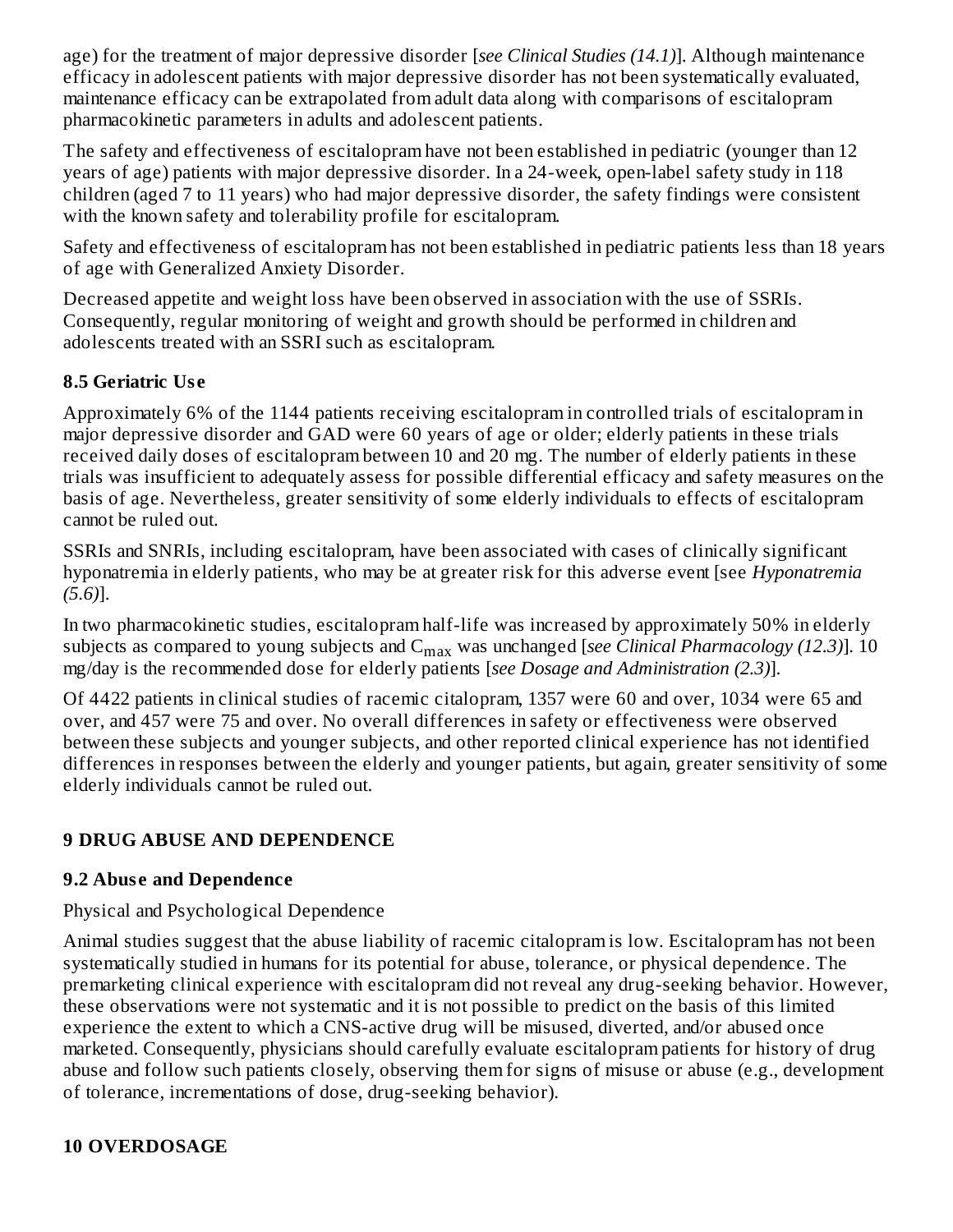### **10.1 Human Experience**

In clinical trials of escitalopram, there were reports of escitalopram overdose, including overdoses of up to 600 mg, with no associated fatalities. During the postmarketing evaluation of escitalopram, escitalopram overdoses involving overdoses of over 1000 mg have been reported. As with other SSRIs, a fatal outcome in a patient who has taken an overdose of escitalopram has been rarely reported.

Symptoms most often accompanying escitalopram overdose, alone or in combination with other drugs and/or alcohol, included convulsions, coma, dizziness, hypotension, insomnia, nausea, vomiting, sinus tachycardia, somnolence, and ECG changes (including QT prolongation and very rare cases of torsade de pointes). Acute renal failure has been very rarely reported accompanying overdose.

## **10.2 Management of Overdos e**

Establish and maintain an airway to ensure adequate ventilation and oxygenation. Gastric evacuation by lavage and use of activated charcoal should be considered. Careful observation and cardiac and vital sign monitoring are recommended, along with general symptomatic and supportive care. Due to the large volume of distribution of escitalopram, forced diuresis, dialysis, hemoperfusion, and exchange transfusion are unlikely to be of benefit. There are no specific antidotes for escitalopram.

In managing overdosage, consider the possibility of multiple-drug involvement. The physician should consider contacting a poison control center for additional information on the treatment of any overdose.

# **11 DESCRIPTION**

Escitalopram tablets USP are an orally administered selective serotonin reuptake inhibitor (SSRI). Escitalopram is the pure S-enantiomer (single isomer) of the racemic bicyclic phthalane derivative citalopram. Escitalopram oxalate, USP, is designated S-(+)-1-[3-(dimethyl-amino)propyl]-1-(*p*fluorophenyl)-5-phthalancarbonitrile oxalate with the following structural formula:





# $C_{20}H_{21}FN_{2}O \cdot C_{2}H_{2}O_{4}$  M.W. 414.43

Escitalopram oxalate, USP, occurs as a fine, white to slightly-yellow powder and is freely soluble in methanol and dimethyl sulfoxide (DMSO), soluble in isotonic saline solution, sparingly soluble in water and ethanol, slightly soluble in ethyl acetate, and insoluble in heptane.

Escitalopram tablets USP are film-coated, round tablets containing escitalopram oxalate, USP, in strengths equivalent to 5 mg, 10 mg, and 20 mg escitalopram base. The 10 and 20 mg tablets are scored. The tablets also contain the following inactive ingredients: corn starch, croscarmellose sodium, hypromellose, magnesium stearate, mannitol, microcrystalline cellulose, polyethylene glycol and titanium dioxide.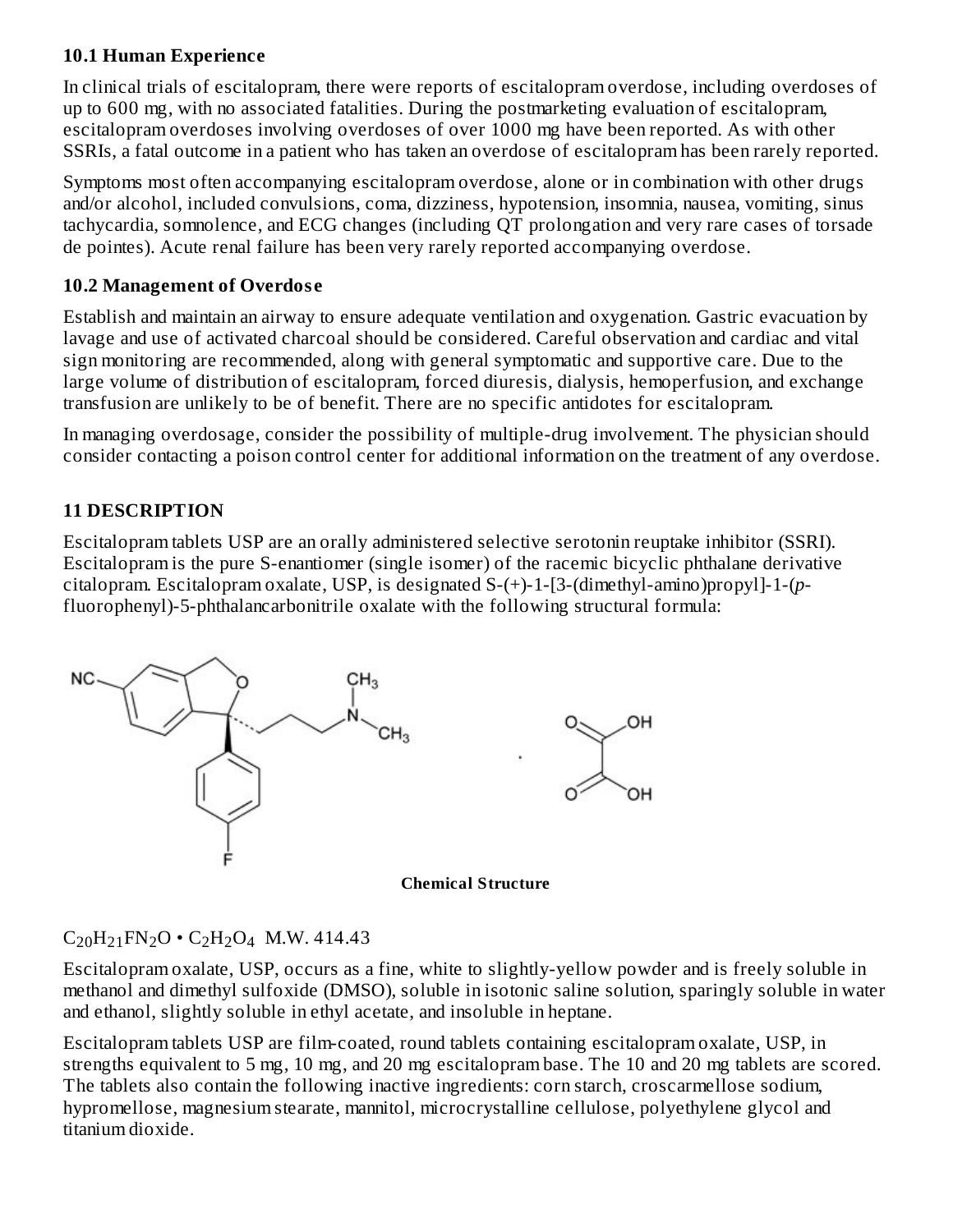# **12 CLINICAL PHARMACOLOGY**

## **12.1 Mechanism of Action**

The mechanism of antidepressant action of escitalopram, the S-enantiomer of racemic citalopram, is presumed to be linked to potentiation of serotonergic activity in the central nervous system (CNS) resulting from its inhibition of CNS neuronal reuptake of serotonin (5-HT).

## **12.2 Pharmacodynamics**

*In vitro* and *in vivo* studies in animals suggest that escitalopram is a highly selective serotonin reuptake inhibitor (SSRI) with minimal effects on norepinephrine and dopamine neuronal reuptake. Escitalopram is at least 100 fold more potent than the R-enantiomer with respect to inhibition of 5-HT reuptake and inhibition of 5-HT neuronal firing rate. Tolerance to a model of antidepressant effect in rats was not induced by long-term (up to 5 weeks) treatment with escitalopram. Escitalopram has no or very low affinity for serotonergic (5-HT<sub>1-7</sub>) or other receptors including alpha- and beta-adrenergic, dopamine (D<sub>1-5</sub>), histamine (H<sub>1-3</sub>), muscarinic (M<sub>1-5</sub>), and benzodiazepine receptors. Escitalopram also does not bind to, or has low affinity for, various ion channels including  $Na^+$ ,  $K^+$ , Cl<sup>-</sup>, and Ca<sup>++</sup> channels. Antagonism of muscarinic, histaminergic, and adrenergic receptors has been hypothesized to be associated with various anticholinergic, sedative, and cardiovascular side effects of other psychotropic drugs.

### **12.3 Pharmacokinetics**

The single- and multiple-dose pharmacokinetics of escitalopram are linear and dose-proportional in a dose range of 10 to 30 mg/day. Biotransformation of escitalopram is mainly hepatic, with a mean terminal half-life of about 27 to 32 hours. With once-daily dosing, steady state plasma concentrations are achieved within approximately one week. At steady state, the extent of accumulation of escitalopram in plasma in young healthy subjects was 2.2 to 2.5 times the plasma concentrations observed after a single dose. The tablet and the oral solution dosage forms of escitalopram are bioequivalent.

Absorption and Distribution

Following a single oral dose (20 mg tablet or solution) of escitalopram, peak blood levels occur at about 5 hours. Absorption of escitalopram is not affected by food.

The absolute bioavailability of citalopram is about 80% relative to an intravenous dose, and the volume of distribution of citalopram is about 12 L/kg. Data specific on escitalopram are unavailable.

The binding of escitalopram to human plasma proteins is approximately 56%.

Metabolism and Elimination

Following oral administrations of escitalopram, the fraction of drug recovered in the urine as escitalopram and S-demethylcitalopram (S-DCT) is about 8% and 10%, respectively. The oral clearance of escitalopram is 600 mL/min, with approximately 7% of that due to renal clearance.

Escitalopram is metabolized to S-DCT and S-didemethylcitalopram (S-DDCT). In humans, unchanged escitalopram is the predominant compound in plasma. At steady state, the concentration of the escitalopram metabolite S-DCT in plasma is approximately one-third that of escitalopram. The level of S-DDCT was not detectable in most subjects. *In vitro* studies show that escitalopram is at least 7 and 27 times more potent than S-DCT and S-DDCT, respectively, in the inhibition of serotonin reuptake, suggesting that the metabolites of escitalopram do not contribute significantly to the antidepressant actions of escitalopram. S-DCT and S-DDCT also have no or very low affinity for serotonergic (5-  $\rm{HT}_{1-7}$ ) or other receptors including alpha- and beta-adrenergic, dopamine (D $_{1-5}$ ), histamine (H $_{1-3}$ ), muscarinic (M $_{\rm 1-5}$ ), and benzodiazepine receptors. S-DCT and S-DDCT also do not bind to various ion channels including  $Na^+$ ,  $K^+$ , Cl<sup>-</sup>, and  $Ca^{++}$  channels.

*In vitro* studies using human liver microsomes indicated that CYP3A4 and CYP2C19 are the primary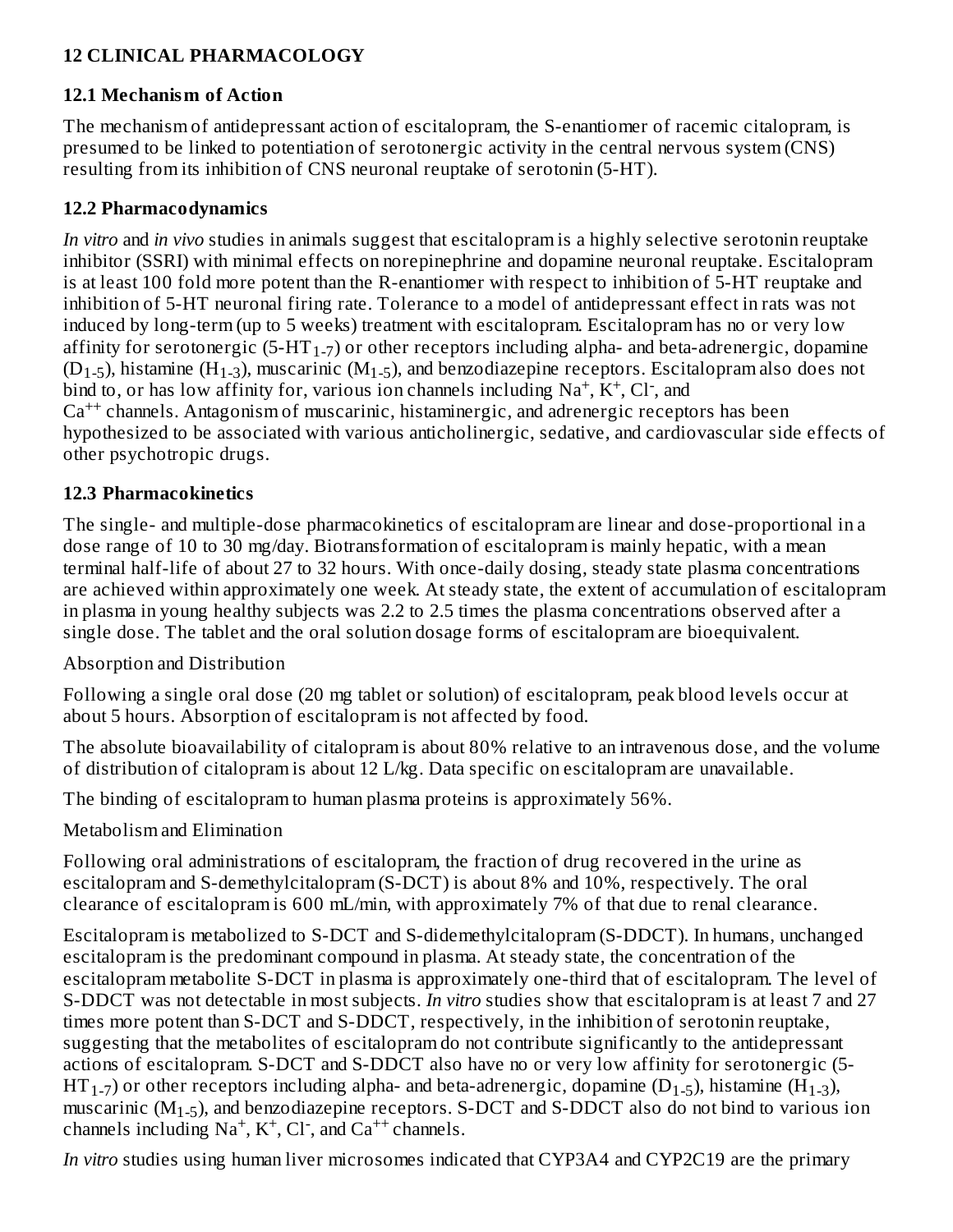isozymes involved in the N-demethylation of escitalopram.

Population Subgroups

Age

Adolescents - In a single dose study of 10 mg escitalopram, AUC of escitalopram decreased by 19%, and  $\rm{C_{max}}$  increased by 26% in healthy adolescent subjects (12 to 17 years of age) compared to adults. Following multiple dosing of 40 mg/day citalopram, escitalopram elimination half-life, steady-state  $\rm{C_{max}}$  and AUC were similar in patients with MDD (12 to 17 years of age) compared to adult patients. No adjustment of dosage is needed in adolescent patients.

Elderly - Escitalopram pharmacokinetics in subjects  $\geq 65$  years of age were compared to younger subjects in a single-dose and a multiple-dose study. Escitalopram AUC and half-life were increased by approximately 50% in elderly subjects, and  $\mathsf{C}_{\max}$  was unchanged. 10 mg is the recommended dose for elderly patients [*see Dosage and Administration (2.3)*].

Gender - Based on data from single- and multiple-dose studies measuring escitalopram in elderly, young adults, and adolescents, no dosage adjustment on the basis of gender is needed.

Reduced Hepatic Function - Citalopram oral clearance was reduced by 37% and half-life was doubled in patients with reduced hepatic function compared to normal subjects. 10 mg is the recommended dose of escitalopram for most hepatically impaired patients [*see Dosage and Administration (2.3)*].

Reduced Renal Function - In patients with mild to moderate renal function impairment, oral clearance of citalopram was reduced by 17% compared to normal subjects. No adjustment of dosage for such patients is recommended. No information is available about the pharmacokinetics of escitalopram in patients with severely reduced renal function (creatinine clearance < 20 mL/min).

# Drug-Drug Interactions

*In vitro* enzyme inhibition data did not reveal an inhibitory effect of escitalopram on CYP3A4, -1A2, - 2C9, -2C19, and -2E1. Based on *in vitro* data, escitalopram would be expected to have little inhibitory effect on *in vivo* metabolism mediated by these cytochromes. While *in vivo* data to address this question are limited, results from drug interaction studies suggest that escitalopram, at a dose of 20 mg, has no 3A4 inhibitory effect and a modest 2D6 inhibitory effect. See *Drug Interactions (7.18)* for more detailed information on available drug interaction data.

# **13 NONCLINICAL TOXICOLOGY**

# **13.1 Carcinogenesis, Mutagenesis, Impairment of Fertility**

# Carcinogenesis

Racemic citalopram was administered in the diet to NMRI/BOM strain mice and COBS WI strain rats for 18 and 24 months, respectively. There was no evidence for carcinogenicity of racemic citalopram in mice receiving up to 240 mg/kg/day. There was an increased incidence of small intestine carcinoma in rats receiving 8 or 24 mg/kg/day racemic citalopram. A no-effect dose for this finding was not established. The relevance of these findings to humans is unknown.

# Mutagenesis

Racemic citalopram was mutagenic in the *in vitro* bacterial reverse mutation assay (Ames test) in 2 of 5 bacterial strains (Salmonella TA98 and TA1537) in the absence of metabolic activation. It was clastogenic in the *in vitro* Chinese hamster lung cell assay for chromosomal aberrations in the presence and absence of metabolic activation. Racemic citalopram was not mutagenic in the *in vitro* mammalian forward gene mutation assay (HPRT) in mouse lymphoma cells or in a coupled *in vitro/in vivo* unscheduled DNA synthesis (UDS) assay in rat liver. It was not clastogenic in the *in vitro* chromosomal aberration assay in human lymphocytes or in two *in vivo* mouse micronucleus assays.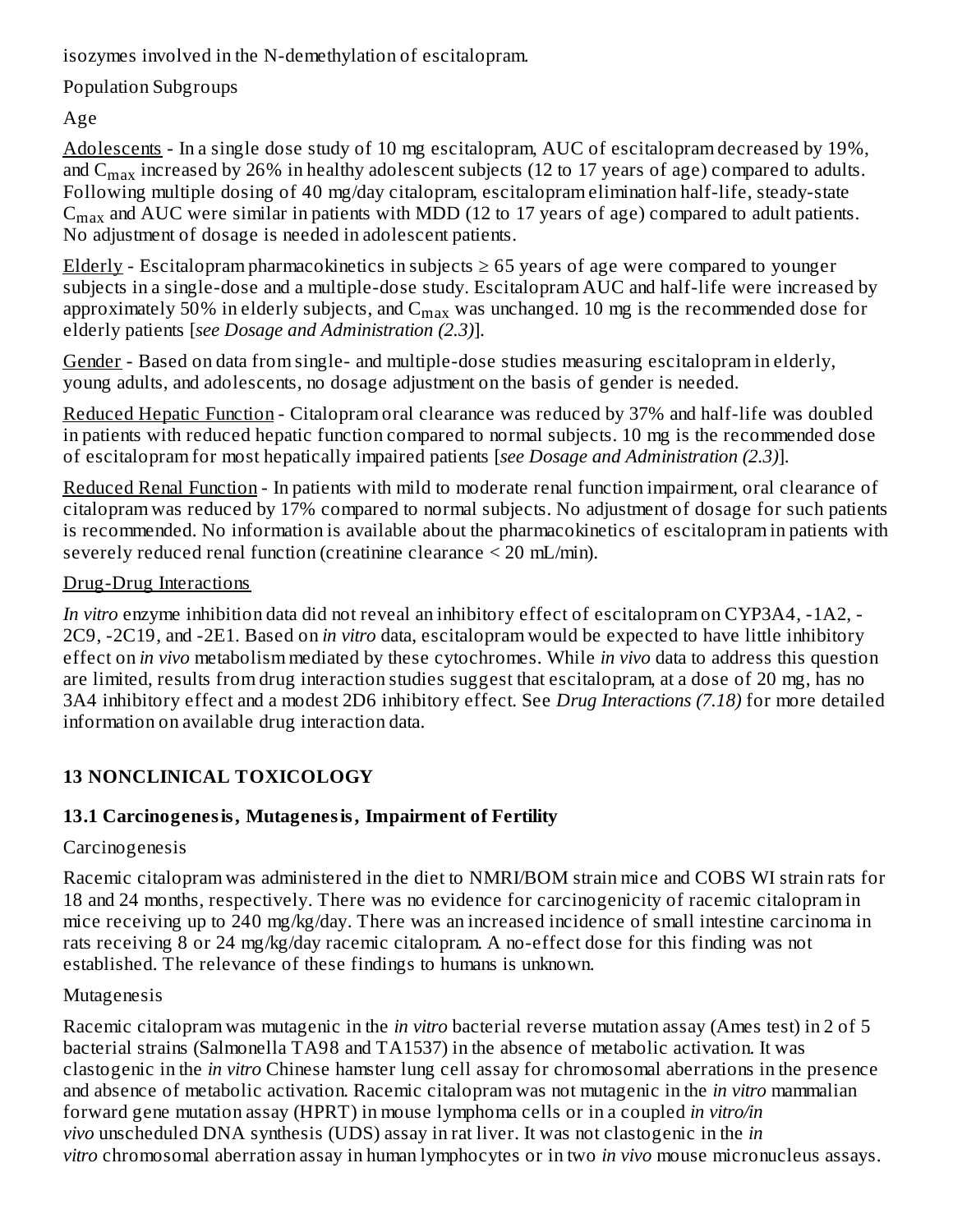### Impairment of Fertility

When racemic citalopram was administered orally to 16 male and 24 female rats prior to and throughout mating and gestation at doses of 32, 48, and 72 mg/kg/day, mating was decreased at all doses, and fertility was decreased at doses  $\geq 32$  mg/kg/day. Gestation duration was increased at 48 mg/kg/day.

# **13.2 Animal Toxicology and/or Pharmacology**

# Retinal Changes in Rats

Pathologic changes (degeneration/atrophy) were observed in the retinas of albino rats in the 2 year carcinogenicity study with racemic citalopram. There was an increase in both incidence and severity of retinal pathology in both male and female rats receiving 80 mg/kg/day. Similar findings were not present in rats receiving 24 mg/kg/day of racemic citalopram for two years, in mice receiving up to 240 mg/kg/day of racemic citalopram for 18 months, or in dogs receiving up to 20 mg/kg/day of racemic citalopram for one year.

Additional studies to investigate the mechanism for this pathology have not been performed, and the potential significance of this effect in humans has not been established.

# Cardiovascular Changes in Dogs

In a one-year toxicology study, 5 of 10 beagle dogs receiving oral racemic citalopram doses of 8 mg/kg/day died suddenly between weeks 17 and 31 following initiation of treatment. Sudden deaths were not observed in rats at doses of racemic citalopram up to 120 mg/kg/day, which produced plasma levels of citalopram and its metabolites demethylcitalopram and didemethylcitalopram (DDCT) similar to those observed in dogs at 8 mg/kg/day. A subsequent intravenous dosing study demonstrated that in beagle dogs, racemic DDCT caused QT prolongation, a known risk factor for the observed outcome in dogs.

# **14 CLINICAL STUDIES**

# **14.1 Major Depressive Disorder**

# **Adoles cents**

The efficacy of escitalopram as an acute treatment for major depressive disorder in adolescent patients was established in an 8 week, flexible-dose, placebo-controlled study that compared escitalopram 10 to 20 mg/day to placebo in outpatients 12 to 17 years of age inclusive who met DSM-IV criteria for major depressive disorder. The primary outcome was change from baseline to endpoint in the Children's Depression Rating Scale - Revised (CDRS-R). In this study, escitalopram showed statistically significant greater mean improvement compared to placebo on the CDRS-R.

The efficacy of escitalopram in the acute treatment of major depressive disorder in adolescents was established, in part, on the basis of extrapolation from the 8-week, flexible-dose, placebo-controlled study with racemic citalopram 20 to 40 mg/day. In this outpatient study in children and adolescents 7 to 17 years of age who met DSM-IV criteria for major depressive disorder, citalopram treatment showed statistically significant greater mean improvement from baseline, compared to placebo, on the CDRS-R; the positive results for this trial largely came from the adolescent subgroup.

Two additional flexible-dose, placebo-controlled MDD studies (one escitalopram study in patients ages 7 to 17 and one citalopram study in adolescents) did not demonstrate efficacy.

Although maintenance efficacy in adolescent patients has not been systematically evaluated, maintenance efficacy can be extrapolated from adult data along with comparisons of escitalopram pharmacokinetic parameters in adults and adolescent patients.

# **Adults**

The efficacy of escitalopram as a treatment for major depressive disorder was established in three, 8 week, placebo-controlled studies conducted in outpatients between 18 and 65 years of age who met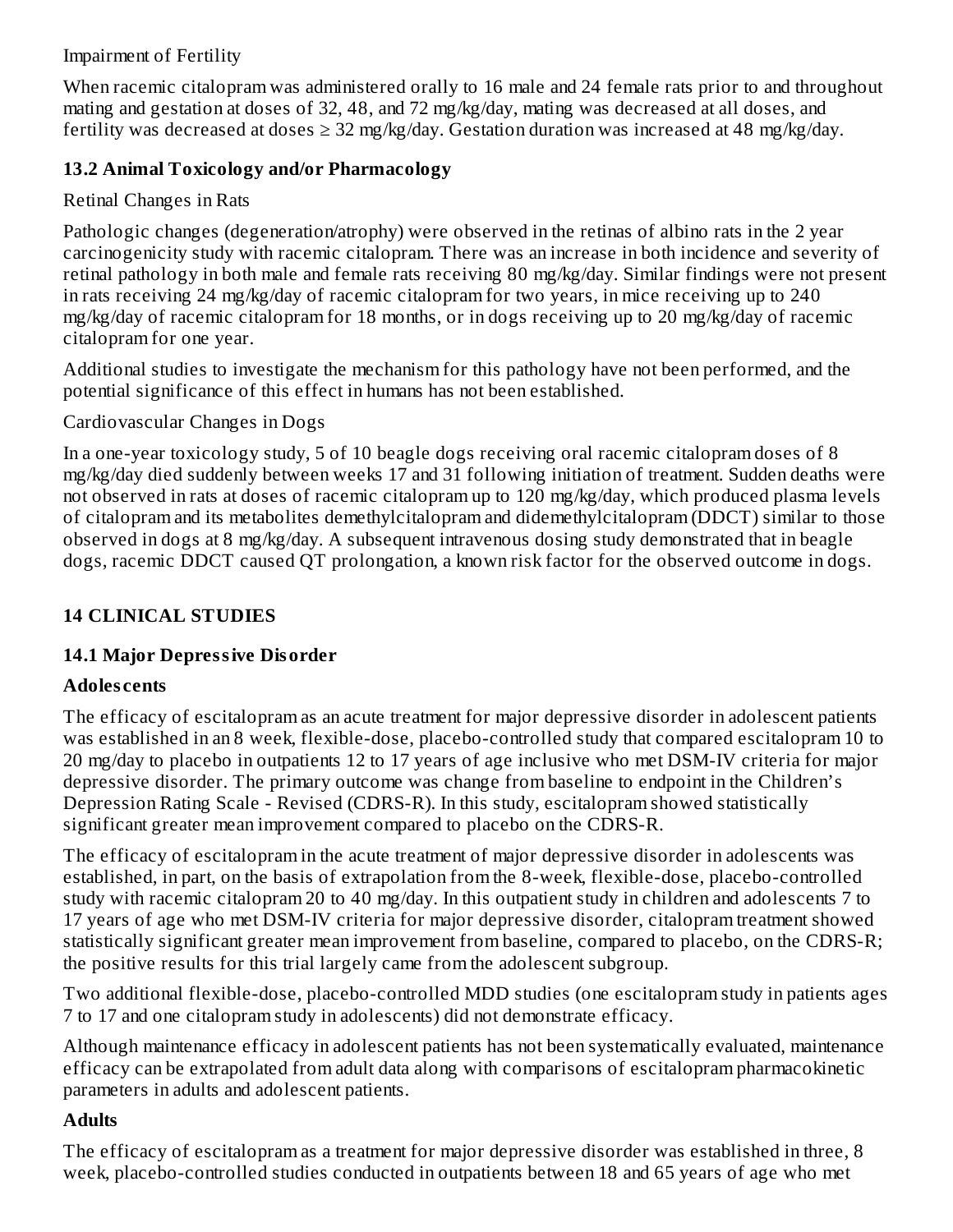DSM-IV criteria for major depressive disorder. The primary outcome in all three studies was change from baseline to endpoint in the Montgomery Asberg Depression Rating Scale (MADRS).

A fixed-dose study compared 10 mg/day escitalopram and 20 mg/day escitalopram to placebo and 40 mg/day citalopram. The 10 mg/day and 20 mg/day escitalopram treatment groups showed statistically significant greater mean improvement compared to placebo on the MADRS. The 10 mg and 20 mg escitalopram groups were similar on this outcome measure.

In a second fixed-dose study of 10 mg/day escitalopram and placebo, the 10 mg/day escitalopram treatment group showed statistically significant greater mean improvement compared to placebo on the MADRS.

In a flexible-dose study, comparing escitalopram, titrated between 10 and 20 mg/day, to placebo and citalopram, titrated between 20 and 40 mg/day, the escitalopram treatment group showed statistically significant greater mean improvement compared to placebo on the MADRS.

Analyses of the relationship between treatment outcome and age, gender, and race did not suggest any differential responsiveness on the basis of these patient characteristics.

In a longer-term trial, 274 patients meeting (DSM-IV) criteria for major depressive disorder, who had responded during an initial 8 week, open-label treatment phase with escitalopram 10 or 20 mg/day, were randomized to continuation of escitalopram at their same dose, or to placebo, for up to 36 weeks of observation for relapse. Response during the open-label phase was defined by having a decrease of the MADRS total score to  $\leq 12$ . Relapse during the double-blind phase was defined as an increase of the MADRS total score to  $\geq 22$ , or discontinuation due to insufficient clinical response. Patients receiving continued escitalopram experienced a statistically significant longer time to relapse compared to those receiving placebo.

### **14.2 Generalized Anxiety Disorder**

The efficacy of escitalopram in the acute treatment of Generalized Anxiety Disorder (GAD) was demonstrated in three, 8 week, multicenter, flexible-dose, placebo-controlled studies that compared escitalopram 10 to 20 mg/day to placebo in adult outpatients between 18 and 80 years of age who met DSM-IV criteria for GAD. In all three studies, escitalopram showed statistically significant greater mean improvement compared to placebo on the Hamilton Anxiety Scale (HAM-A).

There were too few patients in differing ethnic and age groups to adequately assess whether or not escitalopram has differential effects in these groups. There was no difference in response to escitalopram between men and women.

# **16 HOW SUPPLIED/STORAGE AND HANDLING**

Escitalopram Tablets USP, 10 mg are available as white to off-white, round, biconvex, scored, filmcoated tablets, debossed "5851" on one side and "Ivax hourglass logo", a score, and "10" on the other side, packaged in bottles of 30 (54458-892-16) tablets.

Escitalopram Tablets USP, 20 mg are available as white to off-white, round, biconvex, scored, filmcoated tablets, debossed "5852" on one side and "Ivax hourglass logo", a score, and "20" on the other side, packaged in bottles of 30 (54458-891-16) tablets.

Storage and Handling

Store at 20° to 25°C (68° to 77°F) [See USP Controlled Room Temperature].

Dispense in a tight container as defined in the USP, with a child-resistant closure as required.

KEEP THIS AND ALL MEDICATIONS OUT OF THE REACH OF CHILDREN.

# **17 PATIENT COUNSELING INFORMATION**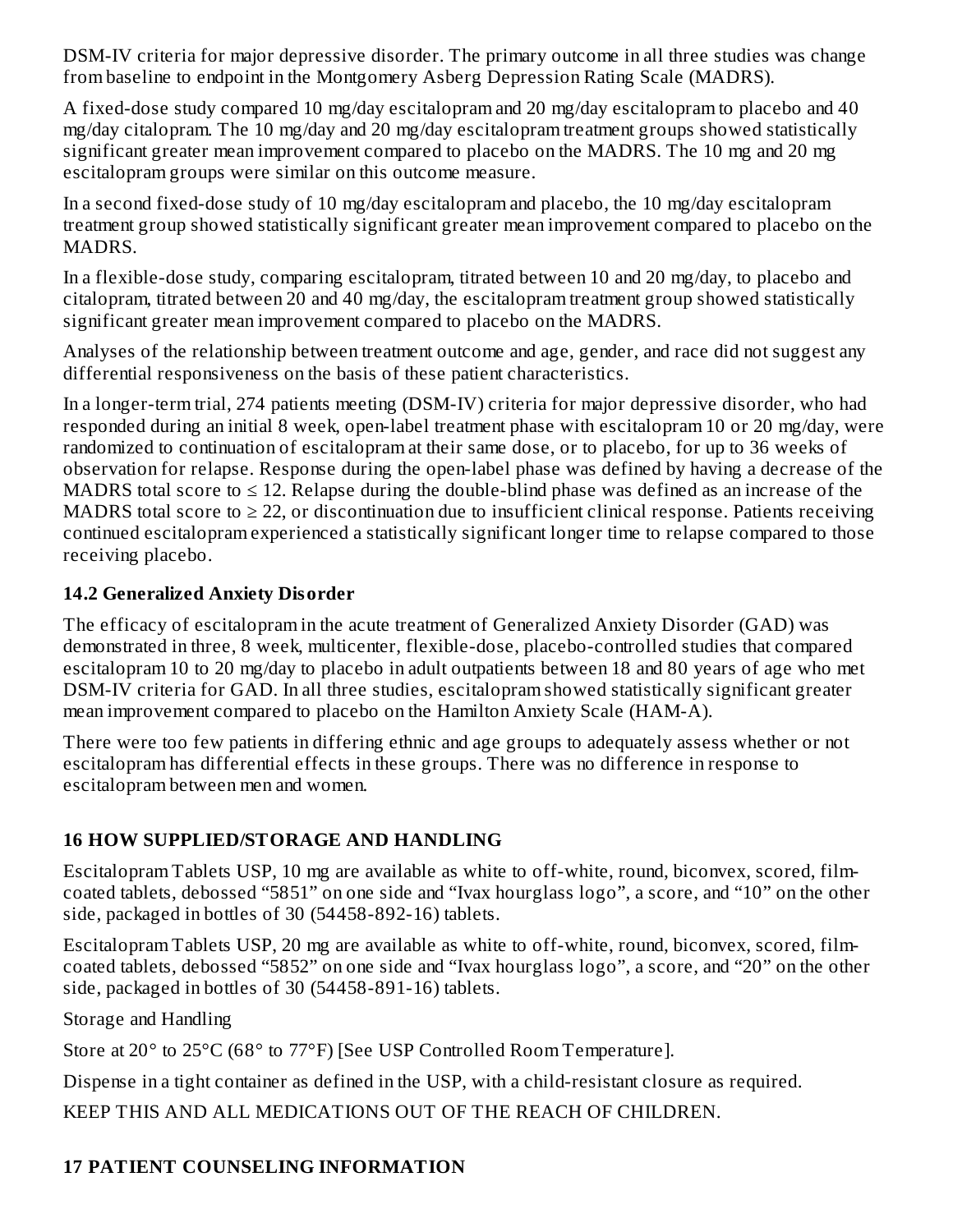# **17.1 Information for Patients**

Physicians are advised to discuss the following issues with patients for whom they prescribe escitalopram.

### **General Information about Medication Guide**

Prescribers or other health professionals should inform patients, their families, and their caregivers about the benefits and risks associated with treatment with escitalopram and should counsel them in its appropriate use. A patient Medication Guide about "Antidepressant Medicines, Depression and other Serious Mental Illness, and Suicidal Thoughts or Actions" is available for escitalopram. The prescriber or health professional should instruct patients, their families, and their caregivers to read the Medication Guide and should assist them in understanding its contents. Patients should be given the opportunity to discuss the contents of the Medication Guide and to obtain answers to any questions they may have. The complete text of the Medication Guide is reprinted at the end of this document.

Patients should be advised of the following issues and asked to alert their prescriber if these occur while taking escitalopram.

### **Clinical Wors ening and Suicide Risk**

Patients, their families, and their caregivers should be encouraged to be alert to the emergence of anxiety, agitation, panic attacks, insomnia, irritability, hostility, aggressiveness, impulsivity, akathisia (psychomotor restlessness), hypomania, mania, other unusual changes in behavior, worsening of depression, and suicidal ideation, especially early during antidepressant treatment and when the dose is adjusted up or down. Families and caregivers of patients should be advised to look for the emergence of such symptoms on a day-to-day basis, since changes may be abrupt. Such symptoms should be reported to the patient's prescriber or health professional, especially if they are severe, abrupt in onset, or were not part of the patient's presenting symptoms. Symptoms such as these may be associated with an increased risk for suicidal thinking and behavior and indicate a need for very close monitoring and possibly changes in the medication [*see Warnings and Precautions (5.1)*].

### **Serotonin Syndrome**

Patients should be cautioned about the risk of serotonin syndrome with the concomitant use of **es citalopram** with other serotonergic drugs including triptans, tricyclic antidepressants, fentanyl, lithium, tramadol, tryptophan, buspirone, amphetamines and St. John's Wort, and with drugs that impair metabolism of serotonin (in particular, MAOIs, both those intended to treat psychiatric disorders and also others, such as linezolid) [*see Warnings and Precautions (5.2)*].

# **Abnormal Bleeding**

Patients should be cautioned about the concomitant use of escitalopram and NSAIDs, aspirin, warfarin, or other drugs that affect coagulation since combined use of psychotropic drugs that interfere with serotonin reuptake and these agents has been associated with an increased risk of bleeding [*see Warnings and Precautions (5.7)*].

# **Angle Closure Glaucoma**

Patients should be advised that taking escitalopram can cause mild pupillary dilation, which in susceptible individuals, can lead to an episode of angle closure glaucoma. Pre-existing glaucoma is almost always open-angle glaucoma because angle closure glaucoma, when diagnosed, can be treated definitively with iridectomy. Open-angle glaucoma is not a risk factor for angle closure glaucoma. Patients may wish to be examined to determine whether they are susceptible to angle closure, and have a prophylactic procedure (e.g., iridectomy), if they are susceptible [*see Warnings and Precautions (5.9)*].

# **Concomitant Medications**

Since escitalopram is the active isomer of racemic citalopram (Celexa), the two agents should not be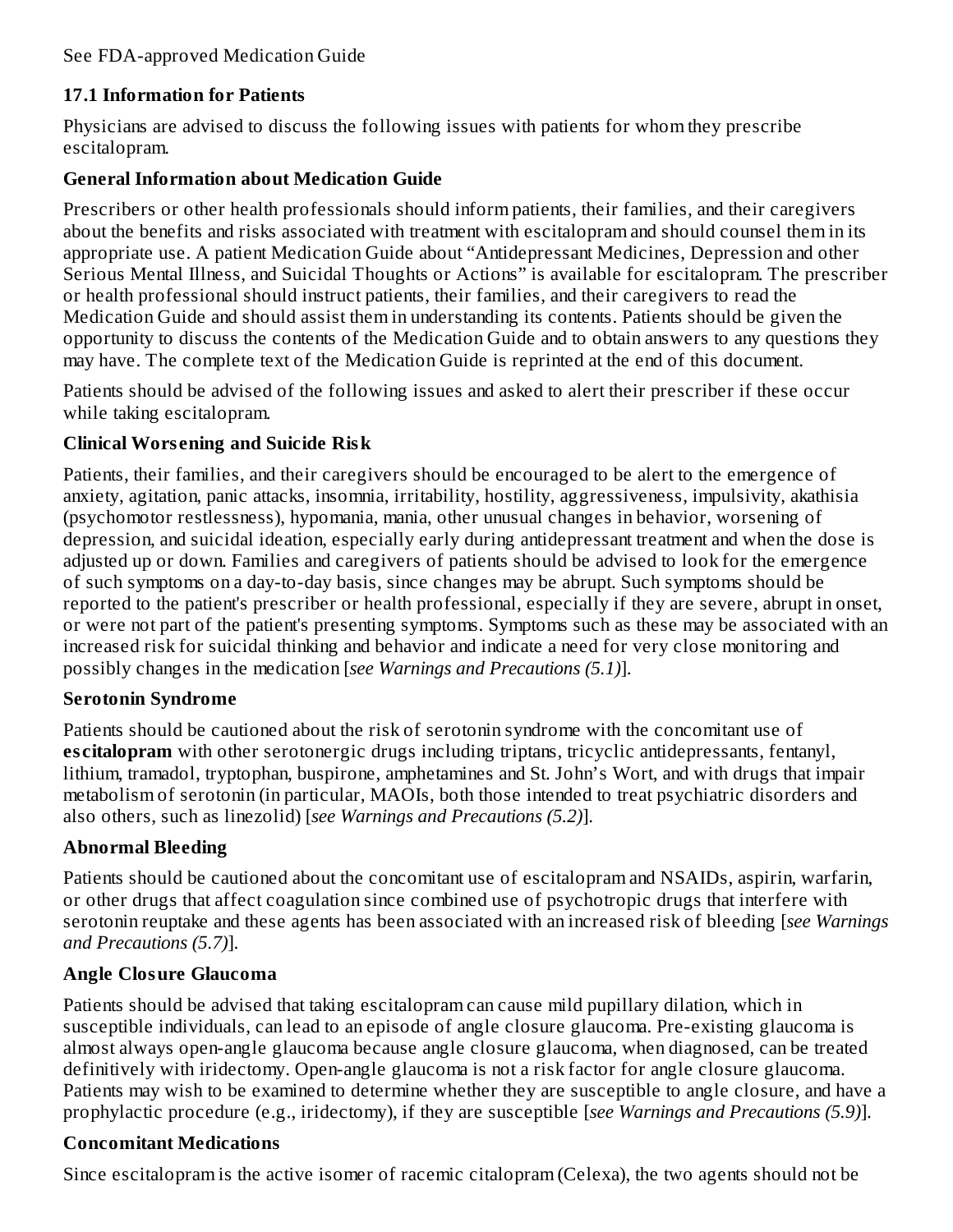coadministered. Patients should be advised to inform their physician if they are taking, or plan to take, any prescription or over-the-counter drugs, as there is a potential for interactions.

### **Continuing the Therapy Pres cribed**

While patients may notice improvement with escitalopram therapy in 1 to 4 weeks, they should be advised to continue therapy as directed.

## **Interference with Psychomotor Performance**

Because psychoactive drugs may impair judgment, thinking, or motor skills, patients should be cautioned about operating hazardous machinery, including automobiles, until they are reasonably certain that escitalopram therapy does not affect their ability to engage in such activities.

# **Alcohol**

Patients should be told that, although escitalopram has not been shown in experiments with normal subjects to increase the mental and motor skill impairments caused by alcohol, the concomitant use of escitalopram and alcohol in depressed patients is not advised.

# **Pregnancy and Breastfeeding**

Patients should be advised to notify their physician if they

- become pregnant or intend to become pregnant during therapy.
- are breastfeeding an infant.

# **Need for Comprehensive Treatment Program**

Escitalopram is indicated as an integral part of a total treatment program for MDD that may include other measures (psychological, educational, social) for patients with this syndrome. Drug treatment may not be indicated for all adolescents with this syndrome. Safety and effectiveness of escitalopram in MDD has not been established in pediatric patients less than 12 years of age. Antidepressants are not intended for use in the adolescent who exhibits symptoms secondary to environmental factors and/or other primary psychiatric disorders. Appropriate educational placement is essential and psychosocial intervention is often helpful. When remedial measures alone are insufficient, the decision to prescribe antidepressant medication will depend upon the physician's assessment of the chronicity and severity of the patient's symptoms.

Manufactured In India By:

# **Cipla Ltd.**

Kurkumbh, India

Packaged for:

# **International Laboratories, LLC**

Seminole, FL 33777

Distributed by:

# **Walmart**

Bentonville, AR 72716 Rev. 10/17 LI0061

# **17.2 FDA-Approved Medication Guide MEDICATION GUIDE**

Escitalopram (ES-sye-TAL-oh-pram) Tablets USP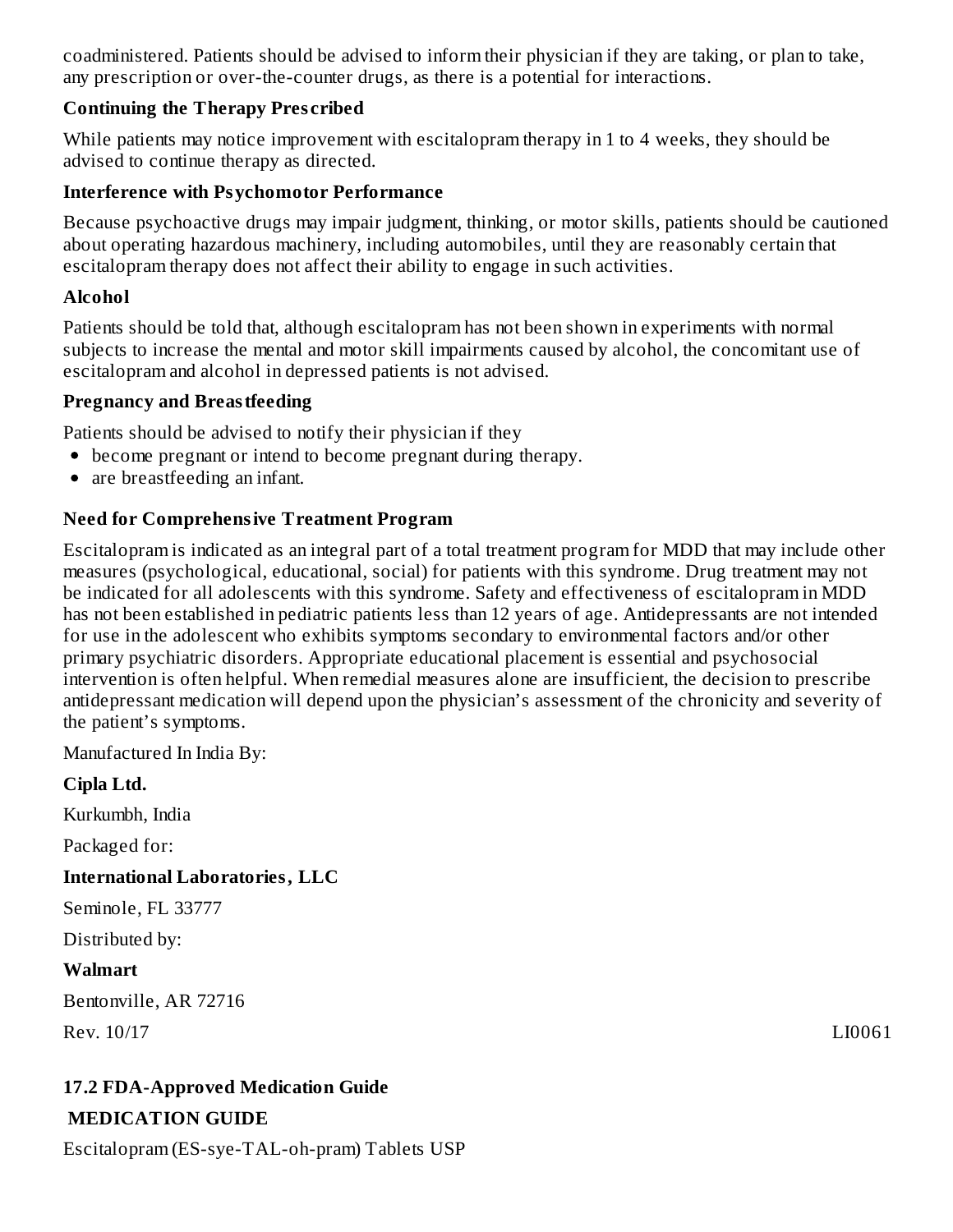Read the Medication Guide that comes with escitalopram tablets before you start taking them and each time you get a refill. There may be new information. This Medication Guide does not take the place of talking to your healthcare provider about your medical condition or treatment. Talk with your healthcare provider if there is something you do not understand or want to learn more about.

### **What is the most important information I should know about es citalopram tablets?**

Escitalopram tablets and other antidepressant medicines may cause serious side effects, including:

## **1. Suicidal thoughts or actions:**

- **Es citalopram tablets and other antidepressant medicines may increas e suicidal thoughts or actions** in some children, teenagers, or young adults within the **first few months of treatment or when the dos e is changed.**
- Depression or other serious mental illnesses are the most important causes of suicidal thoughts or actions.
- Watch for these changes and call your healthcare provider right away if you notice:
	- New or sudden changes in mood, behavior, actions, thoughts, or feelings, especially if severe.
	- Pay particular attention to such changes when escitalopram tablets are started or when the dose is changed.

Keep all follow-up visits with your healthcare provider and call between visits if you are worried about symptoms.

### **Call your healthcare provider right away if you have any of the following symptoms, or call 911 if an emergency, especially if they are new, wors e, or worry you:**

- attempts to commit suicide
- acting on dangerous impulses
- acting aggressive or violent
- thoughts about suicide or dying
- new or worse depression
- new or worse anxiety or panic attacks
- feeling agitated, restless, angry or irritable
- trouble sleeping
- an increase in activity or talking more than what is normal for you
- other unusual changes in behavior or mood

### **Call your healthcare provider right away if you have any of the following symptoms, or call 911 if an emergency. Es citalopram tablets may be associated with thes e s erious side effects:**

# **2. Serotonin Syndrome. This condition can be life-threatening and may include:**

- agitation, hallucinations, coma or other changes in mental status
- coordination problems or muscle twitching (overactive reflexes)
- racing heartbeat, high or low blood pressure
- sweating or fever
- nausea, vomiting, or diarrhea
- muscle rigidity

# **3. Severe allergic reactions:**

- trouble breathing
- swelling of the face, tongue, eyes or mouth
- rash, itchy welts (hives) or blisters, alone or with fever or joint pain

**4. Abnormal bleeding**: Escitalopram tablets and other antidepressant medicines may increase your risk of bleeding or bruising, especially if you take the blood thinner warfarin (Coumadin®, Jantoven®), a nonsteroidal anti-inflammatory drug (NSAIDs, like ibuprofen or naproxen), or aspirin.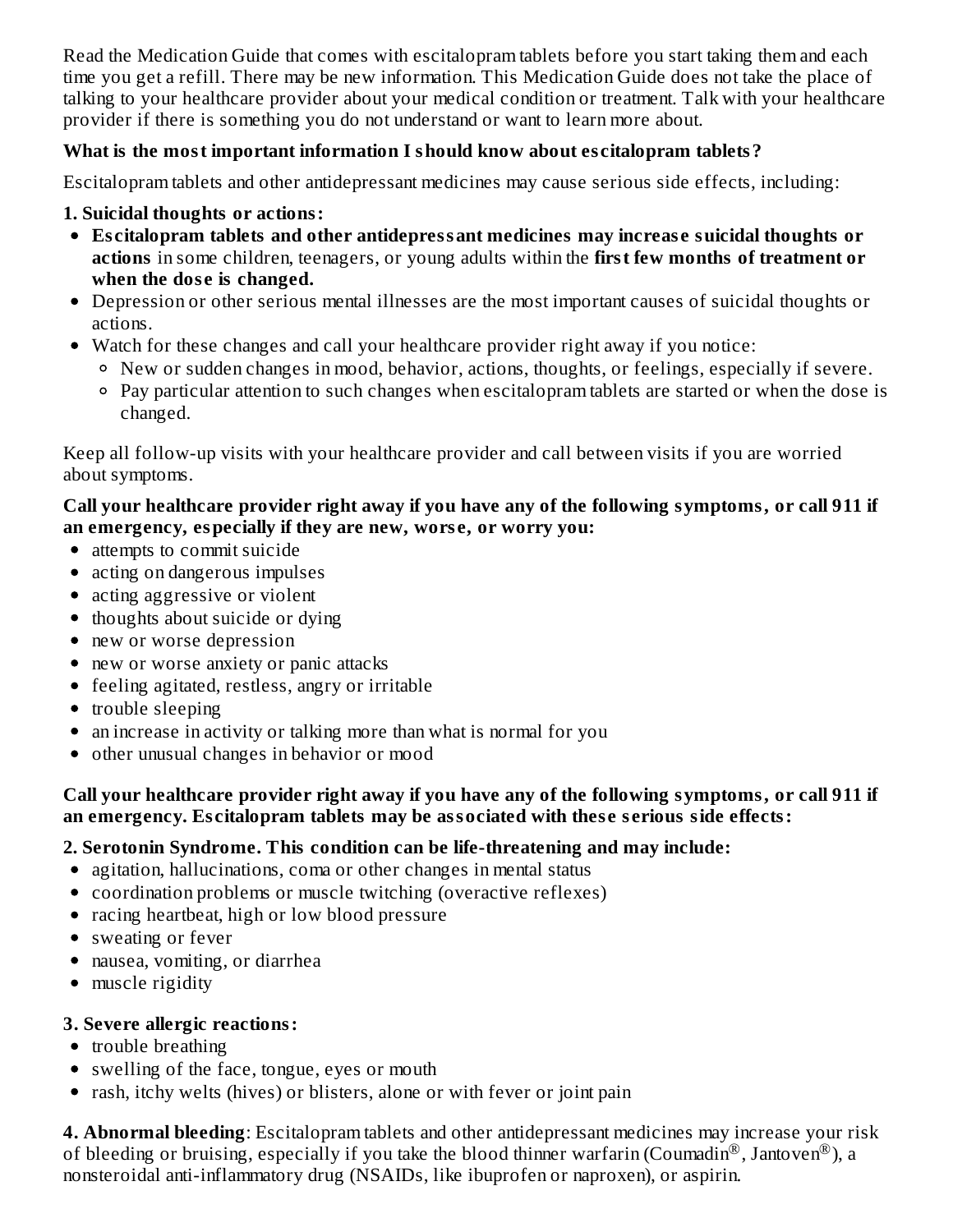### **5. Seizures or convulsions**

### **6. Manic episodes:**

- greatly increased energy
- severe trouble sleeping
- racing thoughts
- reckless behavior
- unusually grand ideas
- excessive happiness or irritability
- talking more or faster than usual

**7. Changes in appetite or weight.** Children and adolescents should have height and weight monitored during treatment.

**8. Low salt (sodium) levels in the blood.** Elderly people may be at greater risk for this. Symptoms may include:

- headache
- weakness or feeling unsteady
- confusion, problems concentrating or thinking or memory problems

# **9. Visual problems**

- $\bullet$  eye pain
- changes in vision
- swelling or redness in or around the eye

Only some people are at risk for these problems. You may want to undergo an eye examination to see if you are at risk and receive preventative treatment if you are.

# **Do not stop es citalopram tablets without first talking to your healthcare provider.** Stopping

escitalopram tablets too quickly may cause serious symptoms including:

- anxiety, irritability, high or low mood, feeling restless or changes in sleep habits
- headache, sweating, nausea, dizziness
- electric shock-like sensations, shaking, confusion

# **What are es citalopram tablets?**

Escitalopram tablets are a prescription medicine used to treat depression. It is important to talk with your healthcare provider about the risks of treating depression and also the risks of not treating it. You should discuss all treatment choices with your healthcare provider. Escitalopram tablets are also used to treat:

- Major Depressive Disorder (MDD)
- Generalized Anxiety Disorder (GAD)

Talk to your healthcare provider if you do not think that your condition is getting better with escitalopram treatment.

# **Who should not take es citalopram tablets?**

Do not take escitalopram tablets if you:

- are allergic to escitalopram oxalate or citalopram hydrobromide or any of the ingredients in escitalopram tablets. See the end of this Medication Guide for a complete list of ingredients in escitalopram tablets.
- take a monoamine oxidase inhibitor (MAOI). Ask your healthcare provider or pharmacist if you are not sure if you take an MAOI, including the antibiotic linezolid.
	- Do not take an MAOI within 2 weeks of stopping escitalopram tablets unless directed to do so by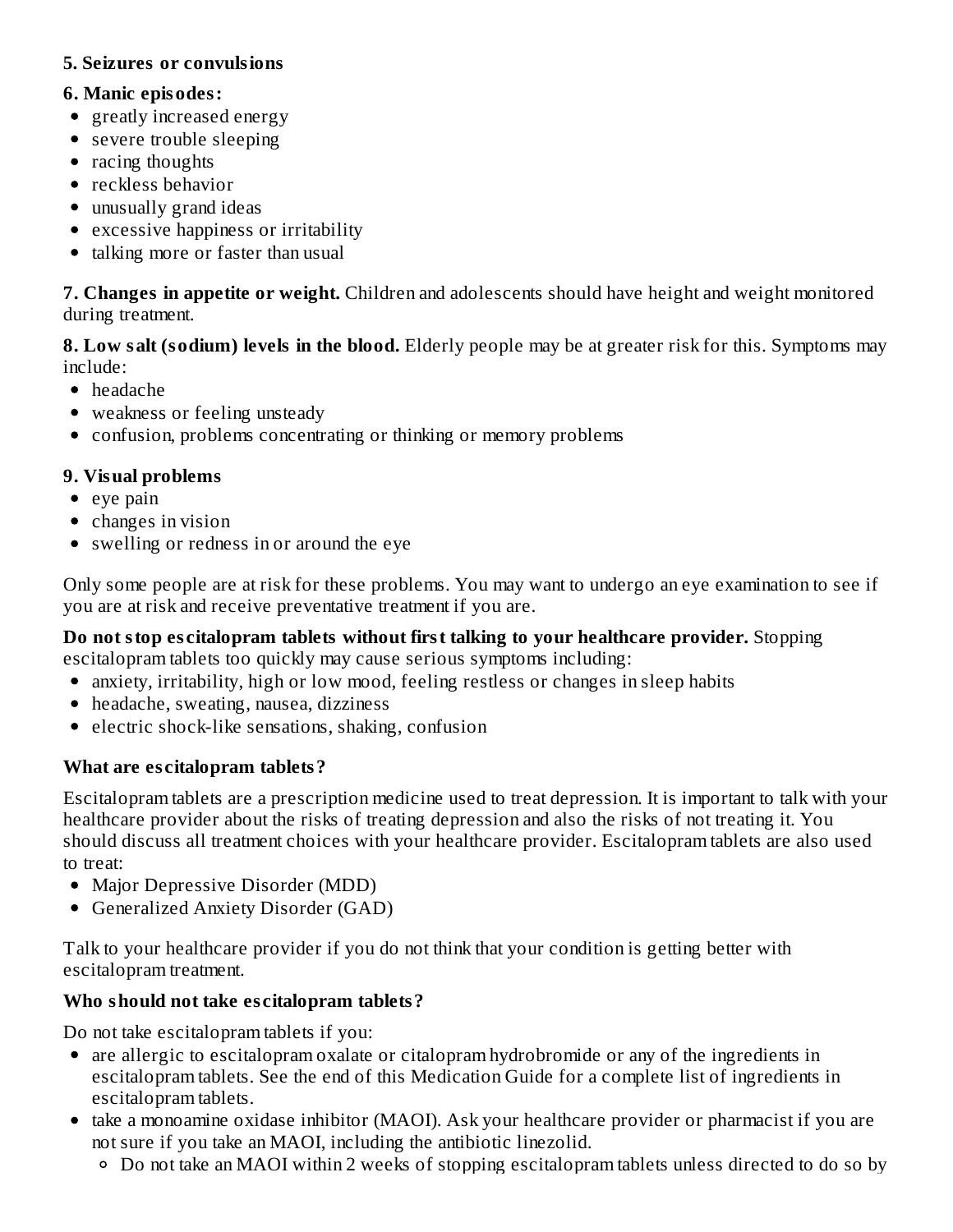your physician.

Do not start escitalopram tablets if you stopped taking an MAOI in the last 2 weeks unless directed to do so by your physician.

#### People who take escitalopram tablets close in time to an MAOI may have serious or even life**threatening side effects. Get medical help right away if you have any of thes e symptoms:**

- high fever
- uncontrolled muscle spasms
- stiff muscles
- rapid changes in heart rate or blood pressure
- confusion
- loss of consciousness (pass out)
- **take the antipsychotic medicine pimozide (Orap ) becaus e taking this drug with es citalopram ®tablets can caus e s erious heart problems.**

### **What should I tell my healthcare provider before taking es citalopram tablets? Ask if you are not sure.**

Before starting escitalopram tablets, tell your healthcare provider if you:

- Are taking certain drugs such as:
	- Triptans used to treat migraine headache
	- Medicines used to treat mood, anxiety, psychotic or thought disorders, including tricyclics, lithium, SSRIs, SNRIs, amphetamines, or antipsychotics
	- Tramadol
	- Over-the-counter supplements such as tryptophan or St. John's Wort
- have liver problems
- have kidney problems
- have heart problems
- have or had seizures or convulsions
- have bipolar disorder or mania
- have low sodium levels in your blood
- have a history of a stroke
- have high blood pressure
- have or had bleeding problems
- are pregnant or plan to become pregnant. It is not known if escitalopram tablets will harm your  $\bullet$ unborn baby. Talk to your healthcare provider about the benefits and risks of treating depression during pregnancy
- $\bullet$ are breastfeeding or plan to breastfeed. Some escitalopram may pass into your breast milk. Talk to your healthcare provider about the best way to feed your baby while taking escitalopram tablets.

**Tell your healthcare provider about all the medicines that you take,** including prescription and nonprescription medicines, vitamins, and herbal supplements. Escitalopram tablets and some medicines may interact with each other, may not work as well, or may cause serious side effects.

Your healthcare provider or pharmacist can tell you if it is safe to take escitalopram tablets with your other medicines. Do not start or stop any medicine while taking escitalopram tablets without talking to your healthcare provider first.

If you take escitalopram tablets, you should not take any other medicines that contain escitalopram oxalate or citalopram hydrobromide including: Celexa**.**

# **How should I take es citalopram tablets?**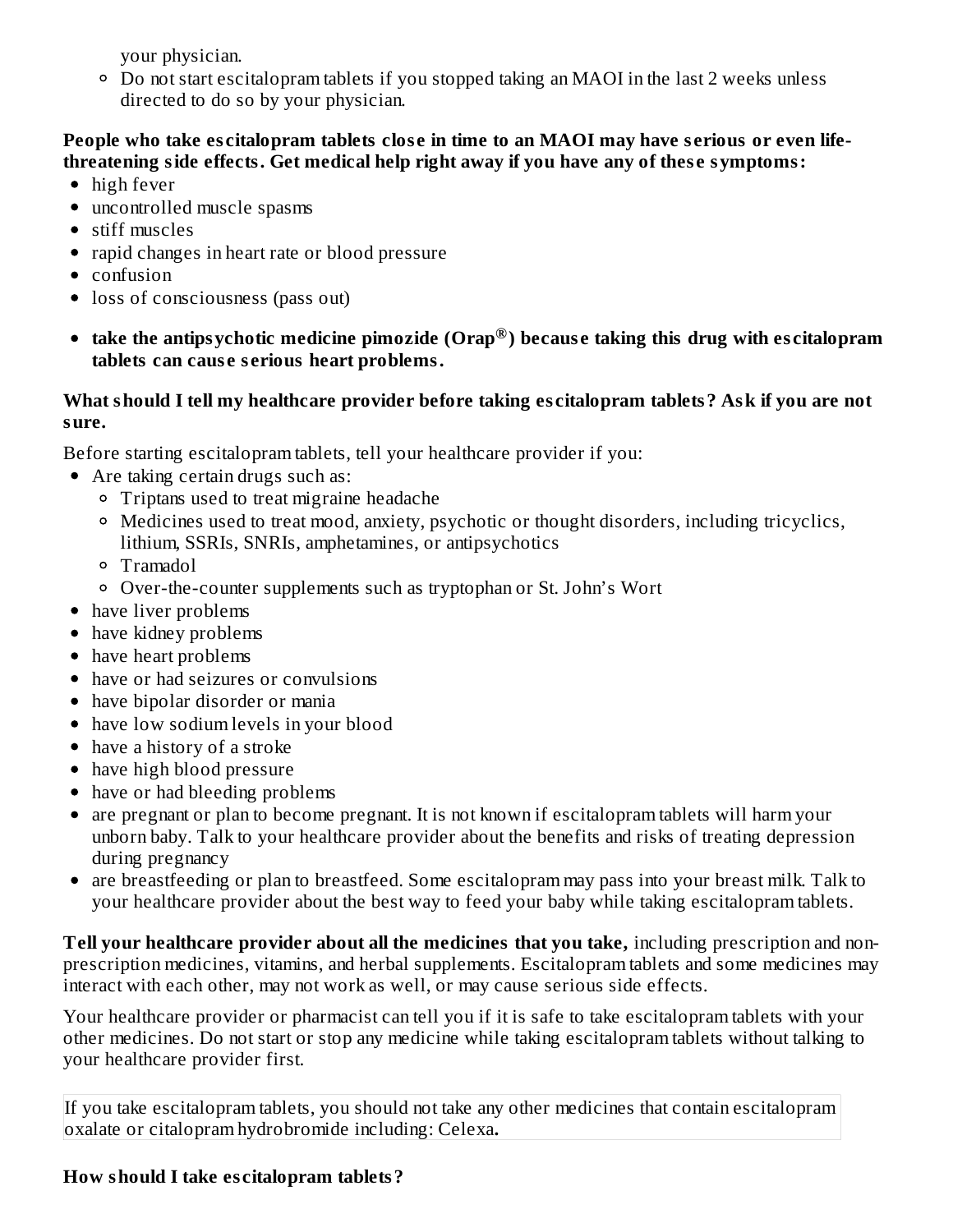- Take escitalopram tablets exactly as prescribed. Your healthcare provider may need to change the dose of escitalopram tablets until it is the right dose for you.
- Escitalopram tablets may be taken with or without food.
- If you miss a dose of escitalopram tablets, take the missed dose as soon as you remember. If it is almost time for the next dose, skip the missed dose and take your next dose at the regular time. Do not take two doses of escitalopram tablets at the same time.
- If you take too many escitalopram tablets, call your healthcare provider or poison control center right away, or get emergency treatment.

## **What should I avoid while taking es citalopram tablets?**

Escitalopram tablets can cause sleepiness or may affect your ability to make decisions, think clearly, or react quickly. You should not drive, operate heavy machinery, or do other dangerous activities until you know how escitalopram tablets affect you. Do not drink alcohol while using escitalopram tablets.

### **What are the possible side effects of es citalopram tablets?**

#### **Es citalopram tablets may caus e s erious side effects, including all** of those described in the section entitled "**What is the most important information I should know about es citalopram tablets?**"

Common possible side effects in people who take escitalopram tablets include**:**

- Nausea
- Sleepiness
- Weakness
- Dizziness
- Feeling anxious
- Trouble sleeping
- Sexual problems
- Sweating
- Shaking
- Not feeling hungry
- Dry mouth
- Constipation
- Infection
- Yawning

Other side effects in children and adolescents include:

- increased thirst
- abnormal increase in muscle movement or agitation
- nose bleed
- difficult urination
- heavy menstrual periods
- possible slowed growth rate and weight change. Your child's height and weight should be monitored during treatment with escitalopram tablets.

Tell your healthcare provider if you have any side effect that bothers you or that does not go away. These are not all the possible side effects of escitalopram tablets. For more information, ask your healthcare provider or pharmacist.

### **CALL YOUR DOCTOR FOR MEDICAL ADVICE ABOUT SIDE EFFECTS. YOU MAY REPORT SIDE EFFECTS TO THE FDA AT 1-800-FDA-1088.**

# **How should I store es citalopram tablets?**

- Store escitalopram tablets at  $20^{\circ}$  to  $25^{\circ}$ C (68 $^{\circ}$  to  $77^{\circ}$ F).
- Keep escitalopram tablets bottle closed tightly.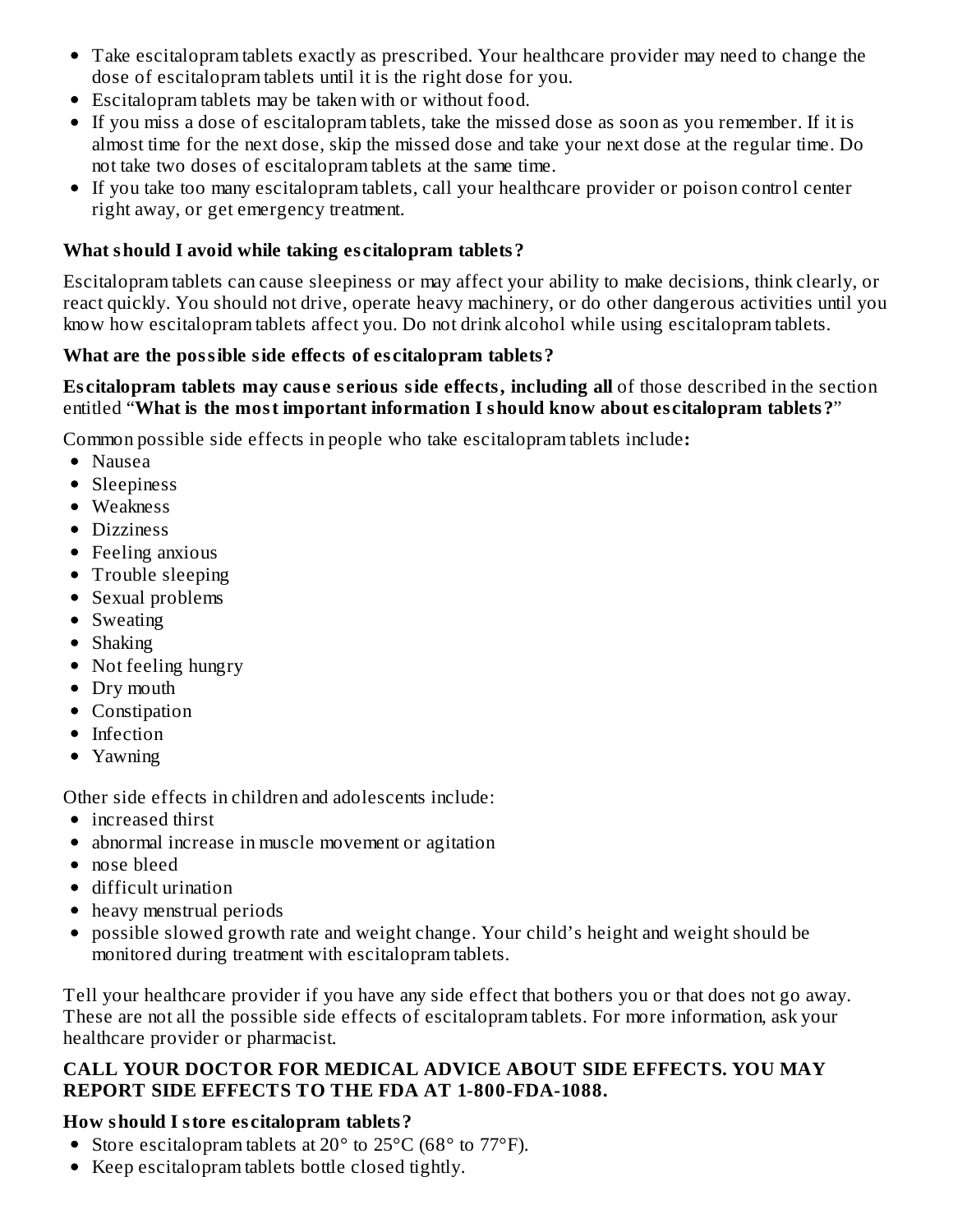### **Keep es citalopram tablets and all medicines out of the reach of children.**

# **General information about es citalopram tablets**

Medicines are sometimes prescribed for purposes other than those listed in a Medication Guide. Do not use escitalopram tablets for a condition for which they were not prescribed. Do not give escitalopram tablets to other people, even if they have the same condition. They may harm them.

This Medication Guide summarizes the most important information about escitalopram tablets. If you would like more information, talk with your healthcare provider. You may ask your healthcare provider or pharmacist for information about escitalopram tablets that is written for healthcare professionals.

For more information about escitalopram tablets call Teva Pharmaceuticals at **1-888-838-2872.**

# **What are the ingredients in es citalopram tablets?**

Active ingredient: escitalopram oxalate

Inactive ingredients: corn starch, croscarmellose sodium, hypromellose, magnesium stearate, mannitol, microcrystalline cellulose, polyethylene glycol and titanium dioxide.

This Medication Guide has been approved by the U.S. Food and Drug Administration.

All brand names listed are the registered trademarks of their respective owners and are not trademarks of Teva Pharmaceuticals USA.

Manufactured In India By:

# **Cipla Ltd.**

Kurkumbh, India

Packaged for:

# **International Laboratories, LLC**

Seminole, FL 33777

Distributed by:

# **Walmart**

Bentonville, AR 72716

Rev. 10/17 LI0061

# **PACKAGE LABEL PRINCIPAL DISPLAY PANEL**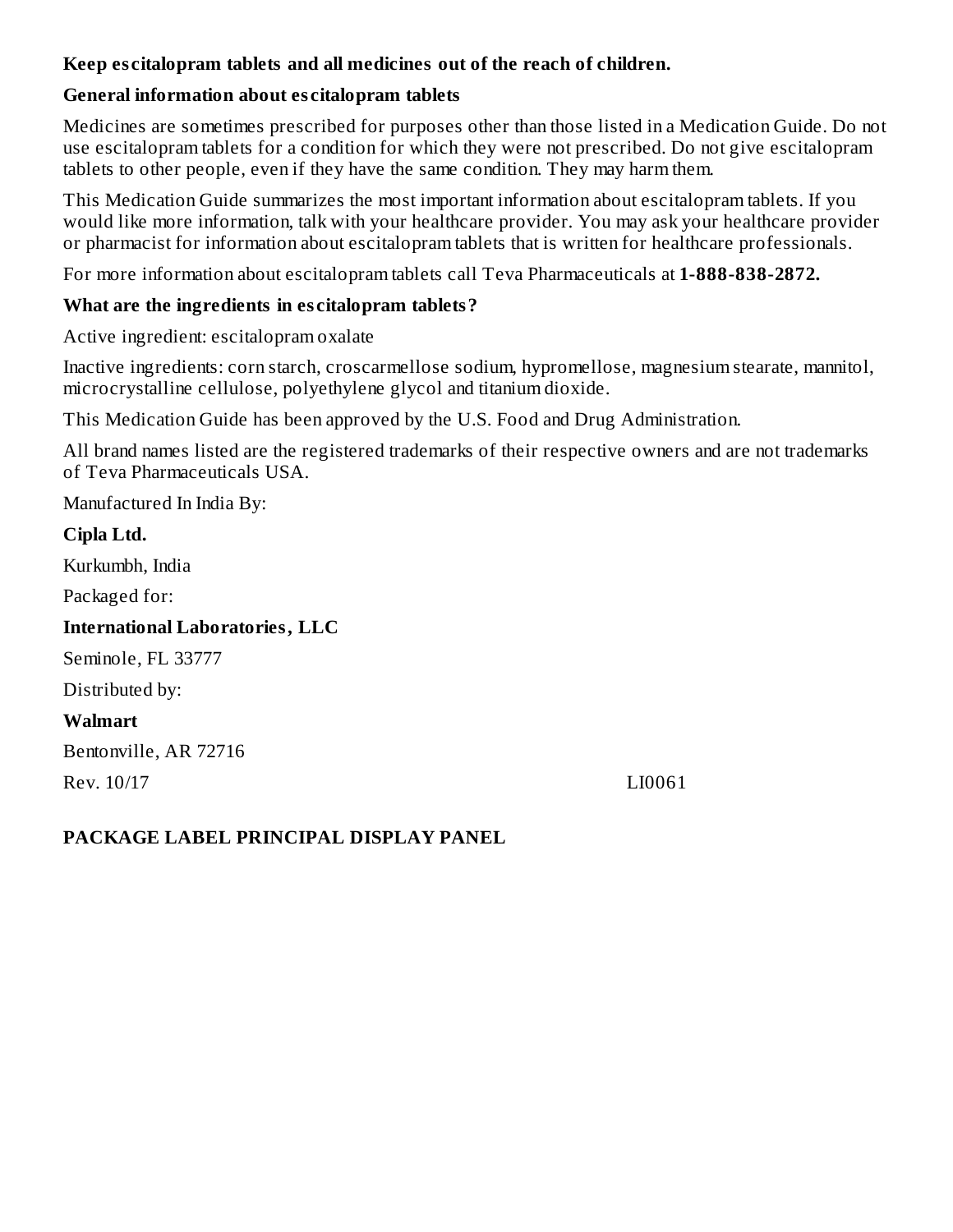

Escitalopram Tablets USP 10 mg Rx only

### **PACKAGE LABEL. PRINCIPAL DISPLAY PANEL**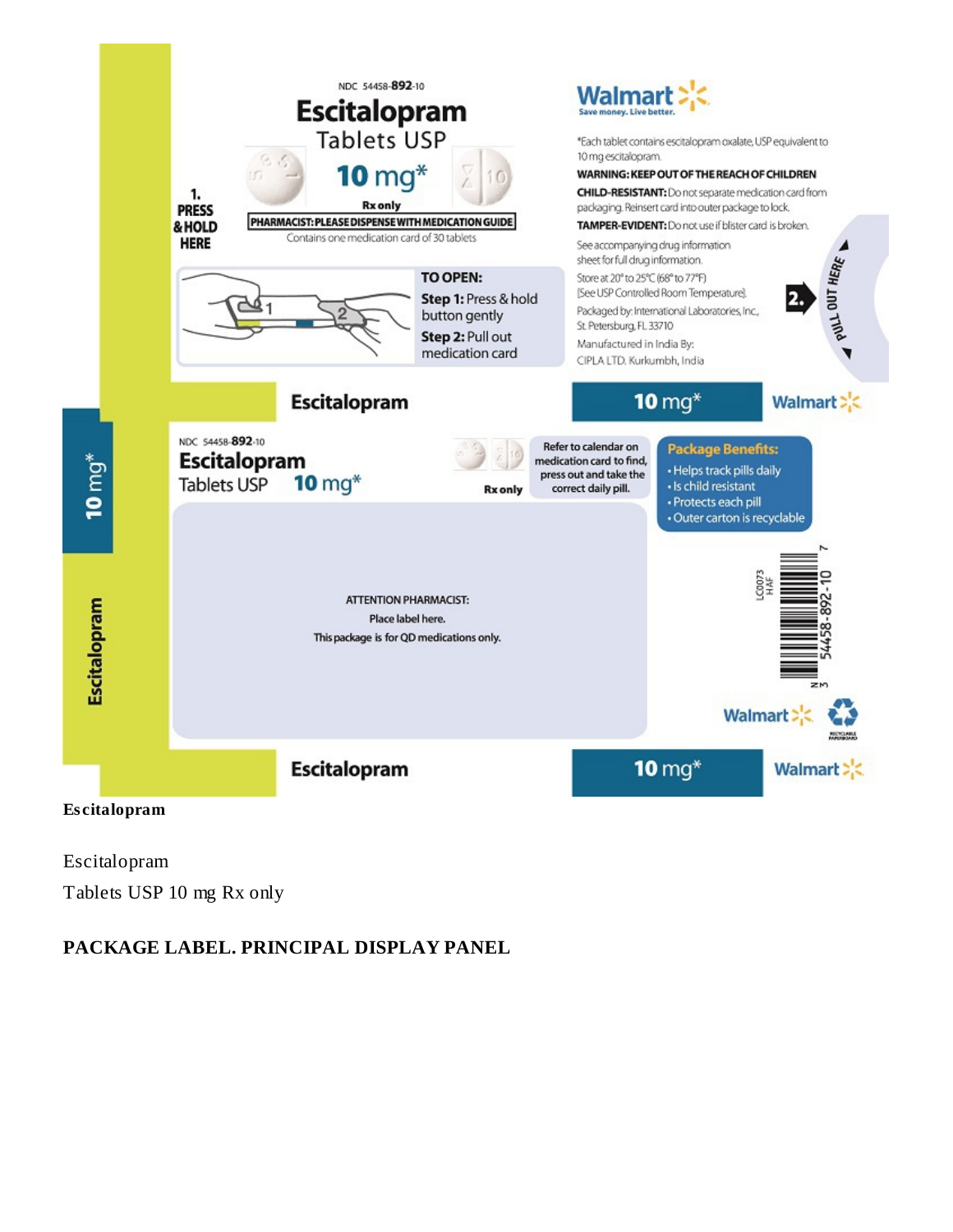

**PACKAGE LABEL PRINCIPAL DISPLAY PANEL**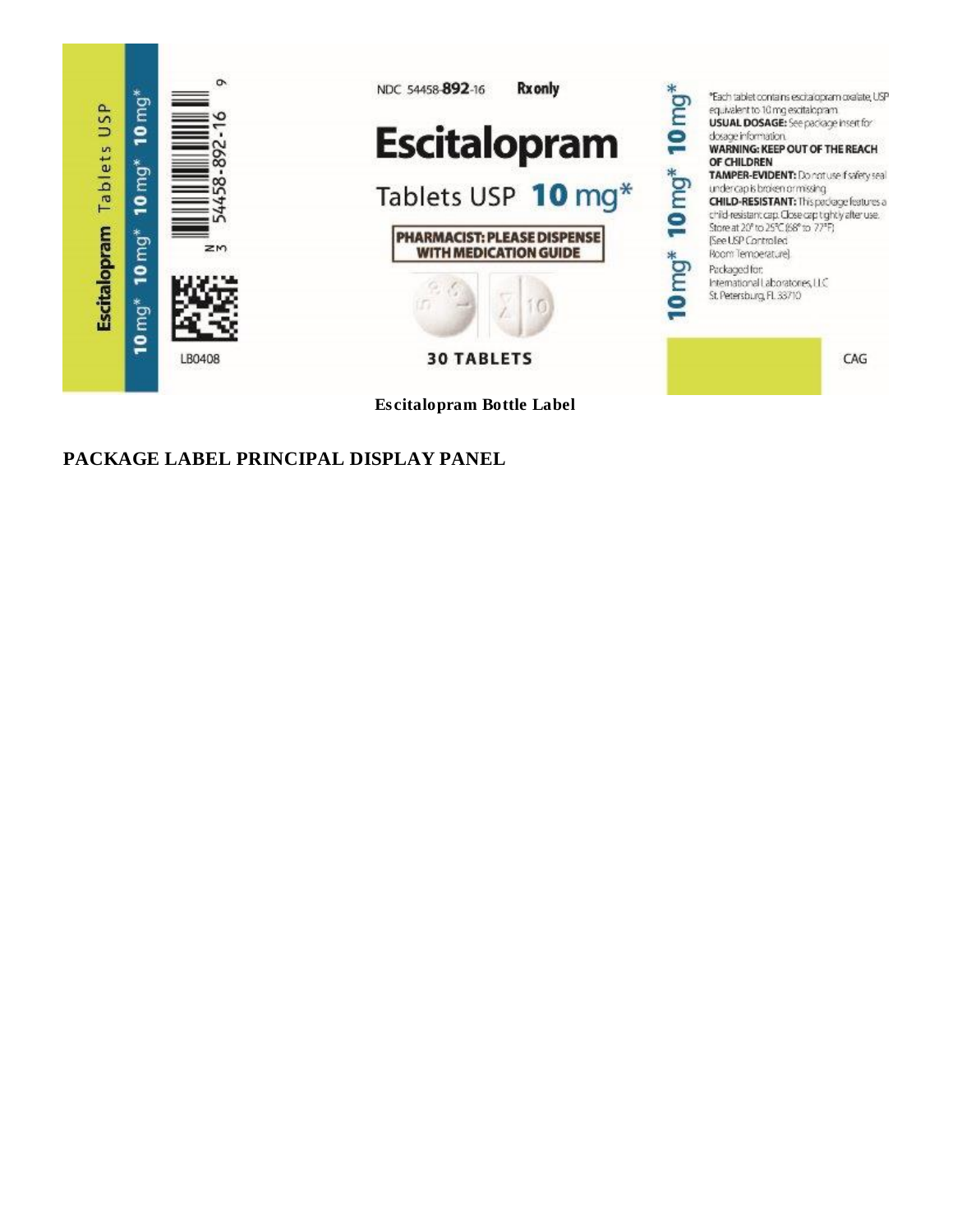

Escitalopram Tablets USP 20 mg Rx only

# **PACKAGE LABEL.PRINCIPAL DISPLAY PANEL**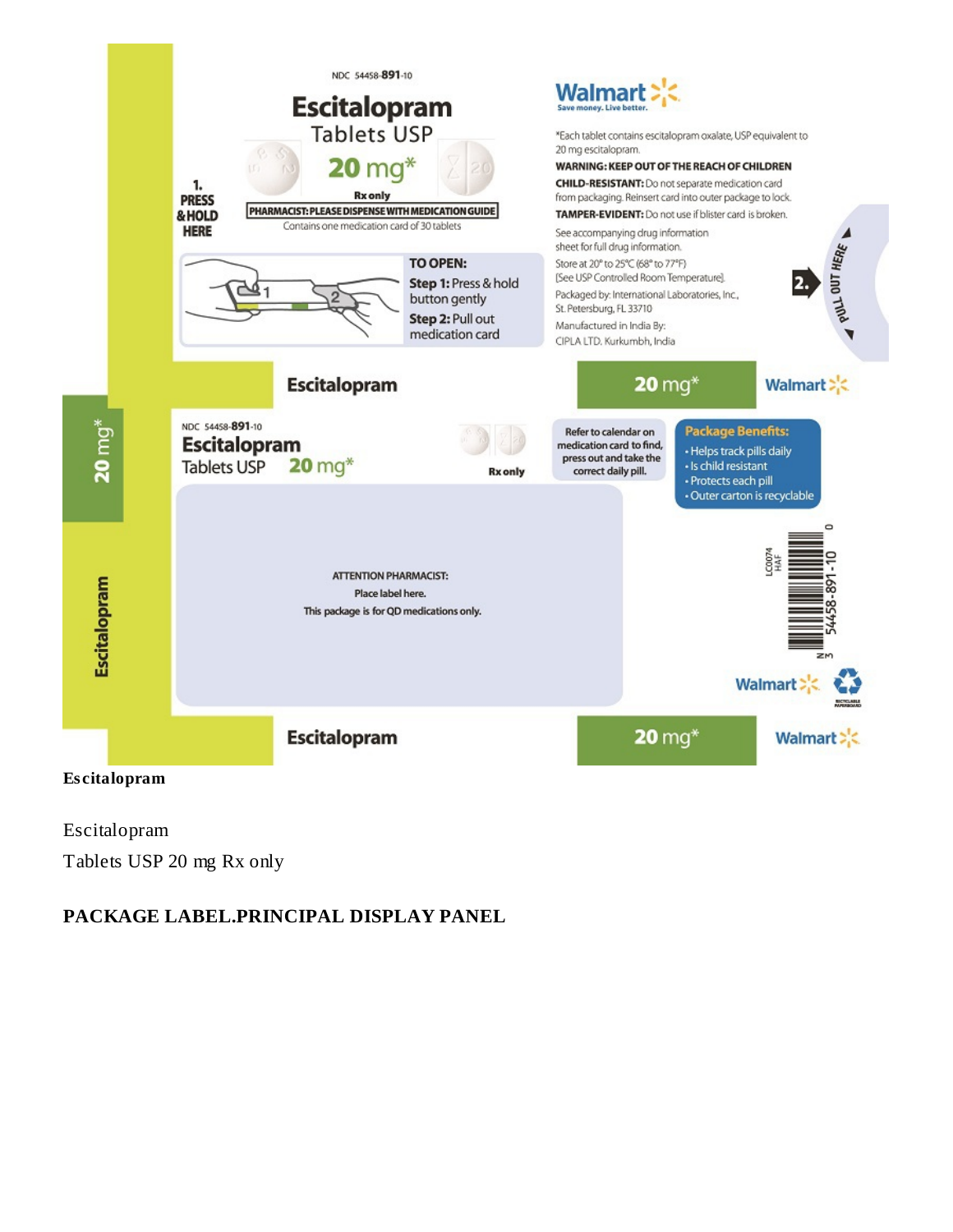

| <b>ESCITALOPRAM</b>                                                                       |                            |                                                                              |                     |                     |                 |                                   |
|-------------------------------------------------------------------------------------------|----------------------------|------------------------------------------------------------------------------|---------------------|---------------------|-----------------|-----------------------------------|
| escitalopram tablet, film coated                                                          |                            |                                                                              |                     |                     |                 |                                   |
|                                                                                           |                            |                                                                              |                     |                     |                 |                                   |
| <b>Product Information</b>                                                                |                            |                                                                              |                     |                     |                 |                                   |
| Product Type                                                                              |                            | HUMAN PRESCRIPTION DRUG                                                      | Item Code (Source)  |                     | NDC:54458-892   |                                   |
| <b>Route of Administration</b>                                                            |                            | ORAL                                                                         |                     |                     |                 |                                   |
|                                                                                           |                            |                                                                              |                     |                     |                 |                                   |
|                                                                                           |                            |                                                                              |                     |                     |                 |                                   |
| <b>Active Ingredient/Active Moiety</b>                                                    |                            |                                                                              |                     |                     |                 |                                   |
|                                                                                           |                            | <b>Ingredient Name</b>                                                       |                     |                     |                 | <b>Basis of Strength Strength</b> |
|                                                                                           |                            | ESCITALO PRAM O XALATE (UNII: 5U85DBW7LO) (ESCITALO PRAM - UNII:4O 4S742ANY) |                     | <b>ESCITALOPRAM</b> |                 | $10$ mg                           |
|                                                                                           |                            |                                                                              |                     |                     |                 |                                   |
|                                                                                           |                            |                                                                              |                     |                     |                 |                                   |
| <b>Inactive Ingredients</b>                                                               |                            |                                                                              |                     |                     |                 |                                   |
| <b>Ingredient Name</b><br>Strength                                                        |                            |                                                                              |                     |                     |                 |                                   |
| STARCH, CORN (UNII: O8232NY3SJ)                                                           |                            |                                                                              |                     |                     |                 |                                   |
| CROSCARMELLOSE SODIUM (UNII: M28OL1HH48)                                                  |                            |                                                                              |                     |                     |                 |                                   |
| HYPROMELLOSE 2910 (15 MPA.S) (UNII: 36 SFW2JZ0W)<br>MAGNESIUM STEARATE (UNII: 70097M6I30) |                            |                                                                              |                     |                     |                 |                                   |
| MANNITOL (UNII: 30WL53L36A)                                                               |                            |                                                                              |                     |                     |                 |                                   |
| CELLULOSE, MICRO CRYSTALLINE (UNII: OP1R32D61U)                                           |                            |                                                                              |                     |                     |                 |                                   |
| TITANIUM DIO XIDE (UNII: 15FIX9 V2JP)                                                     |                            |                                                                              |                     |                     |                 |                                   |
| POLYETHYLENE GLYCOL 6000 (UNII: 30IQX730WE)                                               |                            |                                                                              |                     |                     |                 |                                   |
|                                                                                           |                            |                                                                              |                     |                     |                 |                                   |
|                                                                                           |                            |                                                                              |                     |                     |                 |                                   |
| <b>Product Characteristics</b>                                                            |                            |                                                                              |                     |                     |                 |                                   |
| Color                                                                                     | WHITE (white to off-white) |                                                                              | <b>Score</b>        |                     | 2 pieces        |                                   |
| <b>Shape</b>                                                                              | <b>ROUND</b>               |                                                                              | <b>Size</b>         |                     | 8 <sub>mm</sub> |                                   |
| Flavor                                                                                    |                            |                                                                              | <b>Imprint Code</b> |                     | 5851;10         |                                   |
| <b>Contains</b>                                                                           |                            |                                                                              |                     |                     |                 |                                   |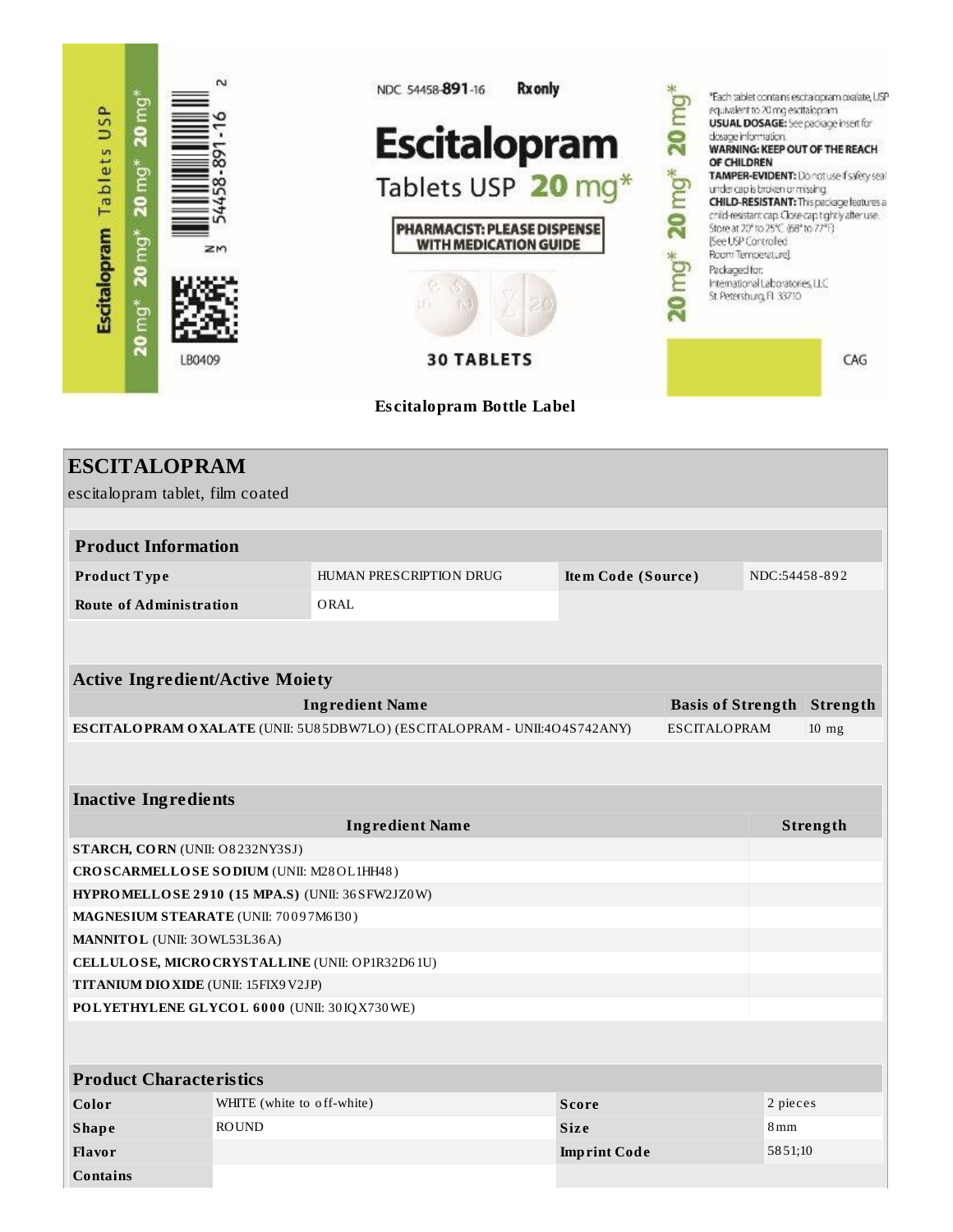|   | <b>Packaging</b>             |                                                                                       |                                                |                           |  |  |  |  |
|---|------------------------------|---------------------------------------------------------------------------------------|------------------------------------------------|---------------------------|--|--|--|--|
| # | <b>Item Code</b>             | Package Description                                                                   | <b>Marketing Start Date Marketing End Date</b> |                           |  |  |  |  |
|   |                              | 1 NDC:54458-892-10 30 in 1 BLISTER PACK; Type 0: Not a Combination Product 09/19/2013 |                                                | 12/31/2019                |  |  |  |  |
|   |                              | 2 NDC:54458-892-16 30 in 1 BOTTLE; Type 0: Not a Combination Product                  | 04/14/2017                                     |                           |  |  |  |  |
|   |                              |                                                                                       |                                                |                           |  |  |  |  |
|   |                              |                                                                                       |                                                |                           |  |  |  |  |
|   | <b>Marketing Information</b> |                                                                                       |                                                |                           |  |  |  |  |
|   | <b>Marketing Category</b>    | <b>Application Number or Monograph Citation</b>                                       | <b>Marketing Start Date</b>                    | <b>Marketing End Date</b> |  |  |  |  |
|   | <b>ANDA</b>                  | ANDA076765                                                                            | 09/19/2013                                     |                           |  |  |  |  |
|   |                              |                                                                                       |                                                |                           |  |  |  |  |

L

| <b>ESCITALOPRAM</b>                                 |  |                                                                             |                     |                                   |               |          |
|-----------------------------------------------------|--|-----------------------------------------------------------------------------|---------------------|-----------------------------------|---------------|----------|
| escitalopram tablet, film coated                    |  |                                                                             |                     |                                   |               |          |
|                                                     |  |                                                                             |                     |                                   |               |          |
| <b>Product Information</b>                          |  |                                                                             |                     |                                   |               |          |
| Product Type                                        |  | HUMAN PRESCRIPTION DRUG                                                     | Item Code (Source)  |                                   | NDC:54458-891 |          |
| <b>Route of Administration</b>                      |  | ORAL                                                                        |                     |                                   |               |          |
|                                                     |  |                                                                             |                     |                                   |               |          |
|                                                     |  |                                                                             |                     |                                   |               |          |
| <b>Active Ingredient/Active Moiety</b>              |  |                                                                             |                     |                                   |               |          |
|                                                     |  | <b>Ingredient Name</b>                                                      |                     | <b>Basis of Strength Strength</b> |               |          |
|                                                     |  | ESCITALO PRAM O XALATE (UNII: 5U85DBW7LO) (ESCITALO PRAM - UNII:4O4S742ANY) |                     | <b>ESCITALOPRAM</b>               |               | $20$ mg  |
|                                                     |  |                                                                             |                     |                                   |               |          |
|                                                     |  |                                                                             |                     |                                   |               |          |
| <b>Inactive Ingredients</b>                         |  |                                                                             |                     |                                   |               |          |
|                                                     |  | <b>Ingredient Name</b>                                                      |                     |                                   |               | Strength |
| STARCH, CORN (UNII: O8232NY3SJ)                     |  |                                                                             |                     |                                   |               |          |
| CROSCARMELLOSE SODIUM (UNII: M28OL1HH48)            |  |                                                                             |                     |                                   |               |          |
| HYPROMELLOSE 2910 (15 MPA.S) (UNII: 36 SFW2JZ0W)    |  |                                                                             |                     |                                   |               |          |
| MAGNESIUM STEARATE (UNII: 70097M6I30)               |  |                                                                             |                     |                                   |               |          |
| MANNITOL (UNII: 30WL53L36A)                         |  |                                                                             |                     |                                   |               |          |
| CELLULOSE, MICRO CRYSTALLINE (UNII: OP1R32D61U)     |  |                                                                             |                     |                                   |               |          |
| POLYETHYLENE GLYCOL 6000 (UNII: 30IQX730WE)         |  |                                                                             |                     |                                   |               |          |
| TITANIUM DIO XIDE (UNII: 15FIX9 V2JP)               |  |                                                                             |                     |                                   |               |          |
|                                                     |  |                                                                             |                     |                                   |               |          |
| <b>Product Characteristics</b>                      |  |                                                                             |                     |                                   |               |          |
| Color<br>WHITE (white to off-white)<br><b>Score</b> |  |                                                                             |                     |                                   | 2 pieces      |          |
| <b>ROUND</b><br><b>Shape</b><br><b>Size</b>         |  |                                                                             | $10 \,\mathrm{mm}$  |                                   |               |          |
| Flavor                                              |  |                                                                             | <b>Imprint Code</b> |                                   | 5852;20       |          |
| <b>Contains</b>                                     |  |                                                                             |                     |                                   |               |          |
|                                                     |  |                                                                             |                     |                                   |               |          |
|                                                     |  |                                                                             |                     |                                   |               |          |
| Packaging                                           |  |                                                                             |                     |                                   |               |          |